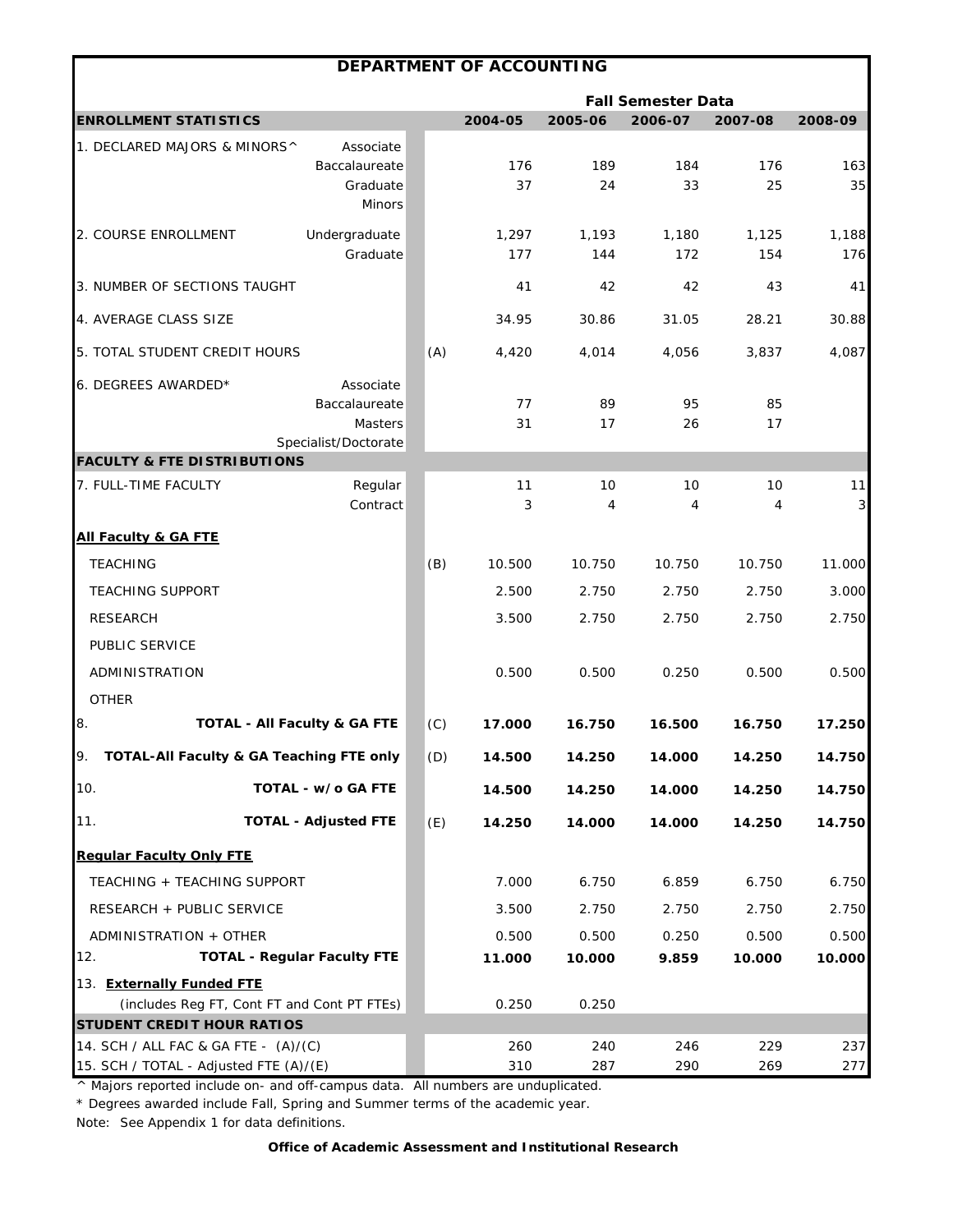|                                                                                  | DEPARTMENT OF ANTHROPOLOGY                                    |     |                |                 |                           |                 |                   |
|----------------------------------------------------------------------------------|---------------------------------------------------------------|-----|----------------|-----------------|---------------------------|-----------------|-------------------|
|                                                                                  |                                                               |     |                |                 | <b>Fall Semester Data</b> |                 |                   |
| <b>ENROLLMENT STATISTICS</b>                                                     |                                                               |     | 2004-05        | 2005-06         | 2006-07                   | 2007-08         | 2008-09           |
| 1. DECLARED MAJORS & MINORS^                                                     | Associate<br>Baccalaureate<br>Graduate<br><b>Minors</b>       |     | 60<br>23<br>86 | 73<br>21<br>107 | 81<br>27<br>105           | 83<br>26<br>112 | 104<br>26<br>147  |
| 2. COURSE ENROLLMENT                                                             | Undergraduate<br>Graduate                                     |     | 1,512<br>62    | 1,472<br>74     | 1,512<br>72               | 1,477<br>74     | 1,386<br>62       |
| 3. NUMBER OF SECTIONS TAUGHT                                                     |                                                               |     | 28             | 29              | 28                        | 27              | 28                |
| 4. AVERAGE CLASS SIZE                                                            |                                                               |     | 41.25          | 39.79           | 39.64                     | 38.52           | 40.14             |
| 5. TOTAL STUDENT CREDIT HOURS                                                    |                                                               | (A) | 4,741          | 4,625           | 4,737                     | 4,650           | 4,356             |
| 6. DEGREES AWARDED*                                                              | Associate<br>Baccalaureate<br>Masters<br>Specialist/Doctorate |     | 4<br>10        | 21<br>3         | 14<br>6                   | 13<br>8         |                   |
| <b>FACULTY &amp; FTE DISTRIBUTIONS</b>                                           |                                                               |     |                |                 |                           |                 |                   |
| 7. FULL-TIME FACULTY                                                             | Regular<br>Contract                                           |     | 8<br>3         | 7<br>4          | 8<br>3                    | 9<br>3          | 9<br>$\mathbf{3}$ |
| <b>All Faculty &amp; GA FTE</b>                                                  |                                                               |     |                |                 |                           |                 |                   |
| <b>TEACHING</b>                                                                  |                                                               | (B) | 14.567         | 13.997          | 16.500                    | 17.323          | 13.865            |
| <b>TEACHING SUPPORT</b>                                                          |                                                               |     | 2.000          | 2.000           | 2.000                     | 1.997           | 1.984             |
| <b>RESEARCH</b>                                                                  |                                                               |     | 1.790          | 1.359           | 1.298                     | 2.191           | 2.533             |
| PUBLIC SERVICE                                                                   |                                                               |     |                |                 |                           |                 |                   |
| ADMINISTRATION                                                                   |                                                               |     | 2.140          | 0.665           | 1.243                     | 0.500           | 1.280             |
| <b>OTHER</b>                                                                     |                                                               |     |                |                 |                           |                 |                   |
| 8.                                                                               | TOTAL - All Faculty & GA FTE                                  | (C) | 20.497         | 18.021          | 21.041                    | 22.011          | 19.662            |
| 9.<br>TOTAL-All Faculty & GA Teaching FTE only                                   |                                                               | (D) | 18.497         | 16.021          | 19.041                    | 20.014          | 17.678            |
| 10.                                                                              | TOTAL - w/o GA FTE                                            |     | 18.497         | 16.021          | 19.041                    | 20.011          | 17.662            |
| 11.                                                                              | <b>TOTAL - Adjusted FTE</b>                                   | (E) | 16.997         | 14.511          | 17.291                    | 18.072          | 15.210            |
| <b>Regular Faculty Only FTE</b>                                                  |                                                               |     |                |                 |                           |                 |                   |
| TEACHING + TEACHING SUPPORT                                                      |                                                               |     | 6.280          | 5.226           | 5.709                     | 6.809           | 6.557             |
| RESEARCH + PUBLIC SERVICE                                                        |                                                               |     | 1.490          | 1.359           | 1.298                     | 1.941           | 1.985             |
| ADMINISTRATION + OTHER                                                           |                                                               |     | 1.480          | 0.415           | 1.243                     | 0.500           | 0.500             |
| 12.                                                                              | <b>TOTAL - Regular Faculty FTE</b>                            |     | 9.250          | 7.000           | 8.250                     | 9.250           | 9.042             |
| 13. Externally Funded FTE                                                        |                                                               |     |                |                 |                           |                 |                   |
| (includes Reg FT, Cont FT and Cont PT FTEs)<br><b>STUDENT CREDIT HOUR RATIOS</b> |                                                               |     |                |                 |                           | 0.189           | 0.908             |
| 14. SCH / ALL FAC & GA FTE - (A)/(C)                                             |                                                               |     | 231            | 257             | 225                       | 211             | 222               |
| 15. SCH / TOTAL - Adjusted FTE (A)/(E)                                           |                                                               |     | 279            | 319             | 274                       | 257             | 286               |

\* Degrees awarded include Fall, Spring and Summer terms of the academic year.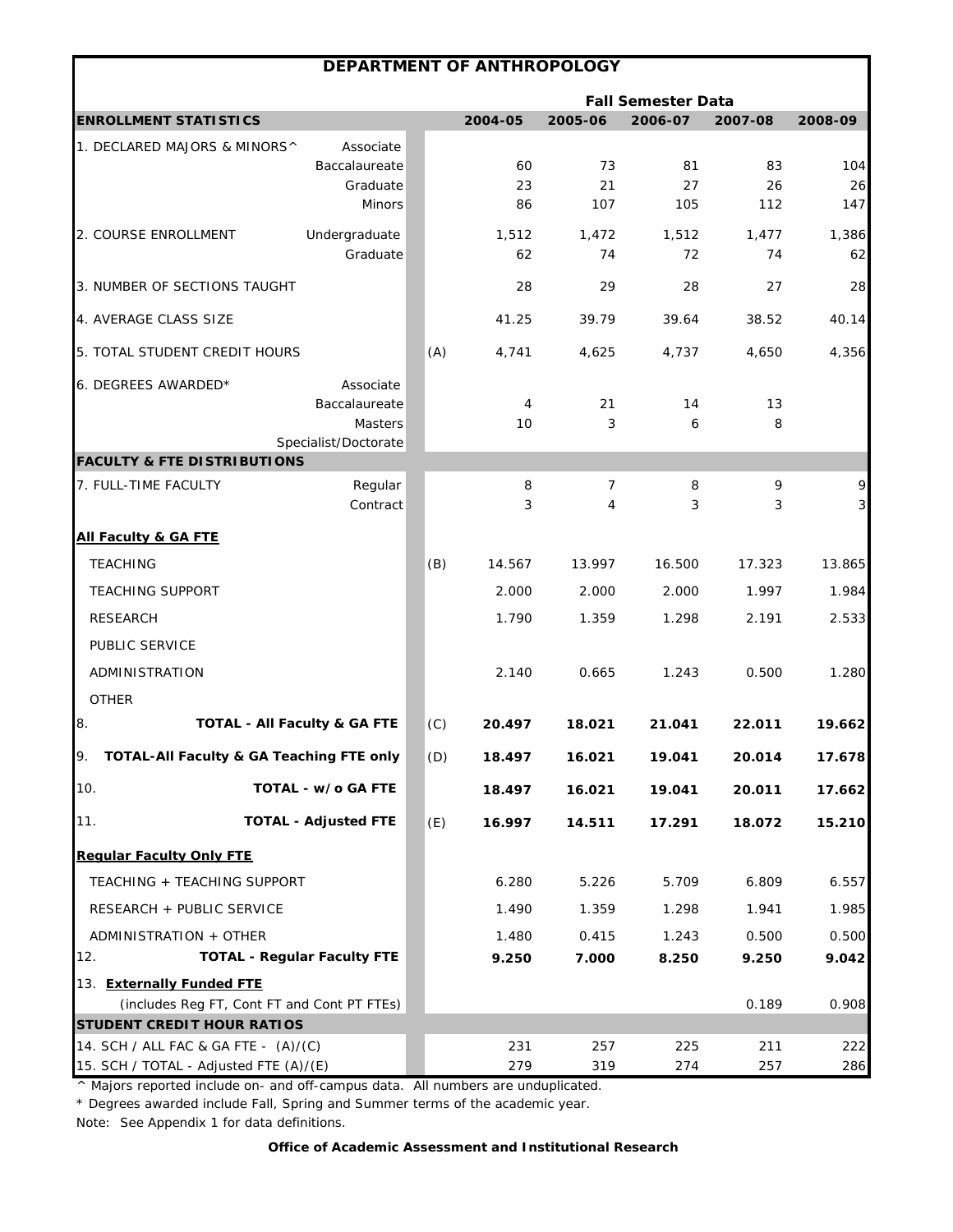|                                                | DEPARTMENT OF ARCHITECTURE                  |     |                           |              |              |              |           |  |  |  |
|------------------------------------------------|---------------------------------------------|-----|---------------------------|--------------|--------------|--------------|-----------|--|--|--|
|                                                |                                             |     | <b>Fall Semester Data</b> |              |              |              |           |  |  |  |
| <b>ENROLLMENT STATISTICS</b>                   |                                             |     | 2004-05                   | 2005-06      | 2006-07      | 2007-08      | 2008-09   |  |  |  |
| 1. DECLARED MAJORS & MINORS^                   | Associate                                   |     |                           |              |              |              |           |  |  |  |
|                                                | Baccalaureate                               |     | 352                       | 361          | 294          | 250          | 243       |  |  |  |
|                                                | Graduate<br><b>Minors</b>                   |     | 33<br>52                  | 33<br>43     | 55<br>23     | 83<br>15     | 103<br>11 |  |  |  |
|                                                |                                             |     |                           |              |              |              | 994       |  |  |  |
| 2. COURSE ENROLLMENT                           | Undergraduate<br>Graduate                   |     | 1,401<br>117              | 1,387<br>126 | 1,166<br>197 | 1,140<br>300 | 334       |  |  |  |
| 3. NUMBER OF SECTIONS TAUGHT                   |                                             |     | 45                        | 54           | 38           | 38           | 35        |  |  |  |
| 4. AVERAGE CLASS SIZE                          |                                             |     | 24.51                     | 20.52        | 24.45        | 25.97        | 25.54     |  |  |  |
| 5. TOTAL STUDENT CREDIT HOURS                  |                                             | (A) | 4,667                     | 4,615        | 4,427        | 4,607        | 4,374     |  |  |  |
| 6. DEGREES AWARDED*                            | Associate                                   |     |                           |              |              |              |           |  |  |  |
|                                                | Baccalaureate                               |     | 122                       | 184          | 111          | 92           |           |  |  |  |
|                                                | Masters                                     |     | 12                        | 15           | 23           | 36           |           |  |  |  |
| <b>FACULTY &amp; FTE DISTRIBUTIONS</b>         | Specialist/Doctorate                        |     |                           |              |              |              |           |  |  |  |
| 7. FULL-TIME FACULTY                           | Regular                                     |     | 21                        | 23           | 21           | 23           | 24        |  |  |  |
|                                                | Contract                                    |     | 3                         | 4            | 8            | 8            | 4         |  |  |  |
| <b>All Faculty &amp; GA FTE</b>                |                                             |     |                           |              |              |              |           |  |  |  |
| <b>TEACHING</b>                                |                                             | (B) | 24.651                    | 25.083       | 23.466       | 23.666       | 20.677    |  |  |  |
| <b>TEACHING SUPPORT</b>                        |                                             |     | 1.625                     | 3.375        | 5.916        | 8.625        | 2.250     |  |  |  |
| <b>RESEARCH</b>                                |                                             |     | 3.708                     | 4.250        | 7.459        | 9.416        | 4.417     |  |  |  |
| PUBLIC SERVICE                                 |                                             |     | 2.125                     | 5.000        | 1.750        | 1.500        | 0.500     |  |  |  |
| ADMINISTRATION                                 |                                             |     | 5.500                     | 5.375        | 10.084       | 6.792        | 6.250     |  |  |  |
| <b>OTHER</b>                                   |                                             |     | 1.000                     | 1.250        | 0.250        | 1.500        | 1.500     |  |  |  |
| 8.                                             | <b>TOTAL - All Faculty &amp; GA FTE</b>     | (C) | 38.609                    | 44.333       | 48.925       | 51.499       | 35.594    |  |  |  |
| 9.<br>TOTAL-All Faculty & GA Teaching FTE only |                                             | (D) | 31.859                    | 33.833       | 33.675       | 33.749       | 31.344    |  |  |  |
| 10.                                            | TOTAL - w/o GA FTE                          |     | 31.859                    | 33.833       | 33.675       | 33.749       | 31.344    |  |  |  |
| 11.                                            | <b>TOTAL - Adjusted FTE</b>                 | (E) | 30.459                    | 32.000       | 31.750       | 31.749       | 28.760    |  |  |  |
| <b>Regular Faculty Only FTE</b>                |                                             |     |                           |              |              |              |           |  |  |  |
| TEACHING + TEACHING SUPPORT                    |                                             |     | 15.917                    | 16.333       | 14.249       | 15.667       | 14.333    |  |  |  |
| RESEARCH + PUBLIC SERVICE                      |                                             |     | 2.708                     | 2.625        | 1.959        | 2.541        | 2.667     |  |  |  |
| ADMINISTRATION + OTHER                         |                                             |     | 3.750                     | 4.000        | 5.542        | 4.542        | 5.750     |  |  |  |
| 12.                                            | <b>TOTAL - Regular Faculty FTE</b>          |     | 22.375                    | 22.958       | 21.750       | 22.750       | 22.750    |  |  |  |
| 13. Externally Funded FTE                      |                                             |     |                           |              |              |              |           |  |  |  |
|                                                | (includes Reg FT, Cont FT and Cont PT FTEs) |     | 0.250                     |              | 0.375        | 0.250        | 0.070     |  |  |  |
| <b>STUDENT CREDIT HOUR RATIOS</b>              |                                             |     |                           |              |              |              |           |  |  |  |
| 14. SCH / ALL FAC & GA FTE - (A)/(C)           |                                             |     | 121                       | 104          | 90           | 89           | 123       |  |  |  |
| 15. SCH / TOTAL - Adjusted FTE (A)/(E)         |                                             |     | 153                       | 144          | 139          | 145          | 152       |  |  |  |

\* Degrees awarded include Fall, Spring and Summer terms of the academic year.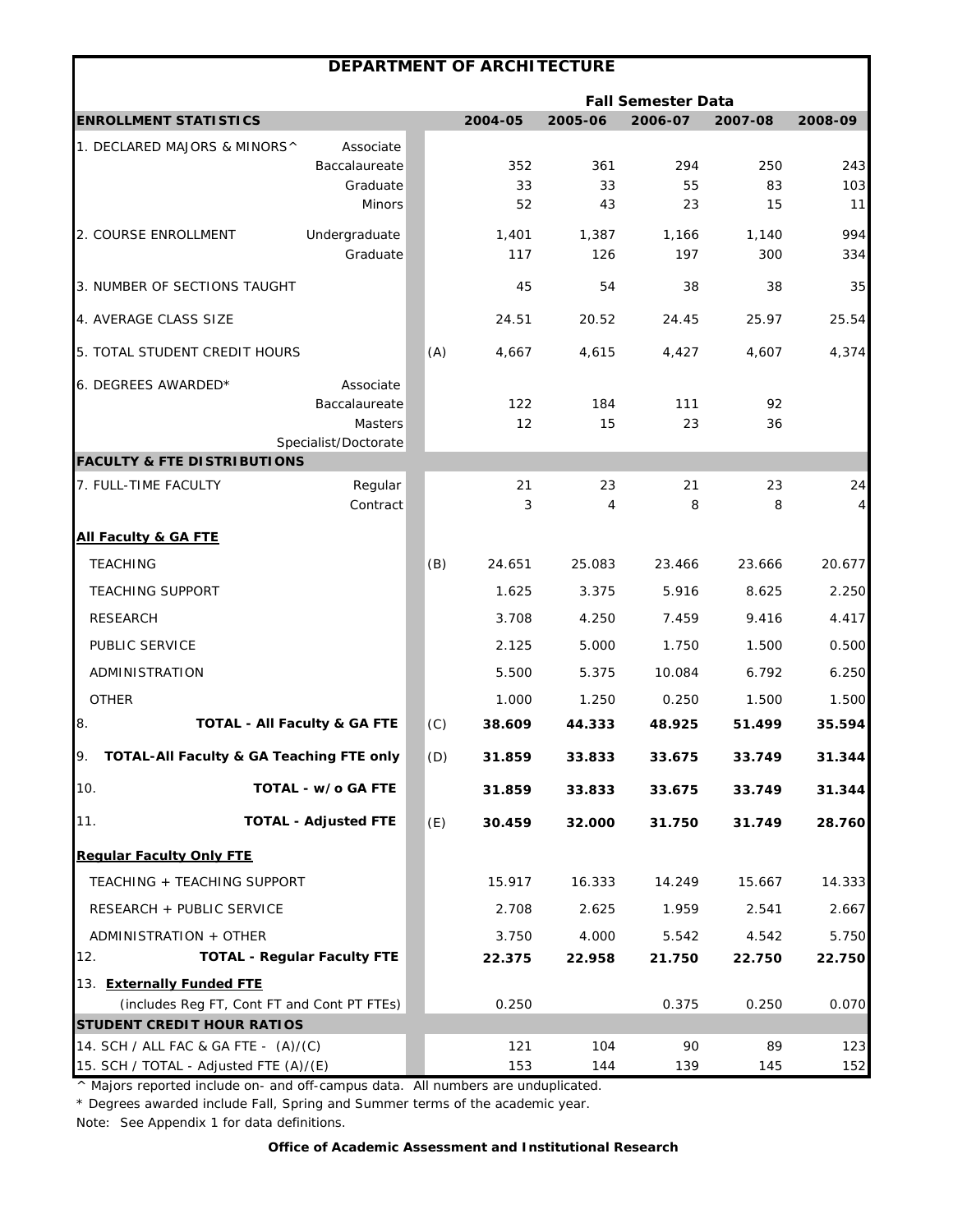|                                                 |                                    |     | <b>DEPARTMENT OF ART</b> |                |                           |             |             |
|-------------------------------------------------|------------------------------------|-----|--------------------------|----------------|---------------------------|-------------|-------------|
|                                                 |                                    |     |                          |                | <b>Fall Semester Data</b> |             |             |
| <b>ENROLLMENT STATISTICS</b>                    |                                    |     | 2004-05                  | 2005-06        | 2006-07                   | 2007-08     | 2008-09     |
| 1. DECLARED MAJORS & MINORS^                    | Associate                          |     |                          |                |                           |             |             |
|                                                 | Baccalaureate                      |     | 484                      | 474            | 446                       | 473         | 501         |
|                                                 | Graduate<br><b>Minors</b>          |     | 17<br>153                | 9<br>135       | 12<br>107                 | 15<br>85    | 12<br>79    |
|                                                 |                                    |     |                          |                |                           |             |             |
| 2. COURSE ENROLLMENT                            | Undergraduate<br>Graduate          |     | 2,335<br>52              | 2,531<br>32    | 2,408<br>43               | 2.367<br>42 | 2,377<br>37 |
| 3. NUMBER OF SECTIONS TAUGHT                    |                                    |     | 81                       | 79             | 85                        | 85          | 88          |
| 4. AVERAGE CLASS SIZE                           |                                    |     | 25.49                    | 28.82          | 26.24                     | 25.20       | 24.72       |
| 5. TOTAL STUDENT CREDIT HOURS                   |                                    | (A) | 6,998                    | 7,451          | 7,034                     | 6,877       | 6,887       |
| 6. DEGREES AWARDED*                             | Associate                          |     |                          |                |                           |             |             |
|                                                 | Baccalaureate                      |     | 84                       | 90             | 86                        | 81          |             |
|                                                 | Masters                            |     | 8                        | $\overline{7}$ | $\overline{7}$            | 5           |             |
| <b>FACULTY &amp; FTE DISTRIBUTIONS</b>          | Specialist/Doctorate               |     |                          |                |                           |             |             |
| 7. FULL-TIME FACULTY                            | Regular                            |     | 21                       | 21             | 21                        | 21          | 21          |
|                                                 | Contract                           |     | 8                        | 9              | 9                         | 9           | 9           |
| <b>All Faculty &amp; GA FTE</b>                 |                                    |     |                          |                |                           |             |             |
| <b>TEACHING</b>                                 |                                    | (B) | 28.498                   | 27.501         | 28.960                    | 29.940      | 30.750      |
| <b>TEACHING SUPPORT</b>                         |                                    |     |                          |                |                           |             |             |
| <b>RESEARCH</b>                                 |                                    |     | 2.834                    | 2.333          | 4.250                     | 3.860       | 2.500       |
| PUBLIC SERVICE                                  |                                    |     |                          |                |                           |             | 1.100       |
| ADMINISTRATION                                  |                                    |     | 3.166                    | 2.999          | 3.300                     | 2.450       | 2.250       |
| <b>OTHER</b>                                    |                                    |     | 1.000                    |                |                           |             |             |
| 8.<br><b>TOTAL - All Faculty &amp; GA FTE</b>   |                                    | (C) | 35.498                   | 32.833         | 36.510                    | 36.250      | 36.600      |
| TOTAL-All Faculty & GA Teaching FTE only<br>IУ. |                                    | (D) | 32.498                   | 30.833         | 33.510                    | 33.750      | 34.100      |
| 10.                                             | TOTAL - w/o GA FTE                 |     | 32.498                   | 30.833         | 33.510                    | 33.750      | 34.100      |
| 11.                                             | <b>TOTAL - Adjusted FTE</b>        | (E) | 30.667                   | 29.917         | 31.260                    | 31.650      | 31.300      |
| <b>Regular Faculty Only FTE</b>                 |                                    |     |                          |                |                           |             |             |
| TEACHING + TEACHING SUPPORT                     |                                    |     | 17.500                   | 17.751         | 18.460                    | 19.690      | 19.750      |
| RESEARCH + PUBLIC SERVICE                       |                                    |     | 0.334                    | 0.333          | 0.750                     | 0.860       | 0.750       |
| ADMINISTRATION + OTHER                          |                                    |     | 3.166                    | 2.249          | 2.550                     | 1.950       | 1.750       |
| 12.                                             | <b>TOTAL - Regular Faculty FTE</b> |     | 21.000                   | 20.333         | 21.760                    | 22.500      | 22.250      |
| 13. Externally Funded FTE                       |                                    |     |                          |                |                           |             |             |
| (includes Reg FT, Cont FT and Cont PT FTEs)     |                                    |     | 0.334                    | 0.333          | 1.250                     | 1.350       | 1.050       |
| <b>STUDENT CREDIT HOUR RATIOS</b>               |                                    |     |                          |                |                           |             |             |
| 14. SCH / ALL FAC & GA FTE - (A)/(C)            |                                    |     | 197                      | 227            | 193                       | 190         | 188         |
| 15. SCH / TOTAL - Adjusted FTE (A)/(E)          |                                    |     | 228                      | 249            | 225                       | 217         | 220         |

\* Degrees awarded include Fall, Spring and Summer terms of the academic year.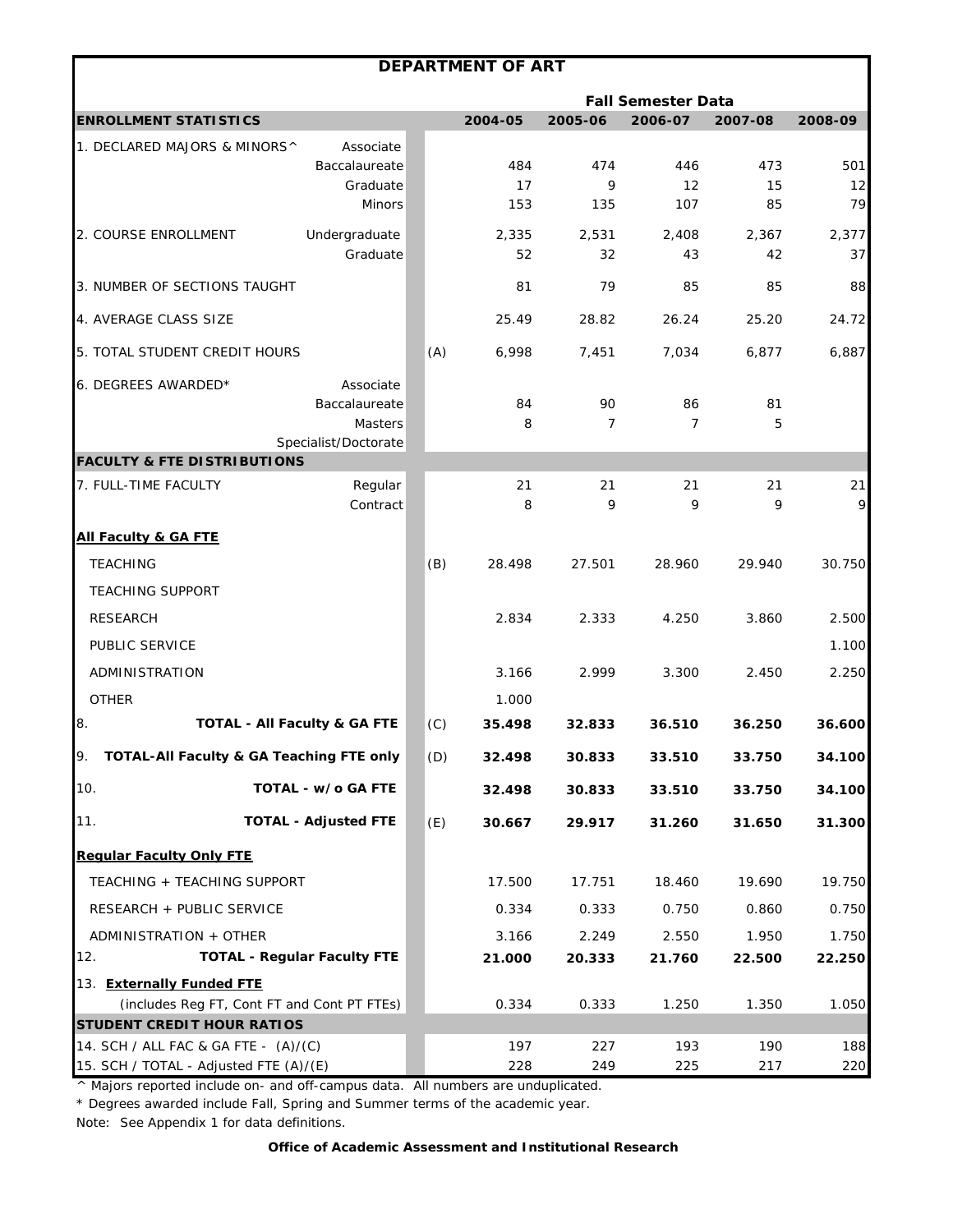|                                             |                                         |     | DEPARTMENT OF BIOLOGY |                |                           |              |              |
|---------------------------------------------|-----------------------------------------|-----|-----------------------|----------------|---------------------------|--------------|--------------|
|                                             |                                         |     |                       |                | <b>Fall Semester Data</b> |              |              |
| <b>ENROLLMENT STATISTICS</b>                |                                         |     | 2004-05               | 2005-06        | 2006-07                   | 2007-08      | 2008-09      |
| 1. DECLARED MAJORS & MINORS^                | Associate                               |     |                       |                |                           |              |              |
|                                             | Baccalaureate                           |     | 642                   | 645            | 653                       | 694          | 712          |
|                                             | Graduate<br><b>Minors</b>               |     | 39<br>55              | 42<br>45       | 44<br>47                  | 39<br>33     | 40<br>34     |
|                                             |                                         |     |                       |                |                           |              |              |
| 2. COURSE ENROLLMENT                        | Undergraduate<br>Graduate               |     | 1,954<br>162          | 1,990<br>169   | 1,910<br>169              | 1,790<br>167 | 1,843<br>161 |
| 3. NUMBER OF SECTIONS TAUGHT                |                                         |     | 47                    | 44             | 45                        | 40           | 39           |
| 4. AVERAGE CLASS SIZE                       |                                         |     | 38.46                 | 40.66          | 38.82                     | 41.70        | 42.10        |
| 5. TOTAL STUDENT CREDIT HOURS               |                                         | (A) | 6,949                 | 7,087          | 6,874                     | 6,492        | 6,646        |
| 6. DEGREES AWARDED*                         | Associate                               |     |                       |                |                           |              |              |
|                                             | Baccalaureate                           |     | 97                    | 107            | 104                       | 120          |              |
|                                             | Masters<br>Specialist/Doctorate         |     | 18                    | 16             | 22                        | 21           |              |
| <b>FACULTY &amp; FTE DISTRIBUTIONS</b>      |                                         |     |                       |                |                           |              |              |
| 7. FULL-TIME FACULTY                        | Regular                                 |     | 22                    | 21             | 20                        | 21           | 22           |
|                                             | Contract                                |     | 3                     | $\overline{4}$ | 4                         | 4            | $\mathbf{3}$ |
| <b>All Faculty &amp; GA FTE</b>             |                                         |     |                       |                |                           |              |              |
| <b>TEACHING</b>                             |                                         | (B) | 20.464                | 19.946         | 20.945                    | 19.194       | 22.502       |
| <b>TEACHING SUPPORT</b>                     |                                         |     | 13.001                | 11.092         | 12.338                    | 12.327       | 12.004       |
| <b>RESEARCH</b>                             |                                         |     | 12.525                | 10.932         | 6.606                     | 7.091        | 7.554        |
| PUBLIC SERVICE                              |                                         |     |                       |                |                           |              |              |
| ADMINISTRATION                              |                                         |     | 2.200                 | 2.777          | 1.355                     | 1.124        | 1.166        |
| <b>OTHER</b>                                |                                         |     | 0.725                 | 0.333          | 0.084                     | 1.891        | 1.630        |
| 8.                                          | <b>TOTAL - All Faculty &amp; GA FTE</b> | (C) | 48.915                | 45.080         | 41.328                    | 41.627       | 44.856       |
| TOTAL-All Faculty & GA Teaching FTE only    |                                         | (D) | 29.823                | 34.238         | 26.490                    | 27.300       | 31.352       |
| 10.                                         | TOTAL - w/o GA FTE                      |     | 27.415                | 31.580         | 25.328                    | 26.127       | 30.256       |
| 11.                                         | <b>TOTAL - Adjusted FTE</b>             | (E) | 25.701                | 25.130         | 24.659                    | 23.373       | 27.680       |
| <b>Requiar Faculty Only FTE</b>             |                                         |     |                       |                |                           |              |              |
| TEACHING + TEACHING SUPPORT                 |                                         |     | 14.049                | 13.121         | 14.787                    | 13.477       | 15.192       |
| RESEARCH + PUBLIC SERVICE                   |                                         |     | 5.025                 | 5.432          | 4.106                     | 5.091        | 5.054        |
| ADMINISTRATION + OTHER                      |                                         |     | 2.925                 | 3.110          | 1.439                     | 2.932        | 2.796        |
| 12.                                         | <b>TOTAL - Regular Faculty FTE</b>      |     | 21.999                | 21.663         | 20.332                    | 21.500       | 23.042       |
| 13. Externally Funded FTE                   |                                         |     |                       |                |                           |              |              |
| (includes Reg FT, Cont FT and Cont PT FTEs) |                                         |     | 1.465                 | 6.450          | 0.254                     | 0.697        | 1.523        |
| <b>STUDENT CREDIT HOUR RATIOS</b>           |                                         |     |                       |                |                           |              |              |
| 14. SCH / ALL FAC & GA FTE - (A)/(C)        |                                         |     | 142                   | 157            | 166                       | 156          | 148          |
| 15. SCH / TOTAL - Adjusted FTE (A)/(E)      |                                         |     | 270                   | 282            | 279                       | 278          | 240          |

\* Degrees awarded include Fall, Spring and Summer terms of the academic year.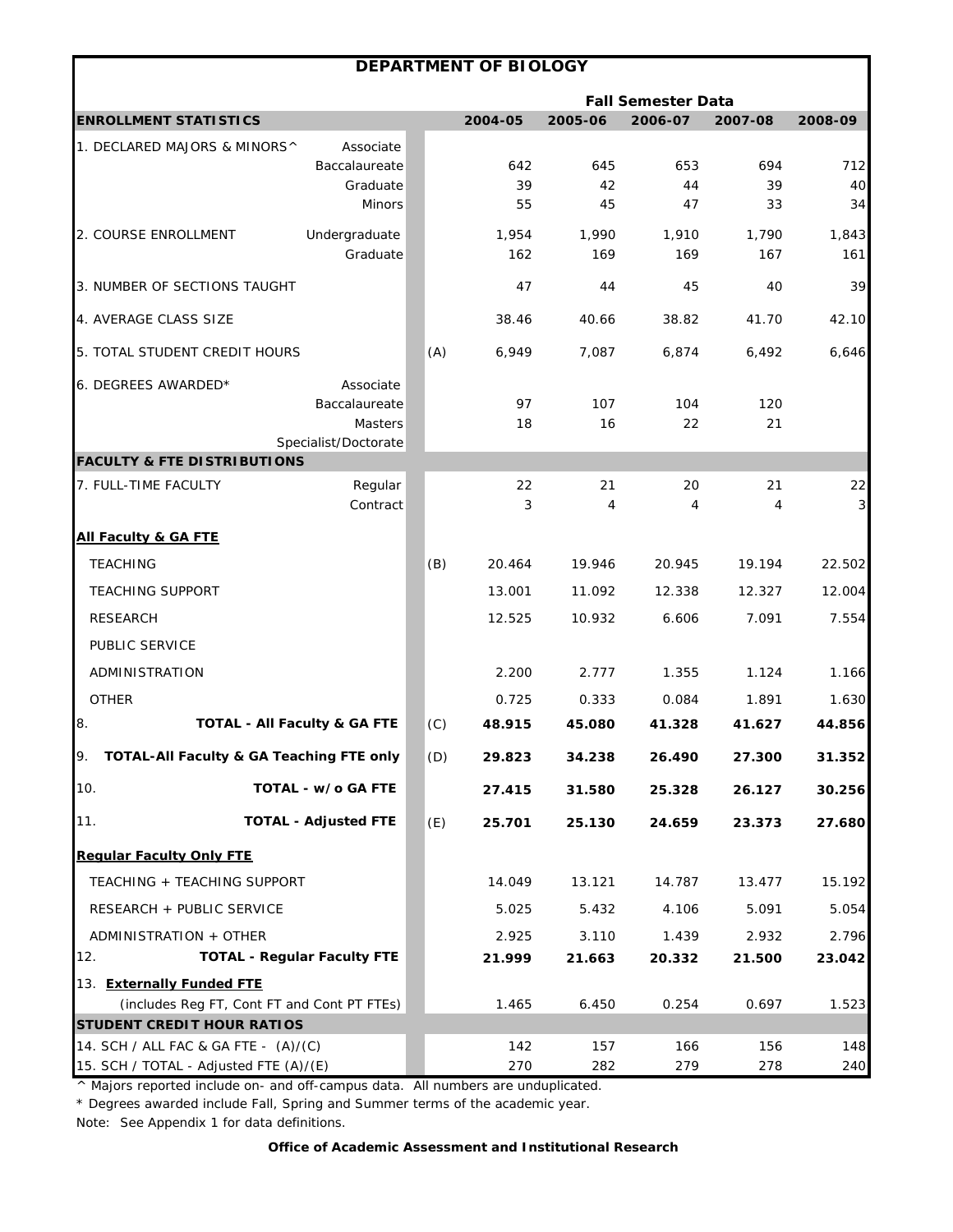| <b>Fall Semester Data</b><br><b>ENROLLMENT STATISTICS</b><br>2004-05<br>2005-06<br>2006-07<br>2007-08<br>2008-09<br>1. DECLARED MAJORS & MINORS^<br>Associate<br>2<br>1<br>3<br>2<br>Baccalaureate<br>140<br>163<br>147<br>137<br>10<br>Graduate<br>7<br>13<br>11<br>11<br>85<br>87<br>68<br><b>Minors</b><br>71<br>Undergraduate<br>1,764<br>2. COURSE ENROLLMENT<br>1,624<br>1,668<br>1,654<br>1,680<br>Graduate<br>59<br>61<br>66<br>88<br>3. NUMBER OF SECTIONS TAUGHT<br>22<br>23<br>23<br>23<br>4. AVERAGE CLASS SIZE<br>71.77<br>70.13<br>69.39<br>71.70<br>5. TOTAL STUDENT CREDIT HOURS<br>(A)<br>6,275<br>6,343<br>6,408<br>6,701<br>6. DEGREES AWARDED*<br>Associate<br>28<br>Baccalaureate<br>45<br>52<br>33<br>Masters<br>5<br>9<br>5<br>4<br>Specialist/Doctorate<br><b>FACULTY &amp; FTE DISTRIBUTIONS</b><br>7. FULL-TIME FACULTY<br>Regular<br>12<br>13<br>13<br>13<br>Contract<br>3<br>3<br>7<br>5<br><b>All Faculty &amp; GA FTE</b><br><b>TEACHING</b><br>15.611<br>(B)<br>15.027<br>14.875<br>16.159<br><b>TEACHING SUPPORT</b><br>5.000<br>5.500<br>5.000<br>6.000<br><b>RESEARCH</b><br>1.235<br>1.747<br>2.117<br>2.314<br>PUBLIC SERVICE<br>ADMINISTRATION<br>0.500<br>0.500<br>0.500<br>0.500<br><b>OTHER</b><br>0.250<br>1.000<br>8.<br><b>TOTAL - All Faculty &amp; GA FTE</b><br>(C)<br>21.762<br>22.872<br>24.776<br>24.425<br>9.<br>TOTAL-All Faculty & GA Teaching FTE only<br>(D)<br>16.762<br>17.372<br>19.276<br>18.425<br>10.<br>TOTAL - w/o GA FTE<br>16.762<br>17.372<br>19.276<br>18.425<br>11.<br><b>TOTAL - Adjusted FTE</b><br>(E)<br>16.262<br>16.622<br>18.276<br>17.761<br><b>Regular Faculty Only FTE</b><br>10.061<br>TEACHING + TEACHING SUPPORT<br>11.527<br>10.125<br>9.326<br>RESEARCH + PUBLIC SERVICE<br>1.235<br>1.747<br>1.450<br>2.314<br>0.750<br>0.500<br>ADMINISTRATION + OTHER<br>0.500<br>1.500<br>12.<br><b>TOTAL - Regular Faculty FTE</b><br>13.262<br>12.622<br>12.276<br>12.875<br>13. Externally Funded FTE<br>(includes Reg FT, Cont FT and Cont PT FTEs)<br>0.250<br>0.164<br><b>STUDENT CREDIT HOUR RATIOS</b> |  | <b>DEPARTMENT OF CHEMISTRY</b> |  |            |
|--------------------------------------------------------------------------------------------------------------------------------------------------------------------------------------------------------------------------------------------------------------------------------------------------------------------------------------------------------------------------------------------------------------------------------------------------------------------------------------------------------------------------------------------------------------------------------------------------------------------------------------------------------------------------------------------------------------------------------------------------------------------------------------------------------------------------------------------------------------------------------------------------------------------------------------------------------------------------------------------------------------------------------------------------------------------------------------------------------------------------------------------------------------------------------------------------------------------------------------------------------------------------------------------------------------------------------------------------------------------------------------------------------------------------------------------------------------------------------------------------------------------------------------------------------------------------------------------------------------------------------------------------------------------------------------------------------------------------------------------------------------------------------------------------------------------------------------------------------------------------------------------------------------------------------------------------------------------------------------------------------------------------------------------------------------------------------------|--|--------------------------------|--|------------|
|                                                                                                                                                                                                                                                                                                                                                                                                                                                                                                                                                                                                                                                                                                                                                                                                                                                                                                                                                                                                                                                                                                                                                                                                                                                                                                                                                                                                                                                                                                                                                                                                                                                                                                                                                                                                                                                                                                                                                                                                                                                                                      |  |                                |  |            |
|                                                                                                                                                                                                                                                                                                                                                                                                                                                                                                                                                                                                                                                                                                                                                                                                                                                                                                                                                                                                                                                                                                                                                                                                                                                                                                                                                                                                                                                                                                                                                                                                                                                                                                                                                                                                                                                                                                                                                                                                                                                                                      |  |                                |  |            |
|                                                                                                                                                                                                                                                                                                                                                                                                                                                                                                                                                                                                                                                                                                                                                                                                                                                                                                                                                                                                                                                                                                                                                                                                                                                                                                                                                                                                                                                                                                                                                                                                                                                                                                                                                                                                                                                                                                                                                                                                                                                                                      |  |                                |  |            |
|                                                                                                                                                                                                                                                                                                                                                                                                                                                                                                                                                                                                                                                                                                                                                                                                                                                                                                                                                                                                                                                                                                                                                                                                                                                                                                                                                                                                                                                                                                                                                                                                                                                                                                                                                                                                                                                                                                                                                                                                                                                                                      |  |                                |  | 136        |
|                                                                                                                                                                                                                                                                                                                                                                                                                                                                                                                                                                                                                                                                                                                                                                                                                                                                                                                                                                                                                                                                                                                                                                                                                                                                                                                                                                                                                                                                                                                                                                                                                                                                                                                                                                                                                                                                                                                                                                                                                                                                                      |  |                                |  | 66         |
|                                                                                                                                                                                                                                                                                                                                                                                                                                                                                                                                                                                                                                                                                                                                                                                                                                                                                                                                                                                                                                                                                                                                                                                                                                                                                                                                                                                                                                                                                                                                                                                                                                                                                                                                                                                                                                                                                                                                                                                                                                                                                      |  |                                |  |            |
|                                                                                                                                                                                                                                                                                                                                                                                                                                                                                                                                                                                                                                                                                                                                                                                                                                                                                                                                                                                                                                                                                                                                                                                                                                                                                                                                                                                                                                                                                                                                                                                                                                                                                                                                                                                                                                                                                                                                                                                                                                                                                      |  |                                |  | 67         |
|                                                                                                                                                                                                                                                                                                                                                                                                                                                                                                                                                                                                                                                                                                                                                                                                                                                                                                                                                                                                                                                                                                                                                                                                                                                                                                                                                                                                                                                                                                                                                                                                                                                                                                                                                                                                                                                                                                                                                                                                                                                                                      |  |                                |  | 23         |
|                                                                                                                                                                                                                                                                                                                                                                                                                                                                                                                                                                                                                                                                                                                                                                                                                                                                                                                                                                                                                                                                                                                                                                                                                                                                                                                                                                                                                                                                                                                                                                                                                                                                                                                                                                                                                                                                                                                                                                                                                                                                                      |  |                                |  | 74.13      |
|                                                                                                                                                                                                                                                                                                                                                                                                                                                                                                                                                                                                                                                                                                                                                                                                                                                                                                                                                                                                                                                                                                                                                                                                                                                                                                                                                                                                                                                                                                                                                                                                                                                                                                                                                                                                                                                                                                                                                                                                                                                                                      |  |                                |  | 6,984      |
|                                                                                                                                                                                                                                                                                                                                                                                                                                                                                                                                                                                                                                                                                                                                                                                                                                                                                                                                                                                                                                                                                                                                                                                                                                                                                                                                                                                                                                                                                                                                                                                                                                                                                                                                                                                                                                                                                                                                                                                                                                                                                      |  |                                |  |            |
|                                                                                                                                                                                                                                                                                                                                                                                                                                                                                                                                                                                                                                                                                                                                                                                                                                                                                                                                                                                                                                                                                                                                                                                                                                                                                                                                                                                                                                                                                                                                                                                                                                                                                                                                                                                                                                                                                                                                                                                                                                                                                      |  |                                |  |            |
|                                                                                                                                                                                                                                                                                                                                                                                                                                                                                                                                                                                                                                                                                                                                                                                                                                                                                                                                                                                                                                                                                                                                                                                                                                                                                                                                                                                                                                                                                                                                                                                                                                                                                                                                                                                                                                                                                                                                                                                                                                                                                      |  |                                |  | 12<br>7    |
|                                                                                                                                                                                                                                                                                                                                                                                                                                                                                                                                                                                                                                                                                                                                                                                                                                                                                                                                                                                                                                                                                                                                                                                                                                                                                                                                                                                                                                                                                                                                                                                                                                                                                                                                                                                                                                                                                                                                                                                                                                                                                      |  |                                |  |            |
|                                                                                                                                                                                                                                                                                                                                                                                                                                                                                                                                                                                                                                                                                                                                                                                                                                                                                                                                                                                                                                                                                                                                                                                                                                                                                                                                                                                                                                                                                                                                                                                                                                                                                                                                                                                                                                                                                                                                                                                                                                                                                      |  |                                |  | 16.729     |
|                                                                                                                                                                                                                                                                                                                                                                                                                                                                                                                                                                                                                                                                                                                                                                                                                                                                                                                                                                                                                                                                                                                                                                                                                                                                                                                                                                                                                                                                                                                                                                                                                                                                                                                                                                                                                                                                                                                                                                                                                                                                                      |  |                                |  | 5.000      |
|                                                                                                                                                                                                                                                                                                                                                                                                                                                                                                                                                                                                                                                                                                                                                                                                                                                                                                                                                                                                                                                                                                                                                                                                                                                                                                                                                                                                                                                                                                                                                                                                                                                                                                                                                                                                                                                                                                                                                                                                                                                                                      |  |                                |  | 2.968      |
|                                                                                                                                                                                                                                                                                                                                                                                                                                                                                                                                                                                                                                                                                                                                                                                                                                                                                                                                                                                                                                                                                                                                                                                                                                                                                                                                                                                                                                                                                                                                                                                                                                                                                                                                                                                                                                                                                                                                                                                                                                                                                      |  |                                |  |            |
|                                                                                                                                                                                                                                                                                                                                                                                                                                                                                                                                                                                                                                                                                                                                                                                                                                                                                                                                                                                                                                                                                                                                                                                                                                                                                                                                                                                                                                                                                                                                                                                                                                                                                                                                                                                                                                                                                                                                                                                                                                                                                      |  |                                |  | 0.750      |
|                                                                                                                                                                                                                                                                                                                                                                                                                                                                                                                                                                                                                                                                                                                                                                                                                                                                                                                                                                                                                                                                                                                                                                                                                                                                                                                                                                                                                                                                                                                                                                                                                                                                                                                                                                                                                                                                                                                                                                                                                                                                                      |  |                                |  | 1.000      |
|                                                                                                                                                                                                                                                                                                                                                                                                                                                                                                                                                                                                                                                                                                                                                                                                                                                                                                                                                                                                                                                                                                                                                                                                                                                                                                                                                                                                                                                                                                                                                                                                                                                                                                                                                                                                                                                                                                                                                                                                                                                                                      |  |                                |  | 26.447     |
|                                                                                                                                                                                                                                                                                                                                                                                                                                                                                                                                                                                                                                                                                                                                                                                                                                                                                                                                                                                                                                                                                                                                                                                                                                                                                                                                                                                                                                                                                                                                                                                                                                                                                                                                                                                                                                                                                                                                                                                                                                                                                      |  |                                |  | 20.947     |
|                                                                                                                                                                                                                                                                                                                                                                                                                                                                                                                                                                                                                                                                                                                                                                                                                                                                                                                                                                                                                                                                                                                                                                                                                                                                                                                                                                                                                                                                                                                                                                                                                                                                                                                                                                                                                                                                                                                                                                                                                                                                                      |  |                                |  | 20.947     |
|                                                                                                                                                                                                                                                                                                                                                                                                                                                                                                                                                                                                                                                                                                                                                                                                                                                                                                                                                                                                                                                                                                                                                                                                                                                                                                                                                                                                                                                                                                                                                                                                                                                                                                                                                                                                                                                                                                                                                                                                                                                                                      |  |                                |  | 19.910     |
|                                                                                                                                                                                                                                                                                                                                                                                                                                                                                                                                                                                                                                                                                                                                                                                                                                                                                                                                                                                                                                                                                                                                                                                                                                                                                                                                                                                                                                                                                                                                                                                                                                                                                                                                                                                                                                                                                                                                                                                                                                                                                      |  |                                |  |            |
|                                                                                                                                                                                                                                                                                                                                                                                                                                                                                                                                                                                                                                                                                                                                                                                                                                                                                                                                                                                                                                                                                                                                                                                                                                                                                                                                                                                                                                                                                                                                                                                                                                                                                                                                                                                                                                                                                                                                                                                                                                                                                      |  |                                |  | 8.907      |
|                                                                                                                                                                                                                                                                                                                                                                                                                                                                                                                                                                                                                                                                                                                                                                                                                                                                                                                                                                                                                                                                                                                                                                                                                                                                                                                                                                                                                                                                                                                                                                                                                                                                                                                                                                                                                                                                                                                                                                                                                                                                                      |  |                                |  | 1.218      |
|                                                                                                                                                                                                                                                                                                                                                                                                                                                                                                                                                                                                                                                                                                                                                                                                                                                                                                                                                                                                                                                                                                                                                                                                                                                                                                                                                                                                                                                                                                                                                                                                                                                                                                                                                                                                                                                                                                                                                                                                                                                                                      |  |                                |  | 1.750      |
|                                                                                                                                                                                                                                                                                                                                                                                                                                                                                                                                                                                                                                                                                                                                                                                                                                                                                                                                                                                                                                                                                                                                                                                                                                                                                                                                                                                                                                                                                                                                                                                                                                                                                                                                                                                                                                                                                                                                                                                                                                                                                      |  |                                |  | 11.875     |
|                                                                                                                                                                                                                                                                                                                                                                                                                                                                                                                                                                                                                                                                                                                                                                                                                                                                                                                                                                                                                                                                                                                                                                                                                                                                                                                                                                                                                                                                                                                                                                                                                                                                                                                                                                                                                                                                                                                                                                                                                                                                                      |  |                                |  |            |
|                                                                                                                                                                                                                                                                                                                                                                                                                                                                                                                                                                                                                                                                                                                                                                                                                                                                                                                                                                                                                                                                                                                                                                                                                                                                                                                                                                                                                                                                                                                                                                                                                                                                                                                                                                                                                                                                                                                                                                                                                                                                                      |  |                                |  | 0.040      |
|                                                                                                                                                                                                                                                                                                                                                                                                                                                                                                                                                                                                                                                                                                                                                                                                                                                                                                                                                                                                                                                                                                                                                                                                                                                                                                                                                                                                                                                                                                                                                                                                                                                                                                                                                                                                                                                                                                                                                                                                                                                                                      |  |                                |  |            |
| 14. SCH / ALL FAC & GA FTE - (A)/(C)<br>288<br>277<br>259<br>274<br>15. SCH / TOTAL - Adjusted FTE (A)/(E)<br>386<br>382<br>351<br>377                                                                                                                                                                                                                                                                                                                                                                                                                                                                                                                                                                                                                                                                                                                                                                                                                                                                                                                                                                                                                                                                                                                                                                                                                                                                                                                                                                                                                                                                                                                                                                                                                                                                                                                                                                                                                                                                                                                                               |  |                                |  | 264<br>351 |

\* Degrees awarded include Fall, Spring and Summer terms of the academic year.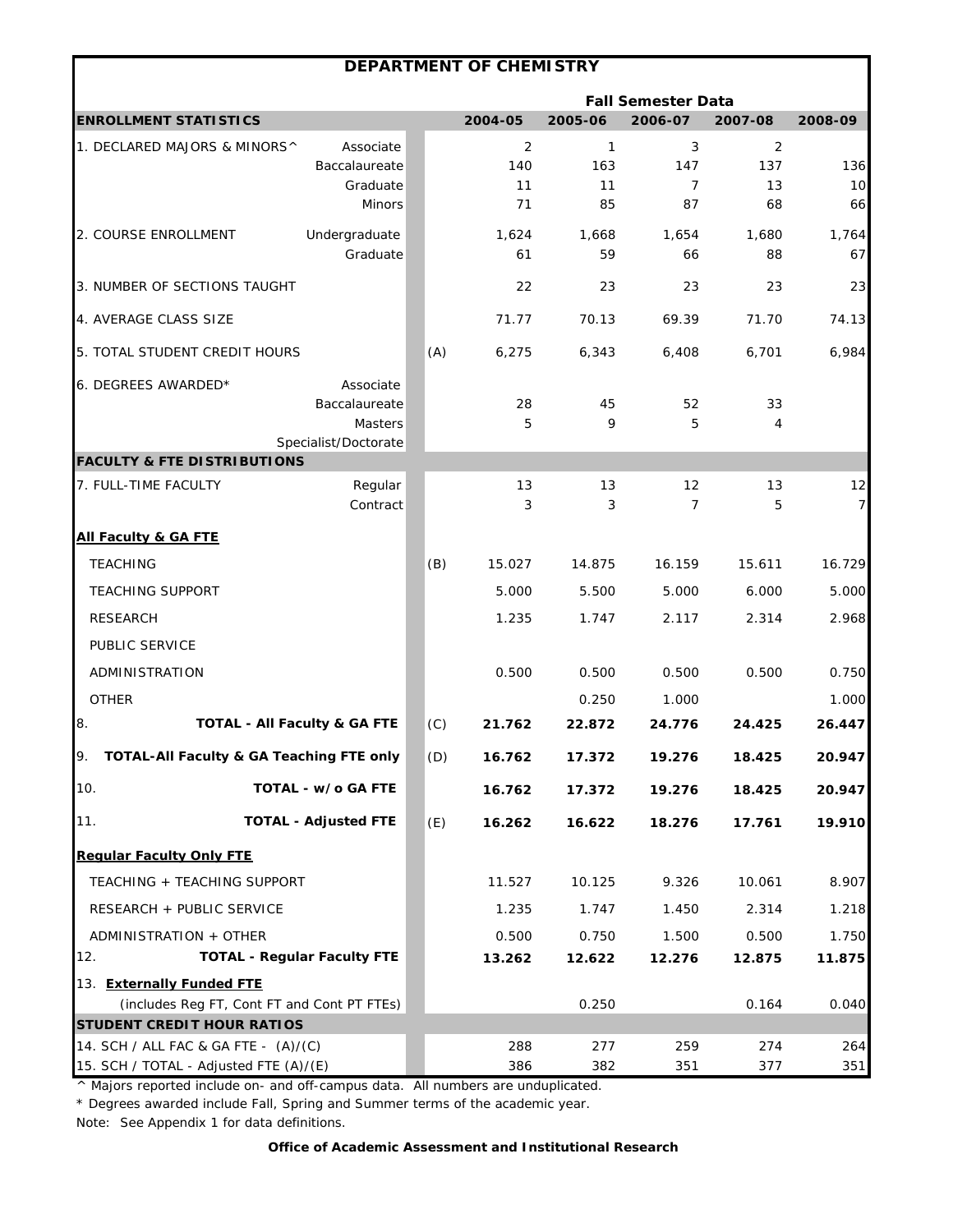|                                                                                | <b>CENTER FOR INFORMATION &amp; COMMUNICATION SCIENCES</b> |     |          |                |                           |                |           |
|--------------------------------------------------------------------------------|------------------------------------------------------------|-----|----------|----------------|---------------------------|----------------|-----------|
|                                                                                |                                                            |     |          |                | <b>Fall Semester Data</b> |                |           |
| <b>ENROLLMENT STATISTICS</b>                                                   |                                                            |     | 2004-05  | 2005-06        | 2006-07                   | 2007-08        | 2008-09   |
| 1. DECLARED MAJORS & MINORS^                                                   | Associate<br>Baccalaureate<br>Graduate<br><b>Minors</b>    |     | 67       | 59             | 68                        | 58             | 67        |
| 2. COURSE ENROLLMENT                                                           | Undergraduate<br>Graduate                                  |     | 209      | 191            | 237                       | 202            | 225       |
| 3. NUMBER OF SECTIONS TAUGHT                                                   |                                                            |     | 9        | $\overline{7}$ | 9                         | 9              | 8         |
| 4. AVERAGE CLASS SIZE                                                          |                                                            |     | 20.88    | 20.86          | 23.89                     | 20.00          | 26.13     |
| 5. TOTAL STUDENT CREDIT HOURS                                                  |                                                            | (A) | 592      | 545            | 680                       | 573            | 715       |
| 6. DEGREES AWARDED*                                                            | Associate<br>Baccalaureate<br>Masters                      |     | 44       | 37             | 43                        | 39             |           |
| <b>FACULTY &amp; FTE DISTRIBUTIONS</b>                                         | Specialist/Doctorate                                       |     |          |                |                           |                |           |
| 7. FULL-TIME FACULTY                                                           | Regular<br>Contract                                        |     | 7        | $\overline{7}$ | 7                         | $\overline{7}$ | 7         |
| <b>All Faculty &amp; GA FTE</b>                                                |                                                            |     |          |                |                           |                |           |
| <b>TEACHING</b>                                                                |                                                            | (B) | 2.802    | 2.333          | 2.582                     | 2.334          | 2.585     |
| <b>TEACHING SUPPORT</b>                                                        |                                                            |     | 10.803   | 7.970          | 8.600                     | 8.575          | 8.367     |
| <b>RESEARCH</b>                                                                |                                                            |     | 1.090    | 1.384          | 1.268                     | 1.707          | 1.498     |
| PUBLIC SERVICE                                                                 |                                                            |     | 0.100    | 0.100          |                           |                | 0.150     |
| ADMINISTRATION                                                                 |                                                            |     | 0.674    | 0.623          | 0.400                     | 0.534          | 0.850     |
| <b>OTHER</b>                                                                   |                                                            |     | 1.630    | 1.590          | 1.650                     | 0.850          | 0.800     |
| 8.<br><b>TOTAL - All Faculty &amp; GA FTE</b>                                  |                                                            | (C) | 17.099   | 14.000         | 14.500                    | 14.000         | 14.250    |
| TOTAL-All Faculty & GA Teaching FTE only                                       |                                                            | (D) | 7.099    | 7.000          | 7.000                     | 7.000          | 7.250     |
| 10.                                                                            | TOTAL - w/o GA FTE                                         |     | 7.099    | 7.000          | 7.000                     | 7.000          | 7.250     |
| 11.                                                                            | <b>TOTAL - Adjusted FTE</b>                                | (E) | 6.009    | 6.000          | 6.000                     | 7.000          | 7.000     |
| <b>Regular Faculty Only FTE</b>                                                |                                                            |     |          |                |                           |                |           |
| TEACHING + TEACHING SUPPORT                                                    |                                                            |     | 3.506    | 3.303          | 3.682                     | 3.909          | 3.051     |
| RESEARCH + PUBLIC SERVICE                                                      |                                                            |     | 1.190    | 1.484          | 1.268                     | 1.707          | 1.249     |
| ADMINISTRATION + OTHER                                                         |                                                            |     | 2.304    | 2.213          | 2.050                     | 1.384          | 0.950     |
| <b>TOTAL - Regular Faculty FTE</b><br>12.                                      |                                                            |     | 7.000    | 7.000          | 7.000                     | 7.000          | 5.250     |
| 13. Externally Funded FTE                                                      |                                                            |     |          |                |                           |                |           |
| (includes Reg FT, Cont FT and Cont PT FTEs)                                    |                                                            |     |          |                |                           |                | 0.250     |
| <b>STUDENT CREDIT HOUR RATIOS</b>                                              |                                                            |     |          |                |                           |                |           |
| 14. SCH / ALL FAC & GA FTE - (A)/(C)<br>15. SCH / TOTAL - Adjusted FTE (A)/(E) |                                                            |     | 35<br>99 | 39<br>91       | 47<br>113                 | 41<br>82       | 50<br>102 |

\* Degrees awarded include Fall, Spring and Summer terms of the academic year.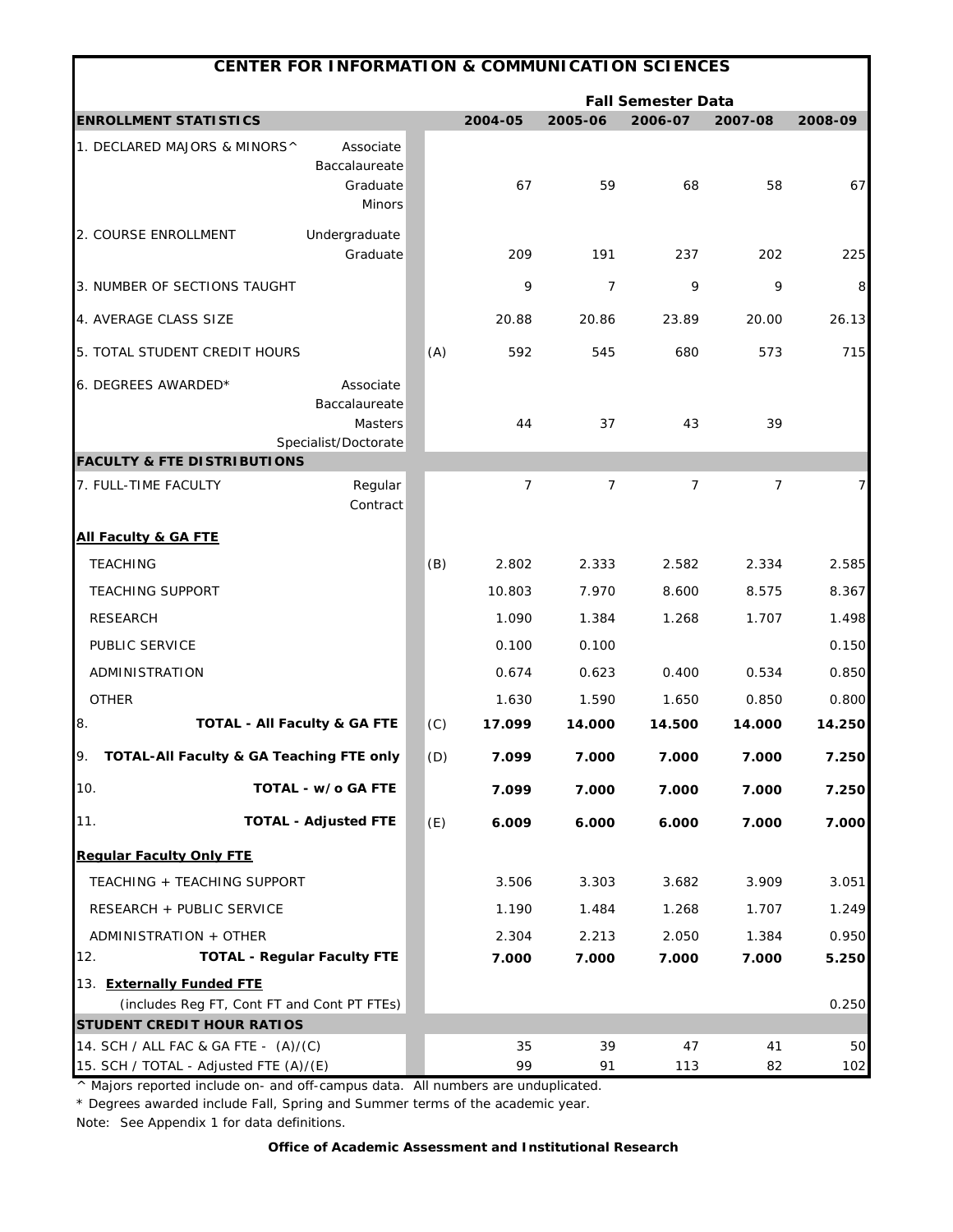|                                                                           | DEPARTMENT OF CRIMINAL JUSTICE & CRIMINOLOGY                  |     |             |            |                           |                       |                              |
|---------------------------------------------------------------------------|---------------------------------------------------------------|-----|-------------|------------|---------------------------|-----------------------|------------------------------|
|                                                                           |                                                               |     |             |            | <b>Fall Semester Data</b> |                       |                              |
| <b>ENROLLMENT STATISTICS</b>                                              |                                                               |     | 2004-05     | 2005-06    | 2006-07                   | 2007-08               | 2008-09                      |
| 1. DECLARED MAJORS & MINORS^                                              | Associate<br>Baccalaureate<br>Graduate                        |     | 16<br>611   | 14<br>598  | 10<br>535                 | 4<br>465              | 9<br>435                     |
|                                                                           | Minors                                                        |     | 87          | 106        | 108                       | 103                   | 122                          |
| 2. COURSE ENROLLMENT                                                      | Undergraduate<br>Graduate                                     |     | 1,574<br>15 | 1,499<br>9 | 1,485<br>13               | 1,421<br>6            | 1,275<br>12                  |
| 3. NUMBER OF SECTIONS TAUGHT                                              |                                                               |     | 30          | 28         | 31                        | 30                    | 29                           |
| 4. AVERAGE CLASS SIZE                                                     |                                                               |     | 46.36       | 45.89      | 38.97                     | 37.07                 | 37.28                        |
| 5. TOTAL STUDENT CREDIT HOURS                                             |                                                               | (A) | 5,051       | 4,812      | 4,770                     | 4,521                 | 4,041                        |
| 6. DEGREES AWARDED*                                                       | Associate<br>Baccalaureate<br>Masters<br>Specialist/Doctorate |     | 4<br>138    | 3<br>149   | 6<br>132                  | $\overline{7}$<br>143 |                              |
| <b>FACULTY &amp; FTE DISTRIBUTIONS</b>                                    |                                                               |     |             |            |                           |                       |                              |
| 7. FULL-TIME FACULTY                                                      | Regular<br>Contract                                           |     | 9<br>3      | 9<br>4     | 9<br>4                    | 9<br>4                | 9<br>$\overline{\mathbf{r}}$ |
| <b>All Faculty &amp; GA FTE</b>                                           |                                                               |     |             |            |                           |                       |                              |
| <b>TEACHING</b>                                                           |                                                               | (B) | 11.580      | 12.060     | 13.750                    | 14.525                | 12.315                       |
| <b>TEACHING SUPPORT</b>                                                   |                                                               |     | 1.500       | 1.500      | 1.500                     | 1.500                 | 2.000                        |
| <b>RESEARCH</b>                                                           |                                                               |     | 1.920       | 1.690      | 1.750                     | 1.725                 | 2.500                        |
| PUBLIC SERVICE                                                            |                                                               |     |             |            |                           |                       |                              |
| ADMINISTRATION                                                            |                                                               |     | 0.500       | 0.500      | 0.500                     | 0.500                 | 0.500                        |
| <b>OTHER</b>                                                              |                                                               |     |             | 1.000      | 1.000                     | 1.000                 |                              |
| 8.<br><b>TOTAL - All Faculty &amp; GA FTE</b>                             |                                                               | (C) | 15.500      | 16.750     | 18.500                    | 19.250                | 17.315                       |
| TOTAL-All Faculty & GA Teaching FTE only<br>IУ.                           |                                                               | (D) | 14.000      | 15.250     | 17.000                    | 17.750                | 15.815                       |
| 10.                                                                       | TOTAL - w/o GA FTE                                            |     | 14.000      | 15.250     | 17.000                    | 17.750                | 15.815                       |
| 11.                                                                       | <b>TOTAL - Adjusted FTE</b>                                   | (E) | 12.750      | 14.000     | 14.250                    | 15.000                | 14.750                       |
| <b>Regular Faculty Only FTE</b>                                           |                                                               |     |             |            |                           |                       |                              |
| TEACHING + TEACHING SUPPORT                                               |                                                               |     | 7.330       | 6.310      | 6.000                     | 6.525                 | 6.500                        |
| RESEARCH + PUBLIC SERVICE                                                 |                                                               |     | 1.920       | 1.690      | 1.750                     | 1.725                 | 2.000                        |
| ADMINISTRATION + OTHER                                                    |                                                               |     | 0.500       | 1.500      | 1.500                     | 1.500                 | 0.500                        |
| 12.                                                                       | <b>TOTAL - Regular Faculty FTE</b>                            |     | 9.750       | 9.500      | 9.250                     | 9.750                 | 9.000                        |
| 13. Externally Funded FTE                                                 |                                                               |     |             |            |                           |                       |                              |
| (includes Reg FT, Cont FT and Cont PT FTEs)                               |                                                               |     |             |            |                           |                       | 0.500                        |
| <b>STUDENT CREDIT HOUR RATIOS</b><br>14. SCH / ALL FAC & GA FTE - (A)/(C) |                                                               |     | 326         | 287        | 258                       | 235                   | 233                          |
| 15. SCH / TOTAL - Adjusted FTE (A)/(E)                                    |                                                               |     | 396         | 344        | 335                       | 301                   | 274                          |

\* Degrees awarded include Fall, Spring and Summer terms of the academic year.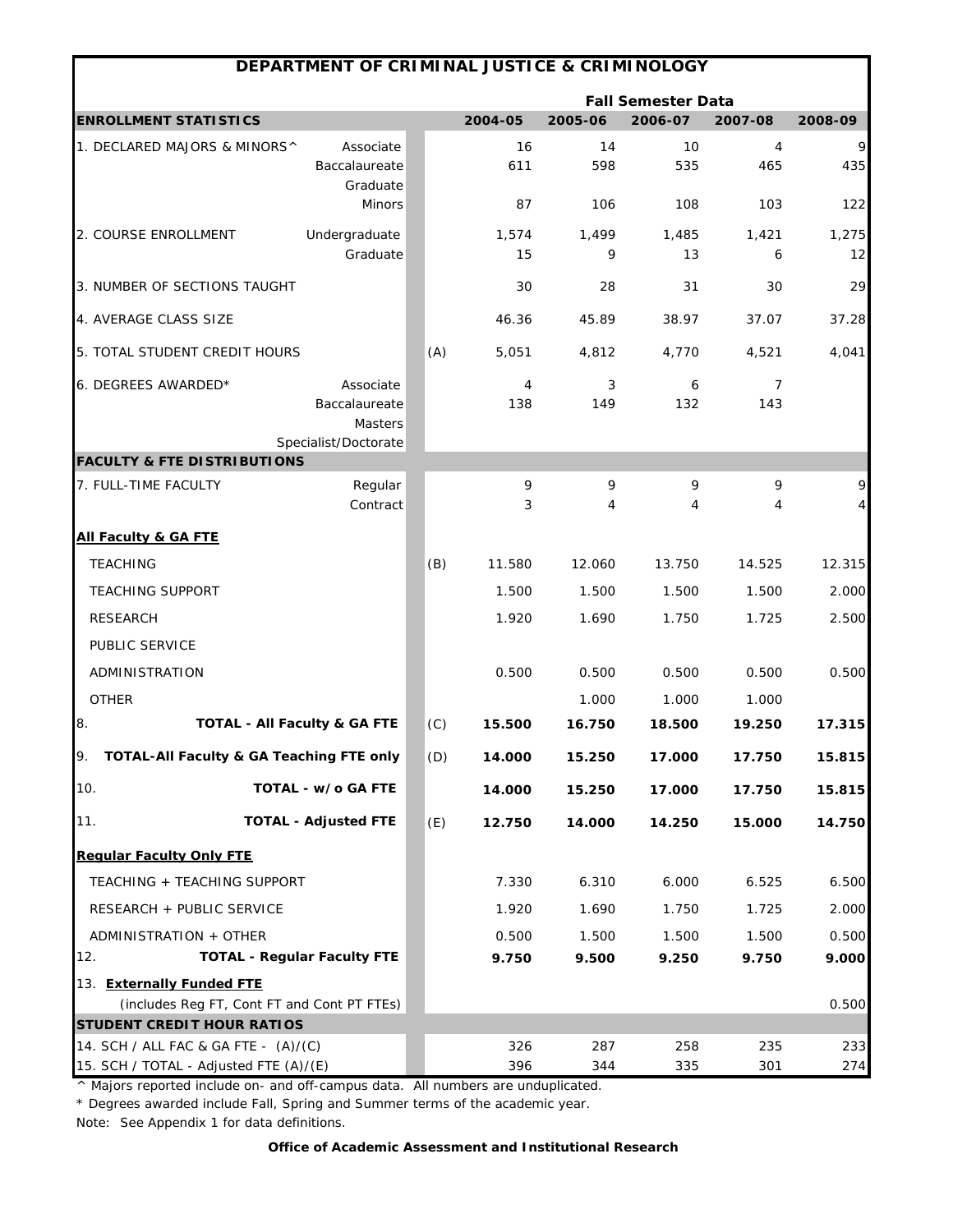|                                                | DEPARTMENT OF COMMUNICATION STUDIES         |     |         |         |                           |         |         |
|------------------------------------------------|---------------------------------------------|-----|---------|---------|---------------------------|---------|---------|
|                                                |                                             |     |         |         | <b>Fall Semester Data</b> |         |         |
| <b>ENROLLMENT STATISTICS</b>                   |                                             |     | 2004-05 | 2005-06 | 2006-07                   | 2007-08 | 2008-09 |
| 1. DECLARED MAJORS & MINORS^                   | Associate                                   |     |         |         |                           |         |         |
|                                                | Baccalaureate                               |     | 153     | 156     | 144                       | 171     | 186     |
|                                                | Graduate                                    |     | 29      | 27      | 32                        | 27      | 24      |
|                                                | <b>Minors</b>                               |     | 142     | 127     | 110                       | 101     | 113     |
| 2. COURSE ENROLLMENT                           | Undergraduate                               |     | 2,638   | 2,566   | 2,831                     | 2.819   | 2,971   |
|                                                | Graduate                                    |     | 97      | 78      | 94                        | 78      | 71      |
| 3. NUMBER OF SECTIONS TAUGHT                   |                                             |     | 51      | 46      | 52                        | 46      | 45      |
| 4. AVERAGE CLASS SIZE                          |                                             |     | 45.66   | 48.61   | 48.40                     | 53.39   | 58.67   |
| 5. TOTAL STUDENT CREDIT HOURS                  |                                             | (A) | 8,235   | 7,927   | 8,744                     | 8,622   | 9,054   |
| 6. DEGREES AWARDED*                            | Associate                                   |     |         |         |                           |         |         |
|                                                | Baccalaureate                               |     | 42      | 50      | 30                        | 58      |         |
|                                                | Masters                                     |     | 16      | 9       | 16                        | 14      |         |
| <b>FACULTY &amp; FTE DISTRIBUTIONS</b>         | Specialist/Doctorate                        |     |         |         |                           |         |         |
| 7. FULL-TIME FACULTY                           | Regular                                     |     | 5       | 5       | 6                         | 7       | 6       |
|                                                | Contract                                    |     | 10      | 9       | 10                        | 9       | 11      |
| <b>All Faculty &amp; GA FTE</b>                |                                             |     |         |         |                           |         |         |
| <b>TEACHING</b>                                |                                             | (B) | 28.011  | 26.759  | 31.140                    | 31.731  | 30.259  |
| <b>TEACHING SUPPORT</b>                        |                                             |     | 2.613   | 2.783   | 3.142                     | 3.265   | 3.103   |
| <b>RESEARCH</b>                                |                                             |     | 2.309   | 0.960   | 2.644                     | 2.355   | 2.908   |
| PUBLIC SERVICE                                 |                                             |     | 0.074   |         |                           |         |         |
| ADMINISTRATION                                 |                                             |     | 0.908   | 0.980   | 0.994                     | 0.990   | 1.000   |
| <b>OTHER</b>                                   |                                             |     |         |         | 0.250                     | 0.939   | 0.730   |
| 8.                                             | <b>TOTAL - All Faculty &amp; GA FTE</b>     | (C) | 33.915  | 31.482  | 38.170                    | 39.280  | 38.000  |
| TOTAL-All Faculty & GA Teaching FTE only<br>9. |                                             | (D) | 30.922  | 29.818  | 34.677                    | 36.035  | 35.172  |
| 10.                                            | TOTAL - w/o GA FTE                          |     | 21.415  | 20.482  | 24.170                    | 25.030  | 23.000  |
| 11.                                            | <b>TOTAL - Adjusted FTE</b>                 | (E) | 19.780  | 19.292  | 23.250                    | 23.750  | 22.180  |
| <b>Regular Faculty Only FTE</b>                |                                             |     |         |         |                           |         |         |
| TEACHING + TEACHING SUPPORT                    |                                             |     | 3.352   | 3.060   | 3.776                     | 4.298   | 3.080   |
| RESEARCH + PUBLIC SERVICE                      |                                             |     | 0.740   | 0.960   | 0.980                     | 1.189   | 1.420   |
| ADMINISTRATION + OTHER                         |                                             |     | 0.908   | 0.980   | 1.244                     | 1.513   | 1.500   |
| 12.                                            | <b>TOTAL - Regular Faculty FTE</b>          |     | 5.000   | 5.000   | 6.000                     | 7.000   | 6.000   |
| 13. Externally Funded FTE                      |                                             |     |         |         |                           |         |         |
|                                                | (includes Reg FT, Cont FT and Cont PT FTEs) |     | 0.250   |         |                           |         | 0.073   |
| <b>STUDENT CREDIT HOUR RATIOS</b>              |                                             |     |         |         |                           |         |         |
| 14. SCH / ALL FAC & GA FTE - (A)/(C)           |                                             |     | 243     | 252     | 229                       | 220     | 238     |
| 15. SCH / TOTAL - Adjusted FTE (A)/(E)         |                                             |     | 416     | 411     | 376                       | 363     | 408     |

\* Degrees awarded include Fall, Spring and Summer terms of the academic year.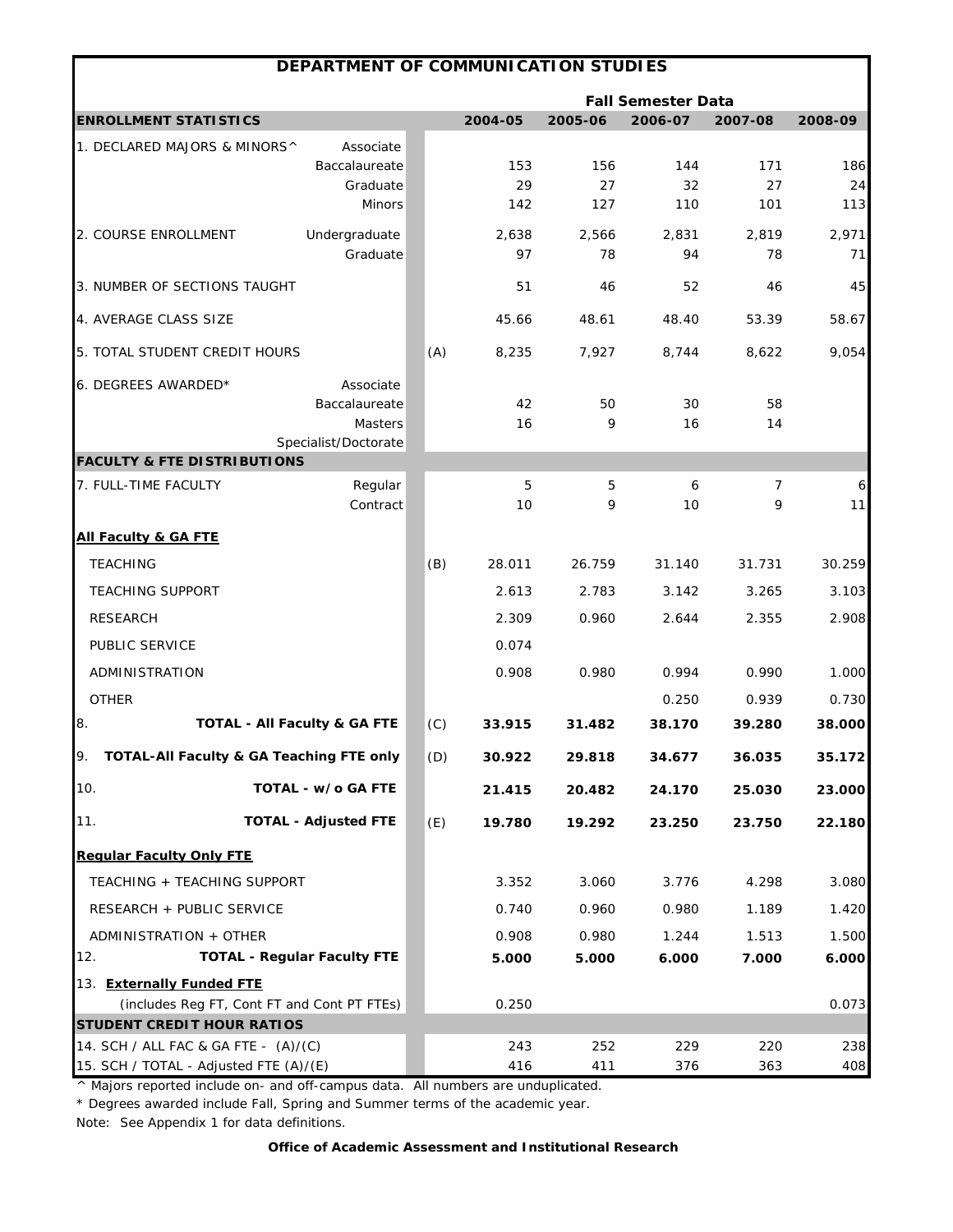|                                                                                | DEPARTMENT OF COUNSELING PSYCHOLOGY & GUIDANCE SERVICES |     |                                                                       |            |            |           |              |  |  |  |  |
|--------------------------------------------------------------------------------|---------------------------------------------------------|-----|-----------------------------------------------------------------------|------------|------------|-----------|--------------|--|--|--|--|
|                                                                                |                                                         |     | <b>Fall Semester Data</b><br>2004-05<br>2005-06<br>2006-07<br>2007-08 |            |            |           |              |  |  |  |  |
| <b>ENROLLMENT STATISTICS</b>                                                   |                                                         |     |                                                                       |            |            |           | 2008-09      |  |  |  |  |
| 1. DECLARED MAJORS & MINORS^                                                   | Associate                                               |     |                                                                       |            |            |           |              |  |  |  |  |
|                                                                                | Baccalaureate<br>Graduate                               |     | 139                                                                   | 135        | 148        | 149       | 138          |  |  |  |  |
|                                                                                | Minors                                                  |     | 390                                                                   | 481        | 396        | 351       | 325          |  |  |  |  |
| 2. COURSE ENROLLMENT                                                           | Undergraduate                                           |     | 772                                                                   | 782        | 785        | 617       | 619          |  |  |  |  |
|                                                                                | Graduate                                                |     | 442                                                                   | 449        | 456        | 445       | 381          |  |  |  |  |
| 3. NUMBER OF SECTIONS TAUGHT                                                   |                                                         |     | 36                                                                    | 36         | 36         | 35        | 34           |  |  |  |  |
| 4. AVERAGE CLASS SIZE                                                          |                                                         |     | 22.86                                                                 | 21.83      | 21.31      | 19.46     | 18.79        |  |  |  |  |
| 5. TOTAL STUDENT CREDIT HOURS                                                  |                                                         | (A) | 3,581                                                                 | 3,595      | 3,564      | 3,071     | 2,867        |  |  |  |  |
| 6. DEGREES AWARDED*                                                            | Associate                                               |     |                                                                       |            |            |           |              |  |  |  |  |
|                                                                                | Baccalaureate                                           |     |                                                                       |            |            |           |              |  |  |  |  |
|                                                                                | Masters                                                 |     | 48                                                                    | 39         | 42         | 49        |              |  |  |  |  |
| <b>FACULTY &amp; FTE DISTRIBUTIONS</b>                                         | Specialist/Doctorate                                    |     | 7                                                                     | 8          | 5          | 9         |              |  |  |  |  |
| 7. FULL-TIME FACULTY                                                           | Regular                                                 |     | 12                                                                    | 11         | 11         | 11        | 11           |  |  |  |  |
|                                                                                | Contract                                                |     | 1                                                                     | 2          | 2          | 2         | $\mathbf{1}$ |  |  |  |  |
| <b>All Faculty &amp; GA FTE</b>                                                |                                                         |     |                                                                       |            |            |           |              |  |  |  |  |
| <b>TEACHING</b>                                                                |                                                         | (B) | 12.417                                                                | 15.333     | 16.166     | 15.166    | 14.166       |  |  |  |  |
| <b>TEACHING SUPPORT</b>                                                        |                                                         |     | 2.417                                                                 | 2.917      | 2.750      | 2.250     | 2.584        |  |  |  |  |
| <b>RESEARCH</b>                                                                |                                                         |     | 7.000                                                                 | 7.501      | 7.584      | 6.333     | 6.250        |  |  |  |  |
| PUBLIC SERVICE                                                                 |                                                         |     | 3.500                                                                 | 3.250      | 2.500      | 4.500     | 3.250        |  |  |  |  |
| ADMINISTRATION                                                                 |                                                         |     | 2.000                                                                 | 2.083      | 1.500      | 2.500     | 3.500        |  |  |  |  |
| <b>OTHER</b>                                                                   |                                                         |     | 2.250                                                                 | 1.000      | 2.750      | 2.000     | 0.250        |  |  |  |  |
| 8.                                                                             | <b>TOTAL - All Faculty &amp; GA FTE</b>                 | (C) | 29.584                                                                | 32.084     | 33.250     | 32.749    | 30.000       |  |  |  |  |
| 9.                                                                             | TOTAL-All Faculty & GA Teaching FTE only                | (D) | 19.334                                                                | 21.750     | 23.166     | 21.916    | 19.916       |  |  |  |  |
| 10.                                                                            | TOTAL - w/o GA FTE                                      |     | 16.084                                                                | 18.584     | 19.250     | 18.750    | 16.000       |  |  |  |  |
| 11.                                                                            | <b>TOTAL - Adjusted FTE</b>                             | (E) | 14.500                                                                | 17.834     | 16.750     | 18.000    | 15.500       |  |  |  |  |
| <b>Regular Faculty Only FTE</b>                                                |                                                         |     |                                                                       |            |            |           |              |  |  |  |  |
| TEACHING + TEACHING SUPPORT                                                    |                                                         |     | 6.584                                                                 | 6.084      | 5.250      | 5.000     | 6.250        |  |  |  |  |
| RESEARCH + PUBLIC SERVICE                                                      |                                                         |     | 3.000                                                                 | 3.750      | 3.250      | 3.250     | 2.750        |  |  |  |  |
| ADMINISTRATION + OTHER                                                         |                                                         |     | 2.750                                                                 | 1.250      | 2.750      | 3.000     | 2.000        |  |  |  |  |
| 12.                                                                            | <b>TOTAL - Regular Faculty FTE</b>                      |     | 12.334                                                                | 11.084     | 11.250     | 11.250    | 11.000       |  |  |  |  |
| 13. Externally Funded FTE                                                      |                                                         |     |                                                                       |            |            |           |              |  |  |  |  |
|                                                                                | (includes Reg FT, Cont FT and Cont PT FTEs)             |     |                                                                       | 0.250      | 0.250      | 0.250     |              |  |  |  |  |
| <b>STUDENT CREDIT HOUR RATIOS</b>                                              |                                                         |     |                                                                       |            |            |           |              |  |  |  |  |
| 14. SCH / ALL FAC & GA FTE - (A)/(C)<br>15. SCH / TOTAL - Adjusted FTE (A)/(E) |                                                         |     | 121<br>247                                                            | 112<br>202 | 107<br>213 | 94<br>171 | 96<br>185    |  |  |  |  |
|                                                                                |                                                         |     |                                                                       |            |            |           |              |  |  |  |  |

\* Degrees awarded include Fall, Spring and Summer terms of the academic year.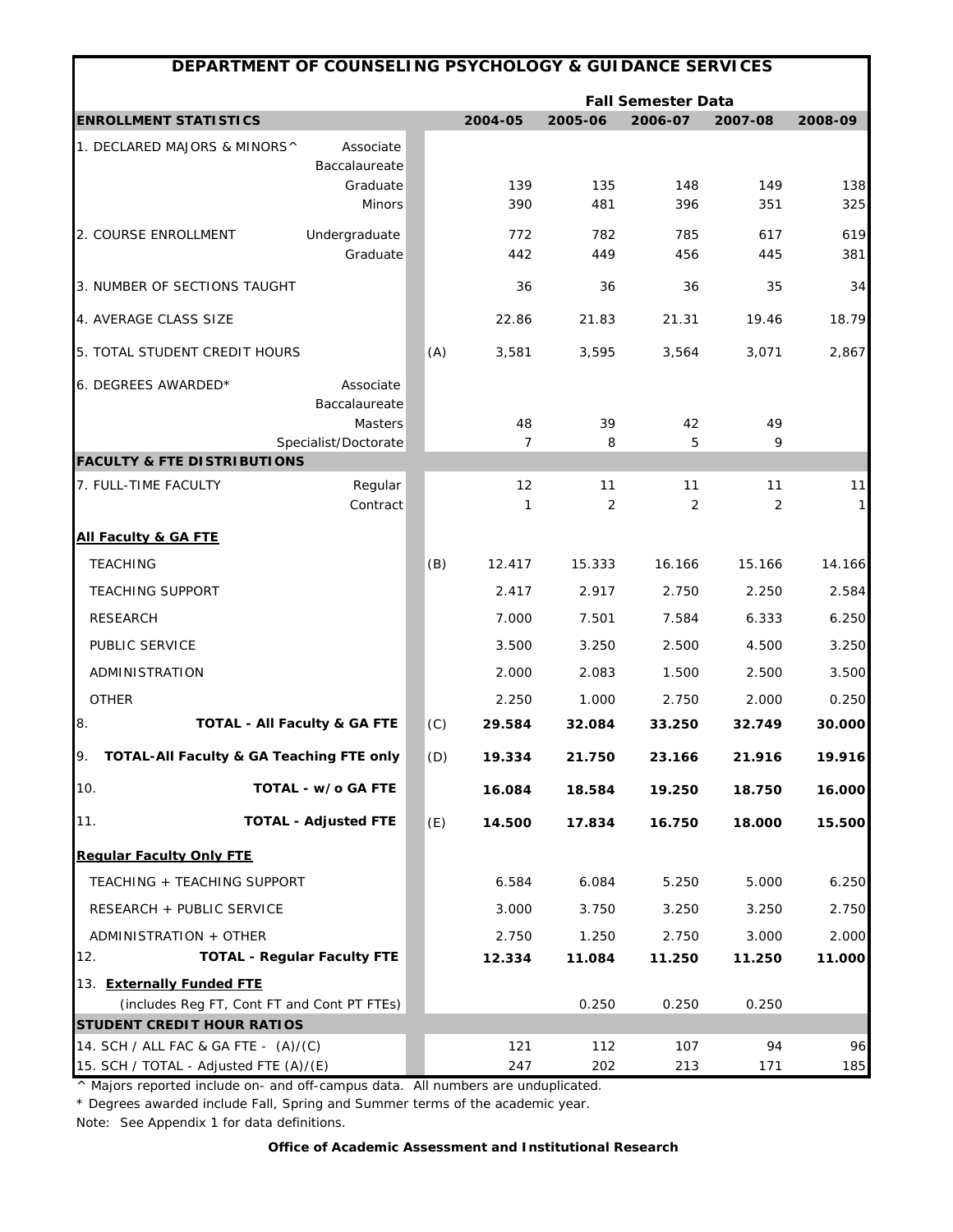|                                                                          | DEPARTMENT OF COMPUTER SCIENCE |     |                 |                 |                           |                 |                         |
|--------------------------------------------------------------------------|--------------------------------|-----|-----------------|-----------------|---------------------------|-----------------|-------------------------|
|                                                                          |                                |     |                 |                 | <b>Fall Semester Data</b> |                 |                         |
| <b>ENROLLMENT STATISTICS</b>                                             |                                |     | 2004-05         | 2005-06         | 2006-07                   | 2007-08         | 2008-09                 |
| 1. DECLARED MAJORS & MINORS^                                             | Associate                      |     |                 |                 |                           |                 |                         |
|                                                                          | Baccalaureate                  |     | 219             | 185             | 168                       | 163             | 168                     |
|                                                                          | Graduate                       |     | 27              | 35              | 31                        | 30              | 25                      |
|                                                                          | <b>Minors</b>                  |     | 182             | 193             | 137                       | 124             | 132                     |
| 2. COURSE ENROLLMENT                                                     | Undergraduate                  |     | 1,267           | 1,049           | 1,011                     | 968             | 984                     |
|                                                                          | Graduate                       |     | 72              | 110             | 86                        | 59              | 82                      |
| 3. NUMBER OF SECTIONS TAUGHT                                             |                                |     | 37              | 32              | 27                        | 26              | 28                      |
| 4. AVERAGE CLASS SIZE                                                    |                                |     | 28.08           | 26.94           | 29.15                     | 29.12           | 29.61                   |
| 5. TOTAL STUDENT CREDIT HOURS                                            |                                | (A) | 3,761           | 3,474           | 3,260                     | 3,070           | 3,173                   |
| 6. DEGREES AWARDED*                                                      | Associate                      |     |                 |                 |                           |                 |                         |
|                                                                          | Baccalaureate                  |     | 29              | 23              | 20                        | 18              |                         |
|                                                                          | <b>Masters</b>                 |     | 16              | 21              | 13                        | 15              |                         |
| <b>FACULTY &amp; FTE DISTRIBUTIONS</b>                                   | Specialist/Doctorate           |     |                 |                 |                           |                 |                         |
| 7. FULL-TIME FACULTY                                                     | Regular                        |     | 11              | 12              | 12                        | 12              | 12                      |
|                                                                          | Contract                       |     | 5               | 3               | 3                         | 3               | $\overline{\mathbf{c}}$ |
| <b>All Faculty &amp; GA FTE</b>                                          |                                |     |                 |                 |                           |                 |                         |
| <b>TEACHING</b>                                                          |                                | (B) | 14.417          | 12.825          | 12.286                    | 12.000          | 11.196                  |
| <b>TEACHING SUPPORT</b>                                                  |                                |     | 5.000           | 5.000           | 5.000                     | 3.750           | 3.250                   |
| <b>RESEARCH</b>                                                          |                                |     | 8.000           | 6.200           | 6.464                     | 5.750           | 5.750                   |
| PUBLIC SERVICE                                                           |                                |     |                 |                 |                           |                 |                         |
| ADMINISTRATION                                                           |                                |     | 1.250           | 1.250           | 1.250                     | 1.250           | 1.250                   |
| <b>OTHER</b>                                                             |                                |     |                 |                 |                           |                 | 0.172                   |
| 8.<br><b>TOTAL - All Faculty &amp; GA FTE</b>                            |                                | (C) | 28.667          | 25.275          | 25.000                    | 22.750          | 21.618                  |
| TOTAL-All Faculty & GA Teaching FTE only                                 |                                | (D) | 20.167          | 18.775          | 18.500                    | 18.750          | 17.618                  |
| 10.                                                                      | TOTAL - w/o GA FTE             |     | 20.167          | 18.775          | 18.500                    | 18.750          | 17.368                  |
| 11.                                                                      | <b>TOTAL - Adjusted FTE</b>    | (E) | 17.188          | 17.025          | 15.750                    | 15.750          | 15.340                  |
| <b>Requiar Faculty Only FTE</b>                                          |                                |     |                 |                 |                           |                 |                         |
| TEACHING + TEACHING SUPPORT                                              |                                |     | 5.500           | 6.800           | 6.256                     | 5.750           | 6.082                   |
| RESEARCH + PUBLIC SERVICE                                                |                                |     |                 | 4.200           | 4.494                     | 5.000           |                         |
|                                                                          |                                |     | 4.500           |                 |                           |                 | 5.000                   |
| ADMINISTRATION + OTHER<br><b>TOTAL - Regular Faculty FTE</b><br>12.      |                                |     | 1.250<br>11.250 | 1.250<br>12.250 | 1.250<br>12.000           | 1.250<br>12.000 | 1.422<br>12.504         |
|                                                                          |                                |     |                 |                 |                           |                 |                         |
| 13. Externally Funded FTE<br>(includes Reg FT, Cont FT and Cont PT FTEs) |                                |     | 1.620           | 1.250           | 1.750                     | 2.500           | 1.500                   |
| <b>STUDENT CREDIT HOUR RATIOS</b>                                        |                                |     |                 |                 |                           |                 |                         |
| 14. SCH / ALL FAC & GA FTE - (A)/(C)                                     |                                |     | 131             | 137             | 130                       | 135             | 147                     |
| 15. SCH / TOTAL - Adjusted FTE (A)/(E)                                   |                                |     | 219             | 204             | 207                       | 195             | 207                     |

\* Degrees awarded include Fall, Spring and Summer terms of the academic year.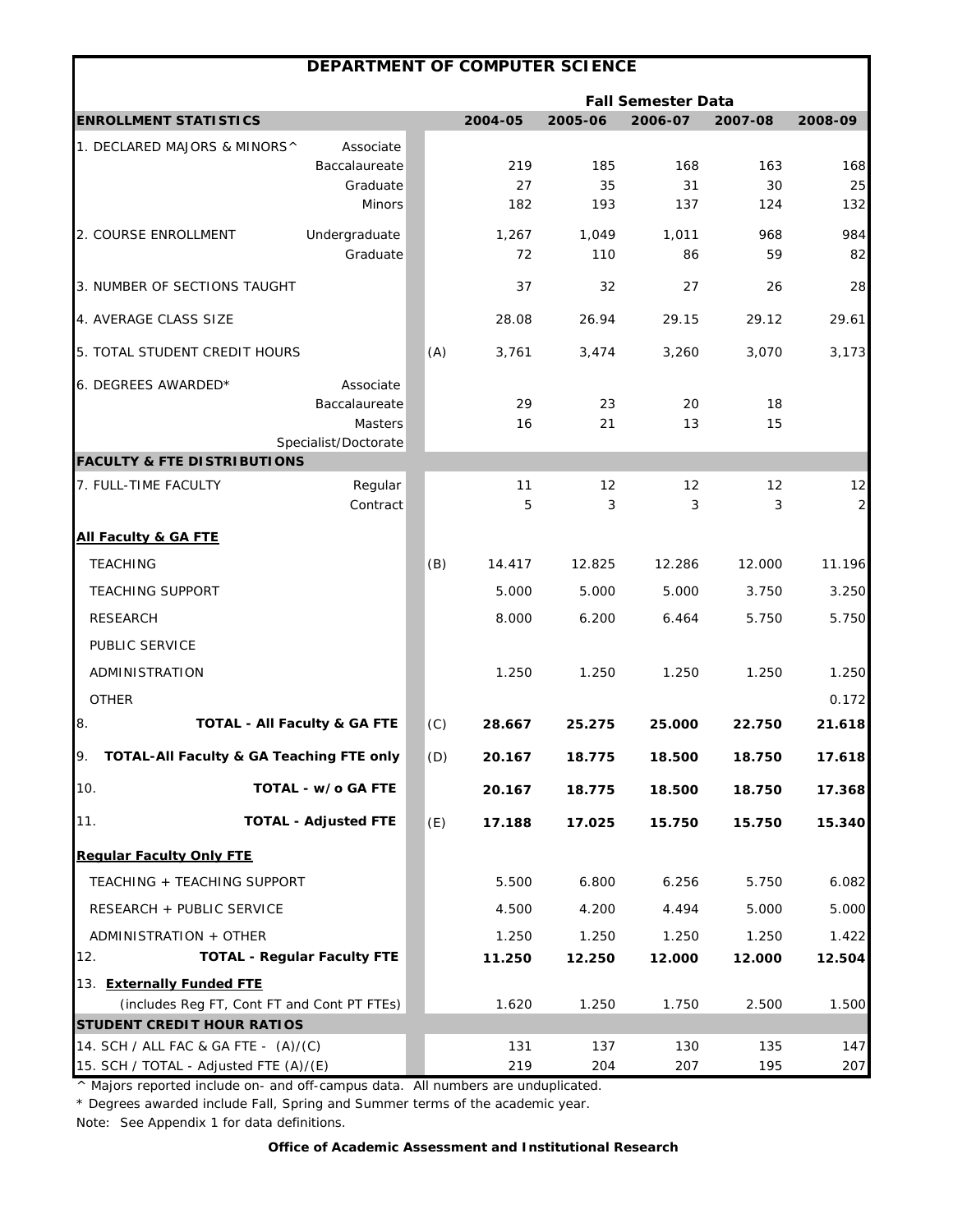|                                                                                |                                                               |     | <b>DEPARTMENT OF ECONOMICS</b> |              |                           |              |                    |
|--------------------------------------------------------------------------------|---------------------------------------------------------------|-----|--------------------------------|--------------|---------------------------|--------------|--------------------|
|                                                                                |                                                               |     |                                |              | <b>Fall Semester Data</b> |              |                    |
| <b>ENROLLMENT STATISTICS</b>                                                   |                                                               |     | 2004-05                        | 2005-06      | 2006-07                   | 2007-08      | 2008-09            |
| 1. DECLARED MAJORS & MINORS^                                                   | Associate<br>Baccalaureate<br>Graduate                        |     | 31                             | 32           | 42                        | 44           | 35                 |
|                                                                                | <b>Minors</b>                                                 |     | 52                             | 69           | 68                        | 65           | 69                 |
| 2. COURSE ENROLLMENT                                                           | Undergraduate<br>Graduate                                     |     | 1,942<br>133                   | 1,955<br>151 | 1,741<br>126              | 1,653<br>111 | 1,793<br>130       |
| 3. NUMBER OF SECTIONS TAUGHT                                                   |                                                               |     | 50                             | 51           | 52                        | 48           | 48                 |
| 4. AVERAGE CLASS SIZE                                                          |                                                               |     | 40.91                          | 40.43        | 34.94                     | 35.06        | 37.48              |
| 5. TOTAL STUDENT CREDIT HOURS                                                  |                                                               | (A) | 6,225                          | 6,304        | 5,597                     | 5,271        | 5,755              |
| 6. DEGREES AWARDED*                                                            | Associate<br>Baccalaureate<br>Masters<br>Specialist/Doctorate |     | 12                             | 14           | 22                        | 16           |                    |
| <b>FACULTY &amp; FTE DISTRIBUTIONS</b>                                         |                                                               |     |                                |              |                           |              |                    |
| 7. FULL-TIME FACULTY                                                           | Regular<br>Contract                                           |     | 15<br>1                        | 16           | 16                        | 16           | 14<br>$\mathbf{1}$ |
| <b>All Faculty &amp; GA FTE</b>                                                |                                                               |     |                                |              |                           |              |                    |
| <b>TEACHING</b>                                                                |                                                               | (B) | 12.275                         | 12.900       | 13.150                    | 12.150       | 12.400             |
| <b>TEACHING SUPPORT</b>                                                        |                                                               |     | 2.500                          | 2.500        | 2.500                     | 2.500        | 2.500              |
| <b>RESEARCH</b>                                                                |                                                               |     | 3.000                          | 2.750        | 2.750                     | 3.000        | 3.000              |
| PUBLIC SERVICE                                                                 |                                                               |     |                                |              |                           |              |                    |
| ADMINISTRATION                                                                 |                                                               |     | 0.250                          | 0.500        | 0.250                     | 0.250        | 0.250              |
| <b>OTHER</b>                                                                   |                                                               |     | 1.000                          |              |                           | 1.000        |                    |
| 8.                                                                             | <b>TOTAL - All Faculty &amp; GA FTE</b>                       | (C) | 19.025                         | 18.650       | 18.650                    | 18.900       | 18.150             |
| 9.<br>TOTAL-All Faculty & GA Teaching FTE only                                 |                                                               | (D) | 16.525                         | 16.150       | 16.150                    | 16.400       | 15.650             |
| 10.                                                                            | TOTAL - w/o GA FTE                                            |     | 16.525                         | 16.150       | 16.150                    | 16.400       | 15.650             |
| 11.                                                                            | <b>TOTAL - Adjusted FTE</b>                                   | (E) | 15.375                         | 16.000       | 16.000                    | 15.250       | 11.650             |
| <b>Regular Faculty Only FTE</b>                                                |                                                               |     |                                |              |                           |              |                    |
| TEACHING + TEACHING SUPPORT                                                    |                                                               |     | 11.000                         | 12.750       | 13.000                    | 11.750       | 11.000             |
| RESEARCH + PUBLIC SERVICE                                                      |                                                               |     | 2.750                          | 2.750        | 2.750                     | 3.000        | 2.750              |
| ADMINISTRATION + OTHER                                                         |                                                               |     | 1.250                          | 0.500        | 0.250                     | 1.250        | 0.250              |
| 12.                                                                            | <b>TOTAL - Regular Faculty FTE</b>                            |     | 15.000                         | 16.000       | 16.000                    | 16.000       | 14.000             |
| 13. Externally Funded FTE<br>(includes Reg FT, Cont FT and Cont PT FTEs)       |                                                               |     |                                |              |                           |              |                    |
| <b>STUDENT CREDIT HOUR RATIOS</b>                                              |                                                               |     |                                |              |                           |              |                    |
| 14. SCH / ALL FAC & GA FTE - (A)/(C)<br>15. SCH / TOTAL - Adjusted FTE (A)/(E) |                                                               |     | 327<br>405                     | 338<br>394   | 300<br>350                | 279<br>346   | 317<br>494         |

\* Degrees awarded include Fall, Spring and Summer terms of the academic year.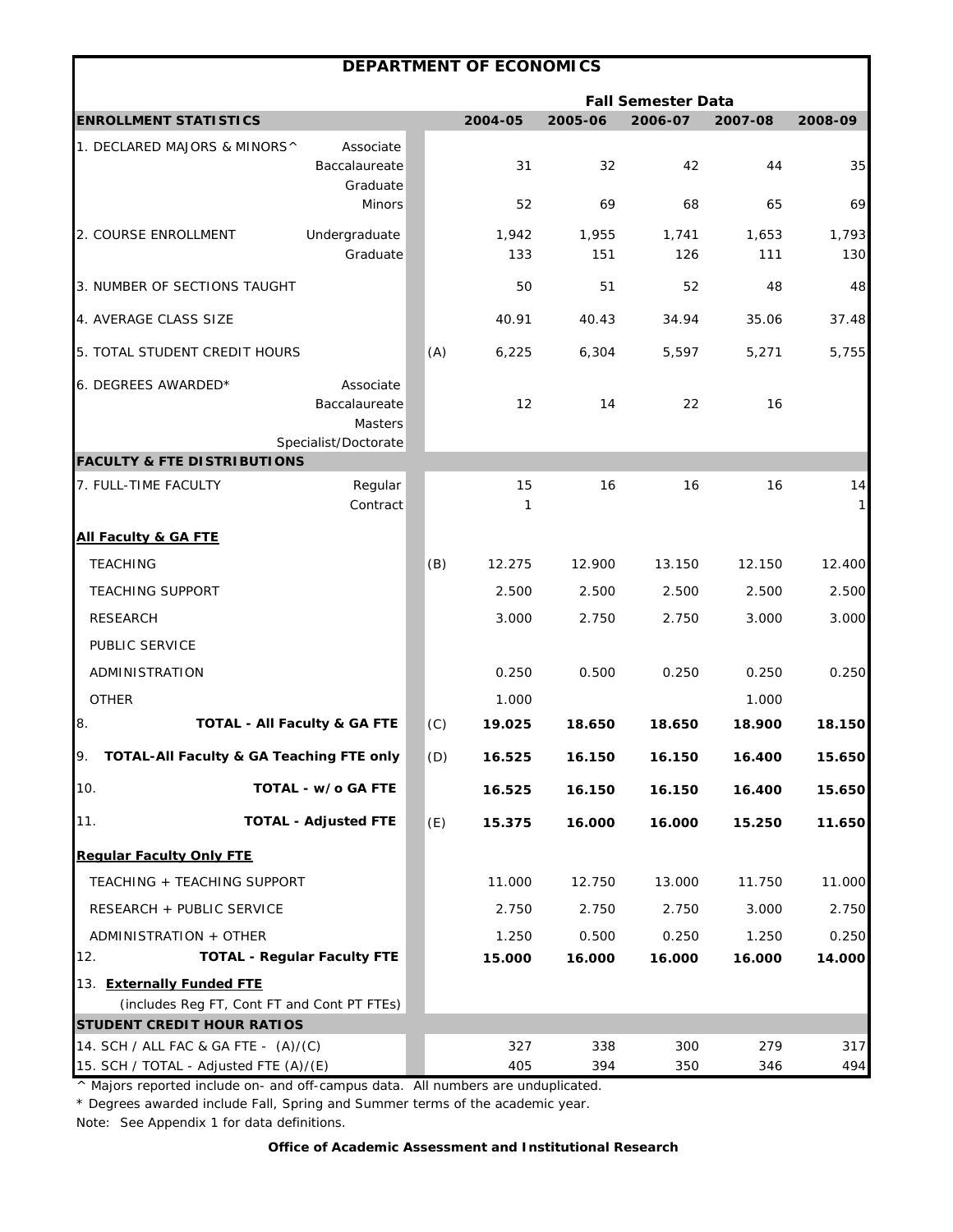| DEPARTMENT OF EDUCATIONAL LEADERSHIP                                             |     |            |            |                           |                     |                     |
|----------------------------------------------------------------------------------|-----|------------|------------|---------------------------|---------------------|---------------------|
|                                                                                  |     |            |            | <b>Fall Semester Data</b> |                     |                     |
| <b>ENROLLMENT STATISTICS</b>                                                     |     | 2004-05    | 2005-06    | 2006-07                   | 2007-08             | 2008-09             |
| 1. DECLARED MAJORS & MINORS^<br>Associate<br>Baccalaureate<br>Graduate<br>Minors |     | 297        | 312        | 323                       | 344                 | 378                 |
| Undergraduate<br>2. COURSE ENROLLMENT<br>Graduate                                |     | 387        | 408        | 389                       | 474                 | 445                 |
| 3. NUMBER OF SECTIONS TAUGHT                                                     |     | 6          | 5          | 5                         | 3                   | 3                   |
| 4. AVERAGE CLASS SIZE                                                            |     | 36.83      | 34.20      | 39.20                     | 49.00               | 24.00               |
| 5. TOTAL STUDENT CREDIT HOURS                                                    | (A) | 1,193      | 1,230      | 1,183                     | 1,418               | 1,349               |
| 6. DEGREES AWARDED*<br>Associate<br>Baccalaureate<br><b>Masters</b>              |     | 86         | 76         | 84                        | 99                  |                     |
| Specialist/Doctorate                                                             |     | 6          | 8          | 14                        | 13                  |                     |
| <b>FACULTY &amp; FTE DISTRIBUTIONS</b>                                           |     |            |            |                           |                     |                     |
| Regular<br>7. FULL-TIME FACULTY<br>Contract                                      |     | 2<br>2     | 3<br>2     | 3<br>2                    | $\overline{2}$<br>3 | 3<br>$\overline{3}$ |
| <b>All Faculty &amp; GA FTE</b>                                                  |     |            |            |                           |                     |                     |
| <b>TEACHING</b>                                                                  | (B) | 3.500      | 4.667      | 5.000                     | 6.042               | 6.250               |
| <b>TEACHING SUPPORT</b>                                                          |     |            |            |                           |                     | 0.750               |
| <b>RESEARCH</b>                                                                  |     | 1.250      | 1.583      | 1.800                     | 1.416               | 1.500               |
| PUBLIC SERVICE                                                                   |     | 0.750      | 1.000      | 1.000                     | 0.750               |                     |
| ADMINISTRATION                                                                   |     | 1.750      | 1.917      | 2.000                     | 2.167               | 2.250               |
| <b>OTHER</b>                                                                     |     |            | 0.083      | 0.200                     | 0.625               | 0.250               |
| 8.<br><b>TOTAL - All Faculty &amp; GA FTE</b>                                    | (C) | 7.250      | 9.250      | 10.000                    | 11.000              | 11.000              |
| TOTAL-All Faculty & GA Teaching FTE only<br>9.                                   | (D) | 5.250      | 6.750      | 7.500                     | 8.500               | 8.000               |
| 10.<br>TOTAL - w/o GA FTE                                                        |     | 5.250      | 6.750      | 7.500                     | 8.500               | 8.000               |
| <b>TOTAL - Adjusted FTE</b><br>11.                                               | (E) | 5.000      | 6.250      | 6.750                     | 7.750               | 7.500               |
| <b>Regular Faculty Only FTE</b>                                                  |     |            |            |                           |                     |                     |
| TEACHING + TEACHING SUPPORT                                                      |     | 0.500      | 1.667      | 1.500                     | 1.292               | 2.250               |
| RESEARCH + PUBLIC SERVICE                                                        |     | 0.250      | 0.583      | 1.050                     | 0.416               | 0.250               |
| ADMINISTRATION + OTHER                                                           |     | 1.000      | 1.000      | 0.950                     | 0.792               | 1.000               |
| <b>TOTAL - Regular Faculty FTE</b><br>12.                                        |     | 1.750      | 3.250      | 3.500                     | 2.500               | 3.500               |
| 13. Externally Funded FTE                                                        |     |            |            |                           |                     |                     |
| (includes Reg FT, Cont FT and Cont PT FTEs)                                      |     |            |            |                           |                     |                     |
| <b>STUDENT CREDIT HOUR RATIOS</b>                                                |     |            |            |                           |                     |                     |
| 14. SCH / ALL FAC & GA FTE - (A)/(C)<br>15. SCH / TOTAL - Adjusted FTE (A)/(E)   |     | 165<br>239 | 133<br>197 | 118<br>175                | 129<br>183          | 123<br>180          |

\* Degrees awarded include Fall, Spring and Summer terms of the academic year.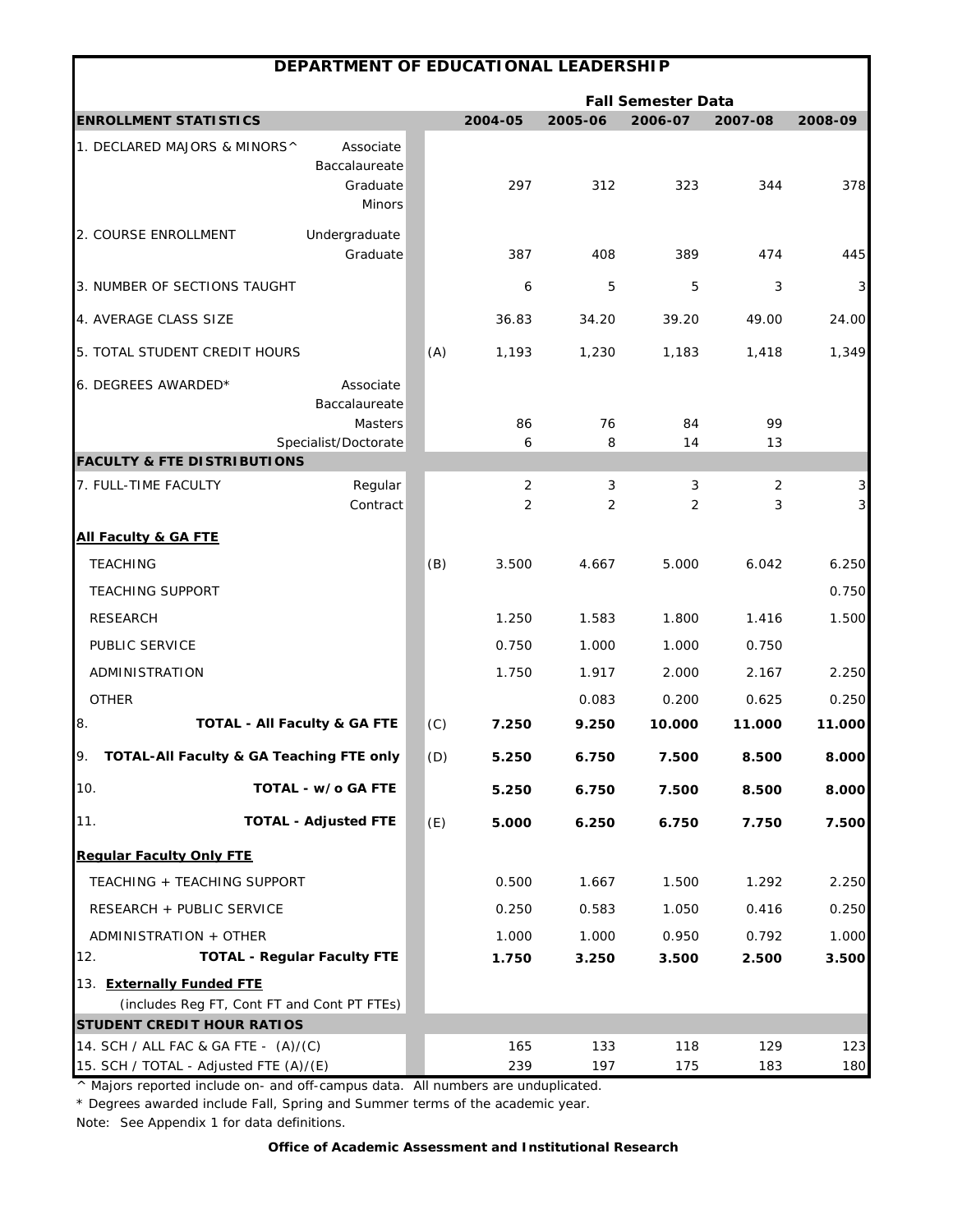| DEPARTMENT OF EDUCATIONAL PSYCHOLOGY                                      |     |               |                      |                           |              |              |
|---------------------------------------------------------------------------|-----|---------------|----------------------|---------------------------|--------------|--------------|
|                                                                           |     |               |                      | <b>Fall Semester Data</b> |              |              |
| <b>ENROLLMENT STATISTICS</b>                                              |     | 2004-05       | 2005-06              | 2006-07                   | 2007-08      | 2008-09      |
| 1. DECLARED MAJORS & MINORS^<br>Associate<br>Baccalaureate                |     |               |                      |                           |              |              |
| Graduate<br>Minors                                                        |     | 62<br>297     | 63<br>342            | 68<br>293                 | 70<br>230    | 68<br>231    |
| Undergraduate<br>2. COURSE ENROLLMENT<br>Graduate                         |     | 1,661<br>426  | 1,395<br>404         | 1,068<br>475              | 1,189<br>553 | 1,194<br>579 |
| 3. NUMBER OF SECTIONS TAUGHT                                              |     | 56            | 52                   | 50                        | 52           | 53           |
| 4. AVERAGE CLASS SIZE                                                     |     | 27.39         | 25.25                | 24.24                     | 24.42        | 23.92        |
| 5. TOTAL STUDENT CREDIT HOURS                                             | (A) | 6,217         | 5,365                | 4,589                     | 5,171        | 5,292        |
| 6. DEGREES AWARDED*<br>Associate<br>Baccalaureate                         |     |               |                      |                           |              |              |
| <b>Masters</b><br>Specialist/Doctorate                                    |     | 20<br>10      | 19<br>17             | 19<br>10                  | 13<br>15     |              |
| <b>FACULTY &amp; FTE DISTRIBUTIONS</b>                                    |     |               |                      |                           |              |              |
| Regular<br>7. FULL-TIME FACULTY<br>Contract                               |     | 17<br>4       | 17<br>$\overline{4}$ | 14<br>5                   | 14<br>6      | 15<br>8      |
| <b>All Faculty &amp; GA FTE</b>                                           |     |               |                      |                           |              |              |
| <b>TEACHING</b>                                                           | (B) | 22.000        | 18.750               | 17.000                    | 19.750       | 21.275       |
| <b>TEACHING SUPPORT</b>                                                   |     | 1.500         |                      | 0.250                     |              |              |
| <b>RESEARCH</b>                                                           |     | 23.000        | 24.750               | 22.965                    | 26.500       | 21.000       |
| PUBLIC SERVICE                                                            |     |               |                      | 0.035                     | 0.250        |              |
| ADMINISTRATION                                                            |     | 1.500         | 1.250                | 0.750                     | 1.750        | 1.500        |
| <b>OTHER</b>                                                              |     | 2.000         | 2.000                | 2.000                     | 1.250        | 0.750        |
| 8.<br><b>TOTAL - All Faculty &amp; GA FTE</b>                             | (C) | 50.000        | 46.750               | 43.000                    | 49.500       | 44.525       |
| TOTAL-All Faculty & GA Teaching FTE only                                  |     | (D)<br>30.000 | 28.750               | 25.000                    | 27.250       | 31.025       |
| 10.<br>TOTAL - w/o GA FTE                                                 |     | 30.000        | 28.750               | 25.000                    | 27.250       | 31.025       |
| 11.<br><b>TOTAL - Adjusted FTE</b>                                        | (E) | 27.125        | 26.160               | 22.285                    | 25.400       | 29.680       |
| <b>Regular Faculty Only FTE</b>                                           |     |               |                      |                           |              |              |
| TEACHING + TEACHING SUPPORT                                               |     | 9.250         | 9.500                | 8.750                     | 7.750        | 9.250        |
| RESEARCH + PUBLIC SERVICE                                                 |     | 4.500         | 4.750                | 3.500                     | 4.500        | 4.250        |
| ADMINISTRATION + OTHER                                                    |     | 3.500         | 3.250                | 2.000                     | 2.000        | 1.750        |
| <b>TOTAL - Regular Faculty FTE</b><br>12.                                 |     | 17.250        | 17.500               | 14.250                    | 14.250       | 15.250       |
| 13. Externally Funded FTE                                                 |     |               |                      |                           |              |              |
| (includes Reg FT, Cont FT and Cont PT FTEs)                               |     | 0.125         | 0.590                | 0.965                     | 0.350        | 0.320        |
| <b>STUDENT CREDIT HOUR RATIOS</b><br>14. SCH / ALL FAC & GA FTE - (A)/(C) |     | 124           | 115                  | 107                       | 104          | 119          |
| 15. SCH / TOTAL - Adjusted FTE (A)/(E)                                    |     | 229           | 205                  | 206                       | 204          | 178          |

\* Degrees awarded include Fall, Spring and Summer terms of the academic year.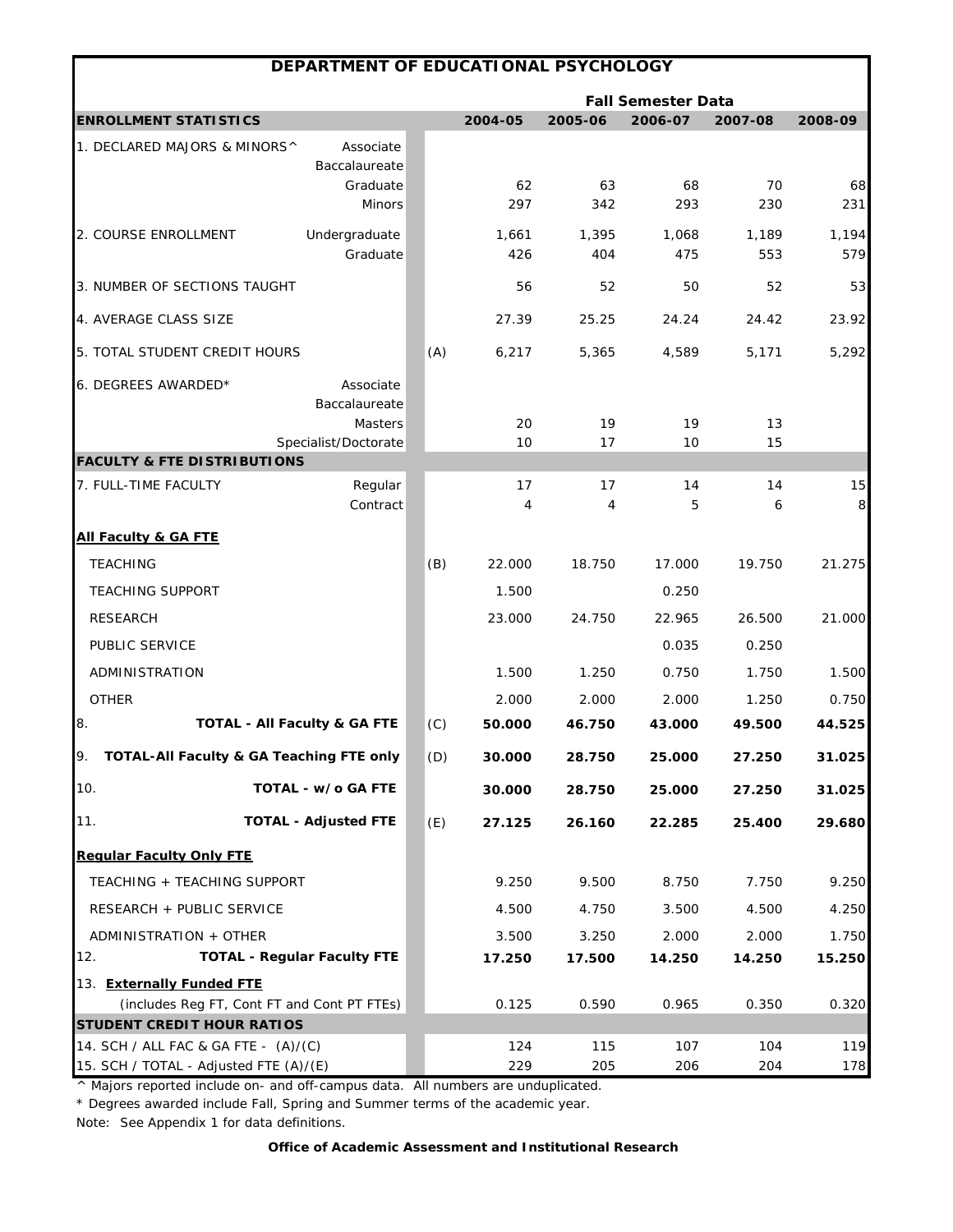|                                                     | DEPARTMENT OF EDUCATIONAL STUDIES           |     |                    |              |                           |              |                      |
|-----------------------------------------------------|---------------------------------------------|-----|--------------------|--------------|---------------------------|--------------|----------------------|
|                                                     |                                             |     |                    |              | <b>Fall Semester Data</b> |              |                      |
| <b>ENROLLMENT STATISTICS</b>                        |                                             |     | 2004-05            | 2005-06      | 2006-07                   | 2007-08      | 2008-09              |
| 1. DECLARED MAJORS & MINORS^                        | Associate                                   |     |                    |              |                           |              |                      |
|                                                     | Baccalaureate                               |     | 9                  | 10           | 11                        | 17           | 14                   |
|                                                     | Graduate<br><b>Minors</b>                   |     | 224<br>38          | 196<br>38    | 189<br>37                 | 188<br>46    | 200<br>48            |
|                                                     |                                             |     |                    |              |                           |              |                      |
| 2. COURSE ENROLLMENT                                | Undergraduate<br>Graduate                   |     | 1,372<br>721       | 1,402<br>678 | 1,227<br>639              | 1,207<br>621 | 1,152<br>566         |
| 3. NUMBER OF SECTIONS TAUGHT                        |                                             |     | 82                 | 80           | 66                        | 54           | 57                   |
| 4. AVERAGE CLASS SIZE                               |                                             |     | 15.54              | 15.19        | 16.05                     | 16.94        | 17.26                |
| 5. TOTAL STUDENT CREDIT HOURS                       |                                             | (A) | 6,393              | 6,254        | 5,473                     | 5,404        | 4,907                |
|                                                     |                                             |     |                    |              |                           |              |                      |
| 6. DEGREES AWARDED*                                 | Associate                                   |     |                    |              |                           |              |                      |
|                                                     | Baccalaureate<br>Masters                    |     | $\mathbf{1}$<br>79 | 1<br>65      | 1<br>59                   | 2<br>64      |                      |
|                                                     | Specialist/Doctorate                        |     | 16                 | 6            | 5                         | 8            |                      |
| <b>FACULTY &amp; FTE DISTRIBUTIONS</b>              |                                             |     |                    |              |                           |              |                      |
| 7. FULL-TIME FACULTY                                | Regular<br>Contract                         |     | 23<br>7            | 18<br>11     | 21<br>6                   | 20<br>5      | 22<br>$\overline{4}$ |
|                                                     |                                             |     |                    |              |                           |              |                      |
| <b>All Faculty &amp; GA FTE</b>                     |                                             |     |                    |              |                           |              |                      |
| <b>TEACHING</b>                                     |                                             | (B) | 28.262             | 26.137       | 22.881                    | 22.175       | 22.801               |
| <b>TEACHING SUPPORT</b>                             |                                             |     | 9.000              | 6.500        | 5.750                     | 5.750        | 5.500                |
| <b>RESEARCH</b>                                     |                                             |     | 5.520              | 5.500        | 5.750                     | 5.250        | 5.250                |
| PUBLIC SERVICE                                      |                                             |     |                    | 0.500        | 0.250                     |              |                      |
| ADMINISTRATION                                      |                                             |     | 0.730              | 2.250        | 2.250                     | 3.250        | 3.250                |
| <b>OTHER</b>                                        |                                             |     | 3.250              | 1.750        | 1.000                     | 0.500        | 2.250                |
| 8.                                                  | <b>TOTAL - All Faculty &amp; GA FTE</b>     | (C) | 46.762             | 42.637       | 37.881                    | 36.925       | 39.051               |
| <b>TOTAL-All Faculty &amp; GA Teaching FTE only</b> |                                             | (D) | 39.762             | 37.137       | 32.381                    | 31.425       | 33.551               |
| 10.                                                 | TOTAL - w/o GA FTE                          |     | 39.762             | 37.137       | 32.381                    | 31.093       | 33.551               |
| 11.                                                 | <b>TOTAL - Adjusted FTE</b>                 | (E) | 35.044             | 35.971       | 31.883                    | 30.343       | 33.450               |
| <b>Regular Faculty Only FTE</b>                     |                                             |     |                    |              |                           |              |                      |
| TEACHING + TEACHING SUPPORT                         |                                             |     | 15.832             | 14.166       | 12.416                    | 10.917       | 12.250               |
| RESEARCH + PUBLIC SERVICE                           |                                             |     | 5.270              | 6.000        | 5.750                     | 5.250        | 5.250                |
| ADMINISTRATION + OTHER                              |                                             |     | 3.730              | 3.500        | 3.000                     | 3.250        | 4.750                |
| 12.                                                 | <b>TOTAL - Regular Faculty FTE</b>          |     | 24.832             | 23.666       | 21.166                    | 19.417       | 22.250               |
| 13. Externally Funded FTE                           |                                             |     |                    |              |                           |              |                      |
|                                                     | (includes Reg FT, Cont FT and Cont PT FTEs) |     | 0.820              |              | 0.062                     |              | 0.098                |
| <b>STUDENT CREDIT HOUR RATIOS</b>                   |                                             |     |                    |              |                           |              |                      |
| 14. SCH / ALL FAC & GA FTE - (A)/(C)                |                                             |     | 137                | 147          | 144                       | 146          | 126                  |
| 15. SCH / TOTAL - Adjusted FTE (A)/(E)              |                                             |     | 182                | 174          | 172                       | 178          | 147                  |

\* Degrees awarded include Fall, Spring and Summer terms of the academic year.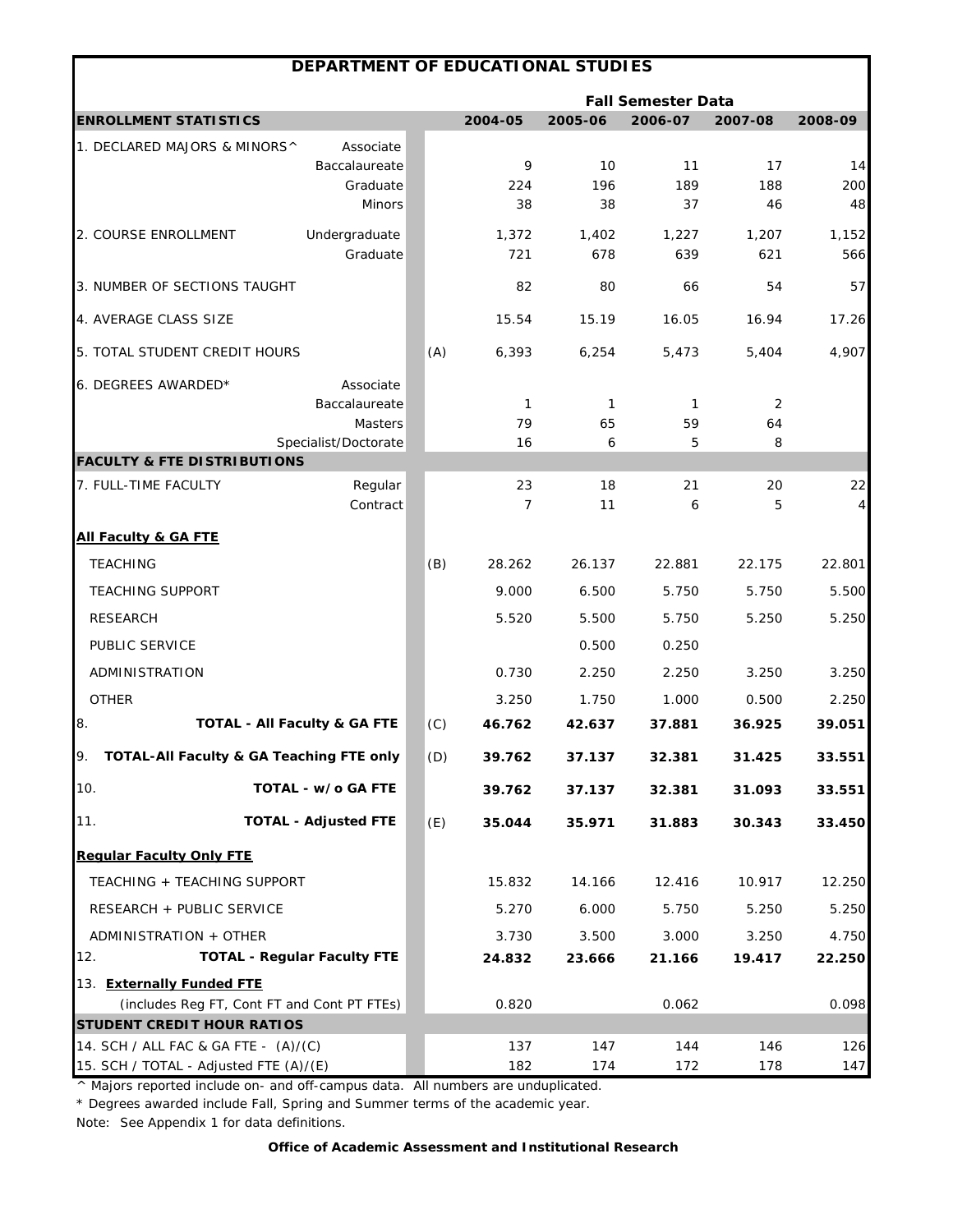|                                                                                  | DEPARTMENT OF ELEMENTARY EDUCATION                            |     |                |                    |                           |                     |                     |
|----------------------------------------------------------------------------------|---------------------------------------------------------------|-----|----------------|--------------------|---------------------------|---------------------|---------------------|
|                                                                                  |                                                               |     |                |                    | <b>Fall Semester Data</b> |                     |                     |
| <b>ENROLLMENT STATISTICS</b>                                                     |                                                               |     | 2004-05        | 2005-06            | 2006-07                   | 2007-08             | 2008-09             |
| 1. DECLARED MAJORS & MINORS^                                                     | Associate<br>Baccalaureate<br>Graduate<br>Minors              |     | 1,512<br>101   | 1,327<br>110<br>30 | 1,243<br>148<br>133       | 1,053<br>210<br>178 | 1,064<br>273<br>194 |
| 2. COURSE ENROLLMENT                                                             | Undergraduate<br>Graduate                                     |     | 1,865<br>105   | 1,825<br>142       | 1,706<br>208              | 1,557<br>242        | 1,553<br>345        |
| 3. NUMBER OF SECTIONS TAUGHT                                                     |                                                               |     | 58             | 57                 | 49                        | 52                  | 49                  |
| 4. AVERAGE CLASS SIZE                                                            |                                                               |     | 21.67          | 21.68              | 21.12                     | 19.88               | 22.18               |
| 5. TOTAL STUDENT CREDIT HOURS                                                    |                                                               | (A) | 6,129          | 6,140              | 6,394                     | 5,863               | 6,069               |
| 6. DEGREES AWARDED*                                                              | Associate<br>Baccalaureate<br>Masters<br>Specialist/Doctorate |     | 281<br>40<br>2 | 255<br>42<br>2     | 282<br>43<br>1            | 209<br>79<br>3      |                     |
| <b>FACULTY &amp; FTE DISTRIBUTIONS</b>                                           |                                                               |     |                |                    |                           |                     |                     |
| 7. FULL-TIME FACULTY                                                             | Regular<br>Contract                                           |     | 19<br>9        | 22<br>8            | 17<br>12                  | 18<br>11            | 20<br>12            |
| <b>All Faculty &amp; GA FTE</b>                                                  |                                                               |     |                |                    |                           |                     |                     |
| <b>TEACHING</b>                                                                  |                                                               | (B) | 25.778         | 25.544             | 27.267                    | 25.887              | 25.835              |
| <b>TEACHING SUPPORT</b>                                                          |                                                               |     | 9.232          | 8.082              | 7.666                     | 8.753               | 8.918               |
| <b>RESEARCH</b>                                                                  |                                                               |     | 4.020          | 4.250              | 6.000                     | 4.750               | 4.500               |
| PUBLIC SERVICE                                                                   |                                                               |     | 1.000          |                    |                           |                     |                     |
| ADMINISTRATION                                                                   |                                                               |     | 1.666          | 1.916              | 1.083                     | 1.083               | 1.083               |
| <b>OTHER</b>                                                                     |                                                               |     | 3.583          | 2.583              | 2.500                     | 3.500               | 5.000               |
| 8.                                                                               | <b>TOTAL - All Faculty &amp; GA FTE</b>                       | (C) | 45.279         | 42.375             | 44.516                    | 43.973              | 45.336              |
| TOTAL-All Faculty & GA Teaching FTE only<br>IУ.                                  |                                                               | (D) | 38.779         | 36.375             | 38.016                    | 37.973              | 39.336              |
| 10.                                                                              | TOTAL - w/o GA FTE                                            |     | 38.779         | 36.375             | 38.016                    | 37.973              | 39.336              |
| 11.                                                                              | <b>TOTAL - Adjusted FTE</b>                                   | (E) | 36.197         | 35.625             | 36.016                    | 34.306              | 36.420              |
| <b>Regular Faculty Only FTE</b>                                                  |                                                               |     |                |                    |                           |                     |                     |
| TEACHING + TEACHING SUPPORT                                                      |                                                               |     | 13.063         | 12.333             | 11.832                    | 12.334              | 14.083              |
| RESEARCH + PUBLIC SERVICE                                                        |                                                               |     | 4.020          | 4.250              | 5.000                     | 4.750               | 4.500               |
| ADMINISTRATION + OTHER                                                           |                                                               |     | 2.249          | 1.499              | 0.583                     | 1.583               | 2.083               |
| 12.                                                                              | <b>TOTAL - Regular Faculty FTE</b>                            |     | 19.332         | 18.082             | 17.415                    | 18.667              | 20.666              |
| 13. Externally Funded FTE                                                        |                                                               |     |                |                    |                           |                     |                     |
| (includes Reg FT, Cont FT and Cont PT FTEs)<br><b>STUDENT CREDIT HOUR RATIOS</b> |                                                               |     | 1.000          | 0.750              | 2.000                     | 1.750               | 1.000               |
| 14. SCH / ALL FAC & GA FTE - (A)/(C)                                             |                                                               |     | 135            | 145                | 144                       | 133                 | 134                 |
| 15. SCH / TOTAL - Adjusted FTE (A)/(E)                                           |                                                               |     | 169            | 172                | 178                       | 171                 | 167                 |

\* Degrees awarded include Fall, Spring and Summer terms of the academic year.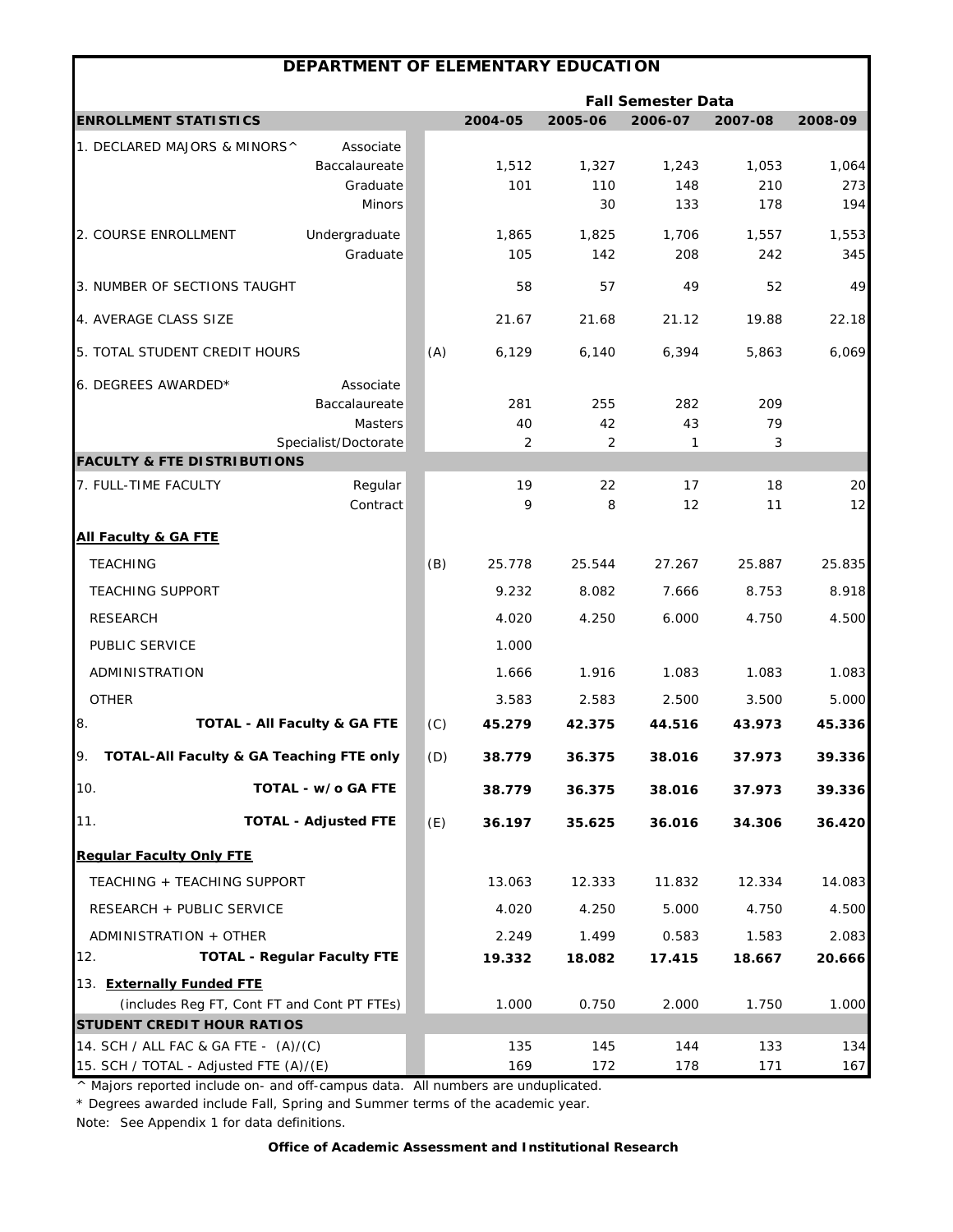|                                                                                  |                                                                      |     | <b>DEPARTMENT OF ENGLISH</b> |                  |                           |                  |                  |
|----------------------------------------------------------------------------------|----------------------------------------------------------------------|-----|------------------------------|------------------|---------------------------|------------------|------------------|
|                                                                                  |                                                                      |     |                              |                  | <b>Fall Semester Data</b> |                  |                  |
| <b>ENROLLMENT STATISTICS</b>                                                     |                                                                      |     | 2004-05                      | 2005-06          | 2006-07                   | 2007-08          | 2008-09          |
| 1. DECLARED MAJORS & MINORS^                                                     | Associate<br>Baccalaureate<br>Graduate<br><b>Minors</b>              |     | 358<br>69<br>183             | 373<br>78<br>181 | 348<br>73<br>166          | 328<br>73<br>141 | 336<br>77<br>129 |
| 2. COURSE ENROLLMENT                                                             | Undergraduate<br>Graduate                                            |     | 7,742<br>208                 | 7,599<br>231     | 7,927<br>216              | 8,049<br>203     | 7,972<br>222     |
| 3. NUMBER OF SECTIONS TAUGHT                                                     |                                                                      |     | 258                          | 258              | 293                       | 286              | 253              |
| 4. AVERAGE CLASS SIZE                                                            |                                                                      |     | 20.99                        | 21.26            | 19.98                     | 20.31            | 21.35            |
| 5. TOTAL STUDENT CREDIT HOURS                                                    |                                                                      | (A) | 18,008                       | 18,306           | 18,456                    | 19,313           | 19,047           |
| 6. DEGREES AWARDED*                                                              | Associate<br>Baccalaureate<br><b>Masters</b><br>Specialist/Doctorate |     | 58<br>24<br>16               | 83<br>24<br>6    | 70<br>22<br>6             | 79<br>14<br>4    |                  |
| <b>FACULTY &amp; FTE DISTRIBUTIONS</b>                                           |                                                                      |     |                              |                  |                           |                  |                  |
| 7. FULL-TIME FACULTY                                                             | Regular<br>Contract                                                  |     | 36<br>32                     | 34<br>28         | 32<br>34                  | 30<br>30         | 27<br>33         |
| <b>All Faculty &amp; GA FTE</b>                                                  |                                                                      |     |                              |                  |                           |                  |                  |
| <b>TEACHING</b>                                                                  |                                                                      | (B) | 75.507                       | 77.773           | 83.429                    | 84.239           | 87.654           |
| <b>TEACHING SUPPORT</b>                                                          |                                                                      |     | 11.554                       | 10.750           | 7.865                     | 8.730            | 7.750            |
| <b>RESEARCH</b>                                                                  |                                                                      |     | 19.944                       | 15.729           | 17.237                    | 12.250           | 9.399            |
| PUBLIC SERVICE                                                                   |                                                                      |     |                              |                  |                           |                  |                  |
| ADMINISTRATION                                                                   |                                                                      |     | 6.999                        | 6.748            | 4.476                     | 7.000            | 5.918            |
| <b>OTHER</b>                                                                     |                                                                      |     | 3.748                        |                  | 2.750                     | 2.000            | 2.000            |
| 8.<br><b>TOTAL - All Faculty &amp; GA FTE</b>                                    |                                                                      | (C) | 117.752                      | 111.000          | 115.757                   | 114.219          | 112.721          |
| 9.<br>TOTAL-All Faculty & GA Teaching FTE only                                   |                                                                      | (D) | 96.698                       | 93.750           | 99.642                    | 100.989          | 103.471          |
| 10.                                                                              | TOTAL - w/o GA FTE                                                   |     | 95.252                       | 89.000           | 94.257                    | 90.719           | 89.719           |
| 11.                                                                              | <b>TOTAL - Adjusted FTE</b>                                          | (E) | 88.767                       | 85.626           | 89.507                    | 86.719           | 84.870           |
| <b>Regular Faculty Only FTE</b>                                                  |                                                                      |     |                              |                  |                           |                  |                  |
| TEACHING + TEACHING SUPPORT                                                      |                                                                      |     | 18.558                       | 21.271           | 18.762                    | 16.750           | 13.601           |
| RESEARCH + PUBLIC SERVICE                                                        |                                                                      |     | 9.944                        | 8.979            | 8.238                     | 7.750            | 8.149            |
| ADMINISTRATION + OTHER                                                           |                                                                      |     | 7.748                        | 3.750            | 4.000                     | 5.500            | 5.250            |
| 12.<br><b>TOTAL - Regular Faculty FTE</b>                                        |                                                                      |     | 36.250                       | 34.000           | 31.000                    | 30.000           | 27.000           |
| 13. Externally Funded FTE                                                        |                                                                      |     |                              |                  |                           |                  |                  |
| (includes Reg FT, Cont FT and Cont PT FTEs)<br><b>STUDENT CREDIT HOUR RATIOS</b> |                                                                      |     | 0.088                        | 1.124            | 1.250                     | 0.500            | 0.590            |
| 14. SCH / ALL FAC & GA FTE - (A)/(C)                                             |                                                                      |     | 153                          | 165              | 159                       | 169              | 169              |
| 15. SCH / TOTAL - Adjusted FTE (A)/(E)                                           |                                                                      |     | 203                          | 214              | 206                       | 223              | 224              |

\* Degrees awarded include Fall, Spring and Summer terms of the academic year.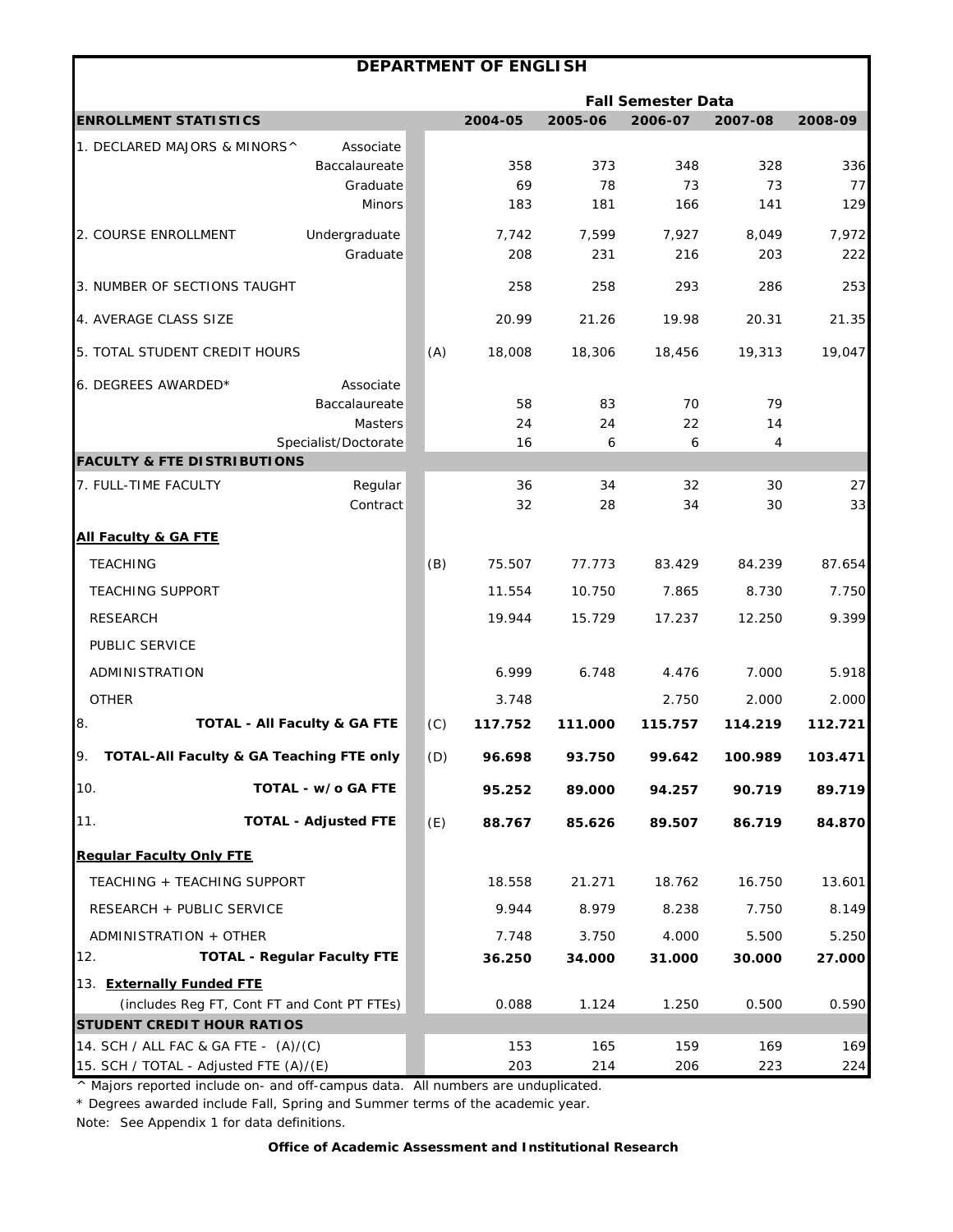|                                                 | DEPARTMENT OF FAMILY & CONSUMER SCIENCES |     |             |             |                           |              |              |
|-------------------------------------------------|------------------------------------------|-----|-------------|-------------|---------------------------|--------------|--------------|
|                                                 |                                          |     |             |             | <b>Fall Semester Data</b> |              |              |
| <b>ENROLLMENT STATISTICS</b>                    |                                          |     | 2004-05     | 2005-06     | 2006-07                   | 2007-08      | 2008-09      |
| 1. DECLARED MAJORS & MINORS^                    | Associate                                |     | 11          | 10          | 3                         | $\mathbf{1}$ | 1            |
|                                                 | Baccalaureate                            |     | 773         | 787         | 753                       | 729          | 773          |
|                                                 | Graduate<br><b>Minors</b>                |     | 33<br>133   | 42<br>162   | 42<br>177                 | 49<br>191    | 63<br>194    |
|                                                 |                                          |     |             |             |                           |              |              |
| 2. COURSE ENROLLMENT                            | Undergraduate<br>Graduate                |     | 2,550<br>54 | 2,578<br>85 | 2,612<br>95               | 2,571<br>90  | 2,644<br>122 |
|                                                 |                                          |     |             |             |                           |              |              |
| 3. NUMBER OF SECTIONS TAUGHT                    |                                          |     | 92          | 88          | 93                        | 91           | 99           |
| 4. AVERAGE CLASS SIZE                           |                                          |     | 25.65       | 28.50       | 27.70                     | 27.75        | 26.68        |
| 5. TOTAL STUDENT CREDIT HOURS                   |                                          | (A) | 7,631       | 7,846       | 7,719                     | 7,581        | 7,923        |
| 6. DEGREES AWARDED*                             | Associate                                |     | 5           | 5           |                           | 1            |              |
|                                                 | Baccalaureate                            |     | 181         | 176         | 181                       | 168          |              |
|                                                 | Masters<br>Specialist/Doctorate          |     | 17          | 16          | 17                        | 12           |              |
| <b>FACULTY &amp; FTE DISTRIBUTIONS</b>          |                                          |     |             |             |                           |              |              |
| 7. FULL-TIME FACULTY                            | Regular                                  |     | 15          | 15          | 15                        | 16           | 17           |
|                                                 | Contract                                 |     | 8           | 10          | 11                        | 12           | 12           |
| <b>All Faculty &amp; GA FTE</b>                 |                                          |     |             |             |                           |              |              |
| <b>TEACHING</b>                                 |                                          | (B) | 23.916      | 22.998      | 23.582                    | 22.998       | 26.746       |
| <b>TEACHING SUPPORT</b>                         |                                          |     | 8.000       | 2.583       |                           | 13.888       | 13.832       |
| <b>RESEARCH</b>                                 |                                          |     | 9.750       | 14.750      | 18.167                    | 5.780        | 4.500        |
| PUBLIC SERVICE                                  |                                          |     |             |             |                           |              |              |
| ADMINISTRATION                                  |                                          |     | 1.000       | 1.000       | 0.750                     | 1.000        | 1.000        |
| <b>OTHER</b>                                    |                                          |     | 1.000       |             |                           | 1.000        |              |
| 8.<br><b>TOTAL - All Faculty &amp; GA FTE</b>   |                                          | (C) | 43.666      | 41.331      | 42.499                    | 44.666       | 46.078       |
| TOTAL-All Faculty & GA Teaching FTE only<br>IУ. |                                          | (D) | 33.166      | 31.831      | 32.499                    | 34.666       | 36.078       |
| 10.                                             | TOTAL - w/o GA FTE                       |     | 33.166      | 31.831      | 32.499                    | 34.666       | 36.078       |
| 11.                                             | <b>TOTAL - Adjusted FTE</b>              | (E) | 29.999      | 29.583      | 30.107                    | 32.323       | 34.830       |
| <b>Regular Faculty Only FTE</b>                 |                                          |     |             |             |                           |              |              |
| TEACHING + TEACHING SUPPORT                     |                                          |     | 10.499      | 10.665      | 10.416                    | 9.553        | 11.206       |
| RESEARCH + PUBLIC SERVICE                       |                                          |     | 3.250       | 3.750       | 4.250                     | 3.780        | 4.500        |
| ADMINISTRATION + OTHER                          |                                          |     | 2.000       | 1.000       | 0.750                     | 2.000        | 1.000        |
| 12.                                             | <b>TOTAL - Regular Faculty FTE</b>       |     | 15.749      | 15.415      | 15.416                    | 15.333       | 16.706       |
| 13. Externally Funded FTE                       |                                          |     |             |             |                           |              |              |
| (includes Reg FT, Cont FT and Cont PT FTEs)     |                                          |     | 0.750       | 0.500       | 0.393                     | 0.260        |              |
| <b>STUDENT CREDIT HOUR RATIOS</b>               |                                          |     |             |             |                           |              |              |
| 14. SCH / ALL FAC & GA FTE - (A)/(C)            |                                          |     | 175         | 190         | 182                       | 170          | 172          |
| 15. SCH / TOTAL - Adjusted FTE (A)/(E)          |                                          |     | 254         | 265         | 256                       | 235          | 227          |

\* Degrees awarded include Fall, Spring and Summer terms of the academic year.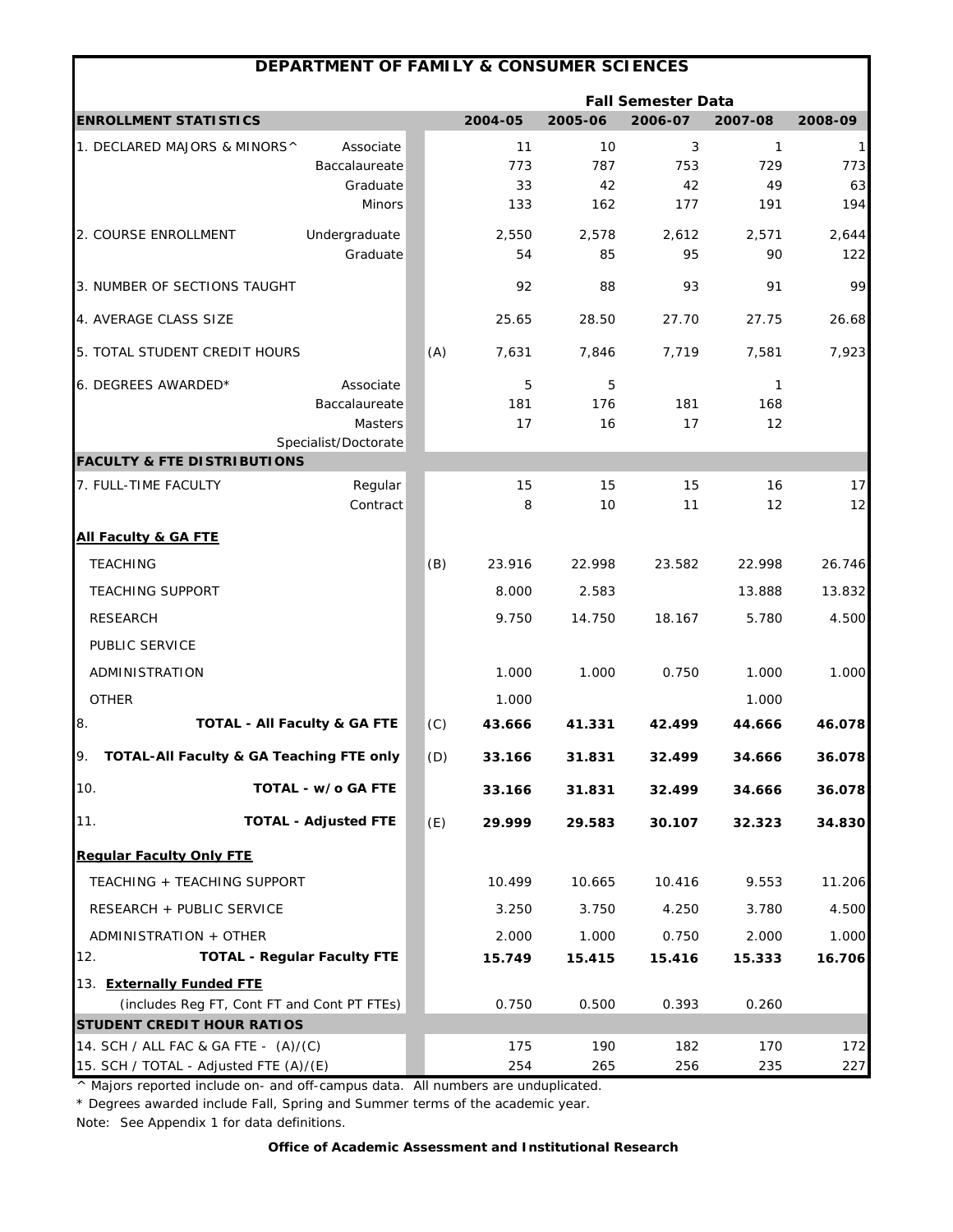|                                          | <b>DEPARTMENT OF FINANCE &amp; INSURANCE</b> |     |         |         |                           |         |         |
|------------------------------------------|----------------------------------------------|-----|---------|---------|---------------------------|---------|---------|
|                                          |                                              |     |         |         | <b>Fall Semester Data</b> |         |         |
| <b>ENROLLMENT STATISTICS</b>             |                                              |     | 2004-05 | 2005-06 | 2006-07                   | 2007-08 | 2008-09 |
| 1. DECLARED MAJORS & MINORS^             | Associate                                    |     |         |         |                           |         |         |
|                                          | Baccalaureate                                |     | 98      | 98      | 106                       | 111     | 110     |
|                                          | Graduate<br><b>Minors</b>                    |     | 29      | 41      | 35                        | 45      | 55      |
| 2. COURSE ENROLLMENT                     | Undergraduate                                |     | 1,509   | 1,491   | 1,339                     | 1,200   | 1,340   |
|                                          | Graduate                                     |     | 99      | 30      | 30                        | 43      | 55      |
| 3. NUMBER OF SECTIONS TAUGHT             |                                              |     | 36      | 34      | 36                        | 38      | 37      |
| 4. AVERAGE CLASS SIZE                    |                                              |     | 41.02   | 43.47   | 37.22                     | 31.95   | 33.32   |
| 5. TOTAL STUDENT CREDIT HOURS            |                                              | (A) | 4,827   | 4,563   | 4,107                     | 3,735   | 4,188   |
| 6. DEGREES AWARDED*                      | Associate                                    |     |         |         |                           |         |         |
|                                          | Baccalaureate                                |     | 93      | 73      | 70                        | 68      |         |
|                                          | Masters                                      |     |         |         |                           |         |         |
| <b>FACULTY &amp; FTE DISTRIBUTIONS</b>   | Specialist/Doctorate                         |     |         |         |                           |         |         |
| 7. FULL-TIME FACULTY                     | Regular                                      |     | 13      | 12      | 13                        | 13      | 12      |
|                                          | Contract                                     |     |         |         |                           |         |         |
| <b>All Faculty &amp; GA FTE</b>          |                                              |     |         |         |                           |         |         |
| <b>TEACHING</b>                          |                                              | (B) | 11.120  | 9.000   | 9.250                     | 9.500   | 10.500  |
| <b>TEACHING SUPPORT</b>                  |                                              |     | 2.500   | 2.500   | 2.500                     | 2.500   | 2.500   |
| <b>RESEARCH</b>                          |                                              |     | 2.880   | 1.750   | 2.500                     | 2.750   | 2.500   |
| PUBLIC SERVICE                           |                                              |     |         |         |                           |         |         |
| ADMINISTRATION                           |                                              |     | 0.500   | 0.500   | 0.250                     | 0.250   | 0.250   |
| <b>OTHER</b>                             |                                              |     | 0.250   | 1.250   | 1.000                     |         | 0.250   |
| 8.                                       | TOTAL - All Faculty & GA FTE                 | (C) | 17.250  | 15.000  | 15.500                    | 15.000  | 16.000  |
| TOTAL-All Faculty & GA Teaching FTE only |                                              | (D) | 14.750  | 12.500  | 13.000                    | 12.500  | 13.500  |
| 10.                                      | TOTAL - w/o GA FTE                           |     | 14.750  | 12.500  | 13.000                    | 12.500  | 13.500  |
| 11.                                      | <b>TOTAL - Adjusted FTE</b>                  | (E) | 14.700  | 11.500  | 13.000                    | 12.500  | 13.250  |
| <b>Regular Faculty Only FTE</b>          |                                              |     |         |         |                           |         |         |
| TEACHING + TEACHING SUPPORT              |                                              |     | 9.370   | 7.750   | 9.250                     | 9.000   | 8.250   |
| RESEARCH + PUBLIC SERVICE                |                                              |     | 2.880   | 1.750   | 2.500                     | 2.750   | 2.500   |
| ADMINISTRATION + OTHER                   |                                              |     | 0.750   | 1.750   | 1.250                     | 0.250   | 0.500   |
| 12.                                      | <b>TOTAL - Regular Faculty FTE</b>           |     | 13.000  | 11.250  | 13.000                    | 12.000  | 11.250  |
| 13. Externally Funded FTE                |                                              |     |         |         |                           |         |         |
|                                          | (includes Reg FT, Cont FT and Cont PT FTEs)  |     | 0.500   |         |                           |         |         |
| <b>STUDENT CREDIT HOUR RATIOS</b>        |                                              |     |         |         |                           |         |         |
| 14. SCH / ALL FAC & GA FTE - (A)/(C)     |                                              |     | 280     | 304     | 265                       | 249     | 262     |
| 15. SCH / TOTAL - Adjusted FTE (A)/(E)   |                                              |     | 328     | 397     | 316                       | 299     | 316     |

\* Degrees awarded include Fall, Spring and Summer terms of the academic year.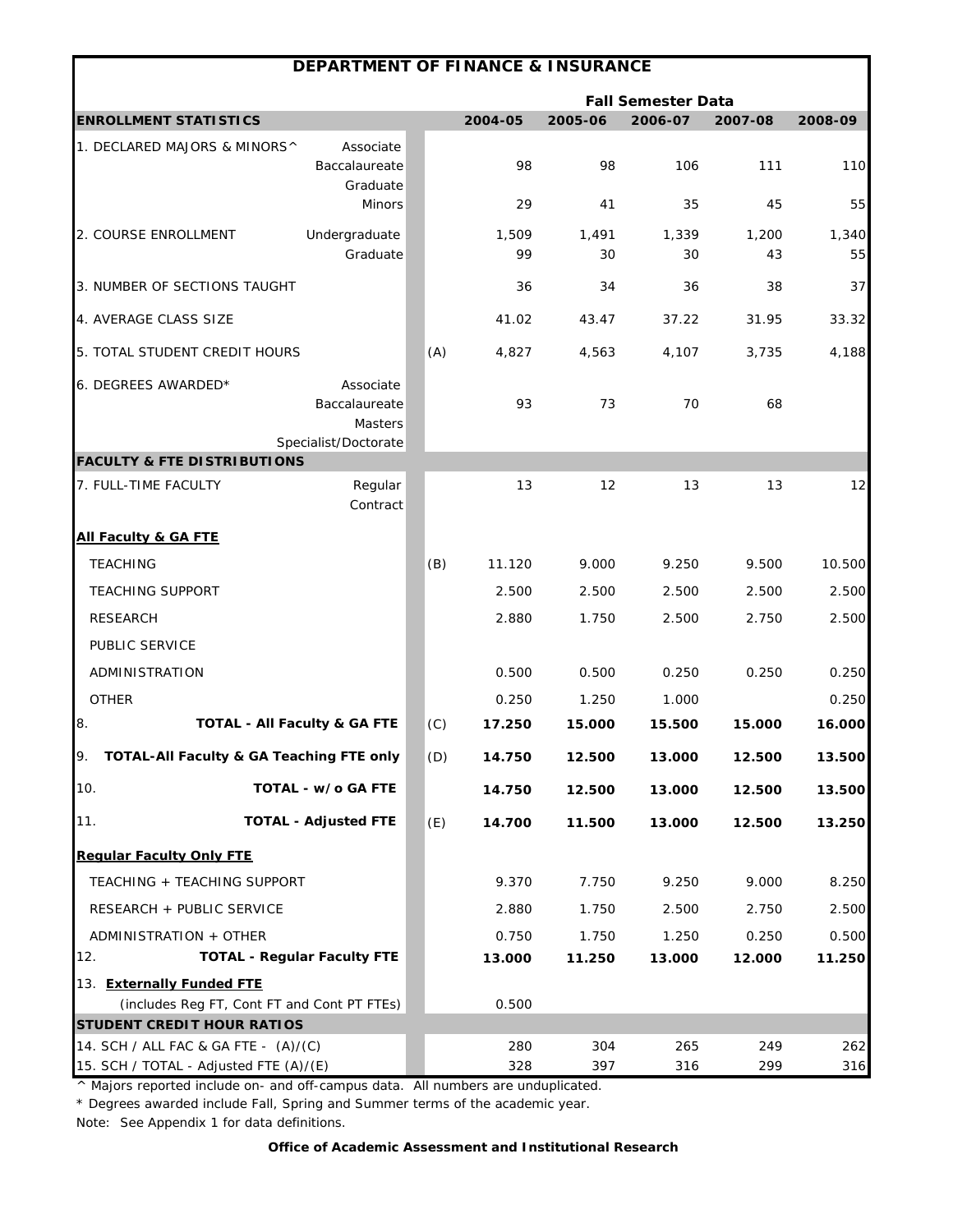|                                             |                                         |     | <b>DEPARTMENT OF GEOGRAPHY</b> |         |                           |         |              |
|---------------------------------------------|-----------------------------------------|-----|--------------------------------|---------|---------------------------|---------|--------------|
|                                             |                                         |     |                                |         | <b>Fall Semester Data</b> |         |              |
| <b>ENROLLMENT STATISTICS</b>                |                                         |     | 2004-05                        | 2005-06 | 2006-07                   | 2007-08 | 2008-09      |
| 1. DECLARED MAJORS & MINORS^                | Associate                               |     |                                |         |                           |         |              |
|                                             | Baccalaureate                           |     | 131                            | 161     | 160                       | 130     | 125          |
|                                             | Graduate                                |     | 18                             | 12      | 10                        | 8       | 6            |
|                                             | <b>Minors</b>                           |     | 125                            | 167     | 146                       | 142     | 162          |
| 2. COURSE ENROLLMENT                        | Undergraduate                           |     | 1,886                          | 1,652   | 1,653                     | 1,606   | 1,497        |
|                                             | Graduate                                |     | 52                             | 38      | 37                        | 35      | 30           |
| 3. NUMBER OF SECTIONS TAUGHT                |                                         |     | 44                             | 41      | 41                        | 43      | 39           |
| 4. AVERAGE CLASS SIZE                       |                                         |     | 35.20                          | 33.20   | 32.51                     | 31.63   | 30.64        |
| 5. TOTAL STUDENT CREDIT HOURS               |                                         | (A) | 5,884                          | 5,073   | 5,079                     | 4,929   | 4,576        |
| 6. DEGREES AWARDED*                         | Associate                               |     |                                |         |                           |         |              |
|                                             | Baccalaureate                           |     | 24                             | 24      | 45                        | 35      |              |
|                                             | Masters                                 |     | 4                              | 3       | 3                         | 4       |              |
| <b>FACULTY &amp; FTE DISTRIBUTIONS</b>      | Specialist/Doctorate                    |     |                                |         |                           |         |              |
| 7. FULL-TIME FACULTY                        | Regular                                 |     | 11                             | 9       | 8                         | 11      | 10           |
|                                             | Contract                                |     | 3                              | 5       | 5                         | 3       | $\mathbf{3}$ |
| <b>All Faculty &amp; GA FTE</b>             |                                         |     |                                |         |                           |         |              |
| <b>TEACHING</b>                             |                                         | (B) | 16.250                         | 14.763  | 15.253                    | 15.500  | 15.034       |
| <b>TEACHING SUPPORT</b>                     |                                         |     | 3.000                          | 3.000   | 2.500                     | 2.000   | 2.500        |
| <b>RESEARCH</b>                             |                                         |     | 1.500                          | 2.237   | 2.000                     | 2.000   | 1.685        |
| PUBLIC SERVICE                              |                                         |     |                                |         |                           |         |              |
| ADMINISTRATION                              |                                         |     | 0.750                          | 1.000   | 1.000                     | 0.750   | 0.750        |
| <b>OTHER</b>                                |                                         |     |                                |         |                           |         |              |
| 8.                                          | <b>TOTAL - All Faculty &amp; GA FTE</b> | (C) | 21.500                         | 21.000  | 20.753                    | 20.250  | 19.969       |
| TOTAL-All Faculty & GA Teaching FTE only    |                                         | (D) | 18.500                         | 18.000  | 18.253                    | 18.250  | 17.469       |
| 10.                                         | TOTAL - w/o GA FTE                      |     | 18.500                         | 18.000  | 17.753                    | 18.250  | 17.469       |
| 11.                                         | <b>TOTAL - Adjusted FTE</b>             | (E) | 17.000                         | 17.750  | 16.250                    | 17.000  | 16.670       |
| <b>Regular Faculty Only FTE</b>             |                                         |     |                                |         |                           |         |              |
| TEACHING + TEACHING SUPPORT                 |                                         |     | 9.500                          | 6.263   | 6.000                     | 8.750   | 8.734        |
| RESEARCH + PUBLIC SERVICE                   |                                         |     | 1.500                          | 2.237   | 2.000                     | 2.000   | 1.685        |
| ADMINISTRATION + OTHER                      |                                         |     | 0.500                          | 0.750   | 0.750                     | 0.500   | 0.500        |
| 12.                                         | <b>TOTAL - Regular Faculty FTE</b>      |     | 11.500                         | 9.250   | 8.750                     | 11.250  | 10.919       |
| 13. Externally Funded FTE                   |                                         |     |                                |         |                           |         |              |
| (includes Reg FT, Cont FT and Cont PT FTEs) |                                         |     |                                |         |                           |         |              |
| <b>STUDENT CREDIT HOUR RATIOS</b>           |                                         |     |                                |         |                           |         |              |
| 14. SCH / ALL FAC & GA FTE - (A)/(C)        |                                         |     | 274                            | 242     | 245                       | 243     | 229          |
| 15. SCH / TOTAL - Adjusted FTE (A)/(E)      |                                         |     | 346                            | 286     | 313                       | 290     | 275          |

\* Degrees awarded include Fall, Spring and Summer terms of the academic year.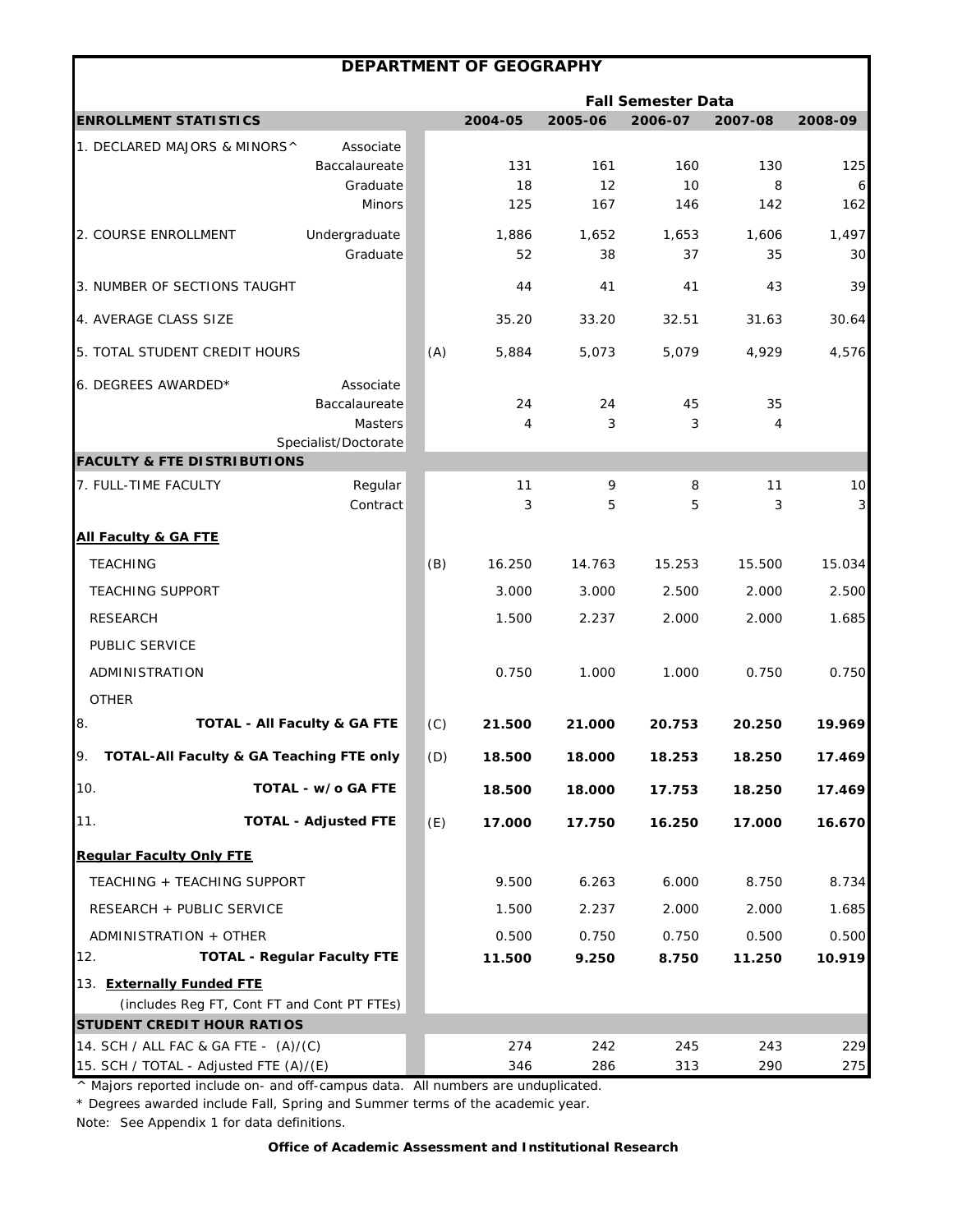|                                                                          |                                                                      |     | DEPARTMENT OF GEOLOGY |           |                           |           |                               |
|--------------------------------------------------------------------------|----------------------------------------------------------------------|-----|-----------------------|-----------|---------------------------|-----------|-------------------------------|
|                                                                          |                                                                      |     |                       |           | <b>Fall Semester Data</b> |           |                               |
| <b>ENROLLMENT STATISTICS</b>                                             |                                                                      |     | 2004-05               | 2005-06   | 2006-07                   | 2007-08   | 2008-09                       |
| 1. DECLARED MAJORS & MINORS^                                             | Associate<br>Baccalaureate                                           |     | 30                    | 36        | 37                        | 24        | 25                            |
|                                                                          | Graduate<br><b>Minors</b>                                            |     | 8<br>14               | 5<br>10   | 5<br>8                    | 10<br>10  | $\overline{7}$<br>13          |
| 2. COURSE ENROLLMENT                                                     | Undergraduate<br>Graduate                                            |     | 599<br>18             | 588<br>10 | 545<br>14                 | 489<br>23 | 592<br>28                     |
| 3. NUMBER OF SECTIONS TAUGHT                                             |                                                                      |     | 14                    | 13        | 15                        | 15        | 14                            |
| 4. AVERAGE CLASS SIZE                                                    |                                                                      |     | 42.14                 | 44.77     | 36.47                     | 33.87     | 42.29                         |
| 5. TOTAL STUDENT CREDIT HOURS                                            |                                                                      | (A) | 1,824                 | 1,761     | 1,676                     | 1,533     | 1,832                         |
| 6. DEGREES AWARDED*                                                      | Associate<br>Baccalaureate<br><b>Masters</b><br>Specialist/Doctorate |     | 9<br>4                | 5<br>2    | 9                         | 7         |                               |
| <b>FACULTY &amp; FTE DISTRIBUTIONS</b>                                   |                                                                      |     |                       |           |                           |           |                               |
| 7. FULL-TIME FACULTY                                                     | Regular<br>Contract                                                  |     | 6                     | 6         | 6<br>1                    | 5<br>2    | $\frac{4}{3}$<br>$\mathbf{3}$ |
| <b>All Faculty &amp; GA FTE</b>                                          |                                                                      |     |                       |           |                           |           |                               |
| <b>TEACHING</b>                                                          |                                                                      | (B) | 4.332                 | 4.122     | 5.084                     | 4.750     | 4.977                         |
| <b>TEACHING SUPPORT</b>                                                  |                                                                      |     | 2.750                 | 2.750     | 2.500                     | 2.000     | 2.500                         |
| <b>RESEARCH</b>                                                          |                                                                      |     | 1.270                 | 1.211     | 1.166                     | 1.750     | 1.116                         |
| PUBLIC SERVICE                                                           |                                                                      |     |                       |           |                           |           |                               |
| ADMINISTRATION                                                           |                                                                      |     | 0.500                 | 0.500     | 0.500                     | 1.250     | 1.000                         |
| <b>OTHER</b>                                                             |                                                                      |     | 1.000                 | 1.000     | 0.500                     |           |                               |
| 8.                                                                       | <b>TOTAL - All Faculty &amp; GA FTE</b>                              | (C) | 9.852                 | 9.583     | 9.750                     | 9.750     | 9.593                         |
| 9.<br><b>TOTAL-All Faculty &amp; GA Teaching FTE only</b>                |                                                                      | (D) | 7.102                 | 7.083     | 7.250                     | 7.250     | 7.093                         |
| 10.                                                                      | TOTAL - w/o GA FTE                                                   |     | 7.102                 | 7.083     | 7.250                     | 7.250     | 7.093                         |
| 11.                                                                      | <b>TOTAL - Adjusted FTE</b>                                          | (E) | 6.102                 | 6.083     | 6.750                     | 7.250     | 6.730                         |
| <b>Regular Faculty Only FTE</b>                                          |                                                                      |     |                       |           |                           |           |                               |
| TEACHING + TEACHING SUPPORT                                              |                                                                      |     | 3.082                 | 3.122     | 3.334                     | 3.000     | 2.696                         |
| RESEARCH + PUBLIC SERVICE                                                |                                                                      |     | 1.270                 | 1.211     | 1.166                     | 1.250     | 1.054                         |
| ADMINISTRATION + OTHER                                                   |                                                                      |     | 1.500                 | 1.500     | 1.000                     | 0.750     | 0.500                         |
| 12.                                                                      | <b>TOTAL - Regular Faculty FTE</b>                                   |     | 5.852                 | 5.833     | 5.500                     | 5.000     | 4.250                         |
| 13. Externally Funded FTE<br>(includes Reg FT, Cont FT and Cont PT FTEs) |                                                                      |     |                       |           |                           |           |                               |
| <b>STUDENT CREDIT HOUR RATIOS</b>                                        |                                                                      |     |                       |           |                           |           |                               |
| 14. SCH / ALL FAC & GA FTE - (A)/(C)                                     |                                                                      |     | 185                   | 184       | 172                       | 157       | 191                           |
| 15. SCH / TOTAL - Adjusted FTE (A)/(E)                                   |                                                                      |     | 299                   | 289       | 248                       | 211       | 272                           |

\* Degrees awarded include Fall, Spring and Summer terms of the academic year.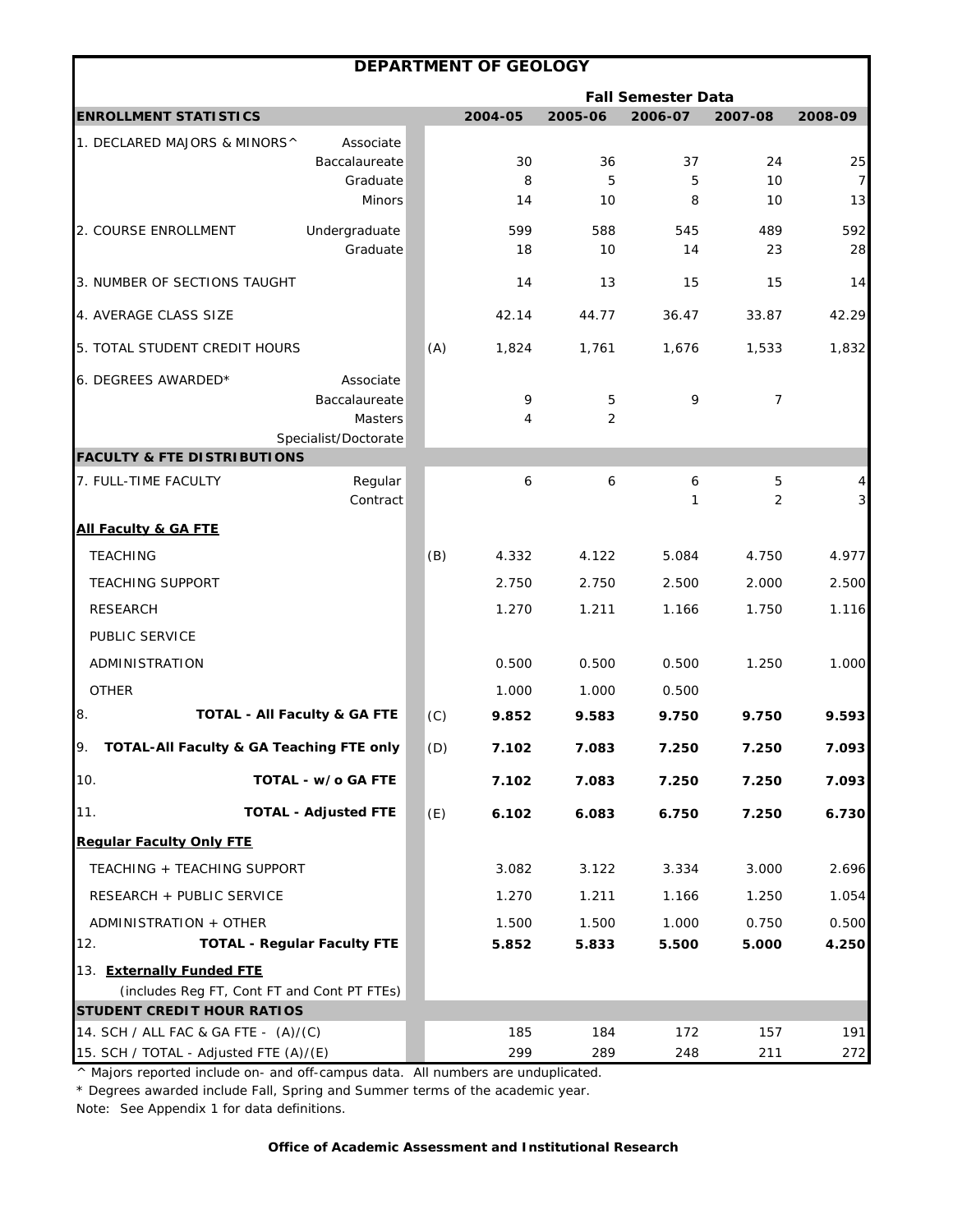|                                                                                |                                    |     | <b>DEPARTMENT OF HISTORY</b> |             |                           |             |             |
|--------------------------------------------------------------------------------|------------------------------------|-----|------------------------------|-------------|---------------------------|-------------|-------------|
|                                                                                |                                    |     |                              |             | <b>Fall Semester Data</b> |             |             |
| <b>ENROLLMENT STATISTICS</b>                                                   |                                    |     | 2004-05                      | 2005-06     | 2006-07                   | 2007-08     | 2008-09     |
| 1. DECLARED MAJORS & MINORS^                                                   | Associate                          |     |                              |             |                           |             |             |
|                                                                                | Baccalaureate                      |     | 211                          | 214         | 213                       | 184         | 168         |
|                                                                                | Graduate<br><b>Minors</b>          |     | 20<br>361                    | 20<br>432   | 20<br>392                 | 28<br>380   | 31<br>427   |
|                                                                                |                                    |     |                              |             |                           |             |             |
| 2. COURSE ENROLLMENT                                                           | Undergraduate<br>Graduate          |     | 5,037<br>49                  | 5,020<br>53 | 4,675<br>54               | 4,507<br>79 | 4,923<br>75 |
|                                                                                |                                    |     |                              |             |                           |             |             |
| 3. NUMBER OF SECTIONS TAUGHT                                                   |                                    |     | 66                           | 71          | 65                        | 65          | 71          |
| 4. AVERAGE CLASS SIZE                                                          |                                    |     | 63.11                        | 59.30       | 59.95                     | 58.78       | 59.58       |
| 5. TOTAL STUDENT CREDIT HOURS                                                  |                                    | (A) | 15,214                       | 15,173      | 14,147                    | 13,698      | 14,957      |
| 6. DEGREES AWARDED*                                                            | Associate                          |     |                              |             |                           |             |             |
|                                                                                | Baccalaureate                      |     | 58                           | 66          | 68                        | 55          |             |
|                                                                                | <b>Masters</b>                     |     | 3                            | 5           | 3                         | 4           |             |
| <b>FACULTY &amp; FTE DISTRIBUTIONS</b>                                         | Specialist/Doctorate               |     |                              |             |                           |             |             |
| 7. FULL-TIME FACULTY                                                           | Regular                            |     | 21                           | 23          | 23                        | 23          | 22          |
|                                                                                | Contract                           |     | 4                            | 4           | 6                         | 5           | $\,8\,$     |
| <b>All Faculty &amp; GA FTE</b>                                                |                                    |     |                              |             |                           |             |             |
| <b>TEACHING</b>                                                                |                                    | (B) | 33.612                       | 34.511      | 34.816                    | 34.592      | 37.118      |
| <b>TEACHING SUPPORT</b>                                                        |                                    |     | 3.000                        | 2.500       | 2.500                     | 2.500       | 2.500       |
| <b>RESEARCH</b>                                                                |                                    |     | 4.065                        | 4.280       | 4.617                     | 4.676       | 3.421       |
| PUBLIC SERVICE                                                                 |                                    |     |                              |             |                           |             |             |
| ADMINISTRATION                                                                 |                                    |     | 1.116                        | 1.997       | 1.623                     | 1.984       | 2.242       |
| <b>OTHER</b>                                                                   |                                    |     | 0.793                        | 1.250       | 1.500                     | 1.247       | 1.038       |
| 8.                                                                             | TOTAL - All Faculty & GA FTE       | (C) | 42.586                       | 44.538      | 45.056                    | 44.999      | 46.319      |
| 9.<br>TOTAL-All Faculty & GA Teaching FTE only                                 |                                    | (D) | 39.586                       | 42.038      | 42.556                    | 42.499      | 43.819      |
| 10.                                                                            | TOTAL - w/o GA FTE                 |     | 39.586                       | 42.038      | 42.556                    | 42.499      | 43.819      |
| 11.                                                                            | <b>TOTAL - Adjusted FTE</b>        | (E) | 37.209                       | 39.278      | 38.554                    | 38.949      | 40.520      |
| <b>Regular Faculty Only FTE</b>                                                |                                    |     |                              |             |                           |             |             |
| TEACHING + TEACHING SUPPORT                                                    |                                    |     | 15.526                       | 17.223      | 15.760                    | 15.065      | 14.132      |
| RESEARCH + PUBLIC SERVICE                                                      |                                    |     | 4.065                        | 4.280       | 4.617                     | 4.204       | 3.171       |
| ADMINISTRATION + OTHER                                                         |                                    |     | 1.909                        | 3.247       | 3.123                     | 3.231       | 3.280       |
| 12.                                                                            | <b>TOTAL - Regular Faculty FTE</b> |     | 21.500                       | 24.750      | 23.500                    | 22.500      | 20.583      |
| 13. Externally Funded FTE                                                      |                                    |     |                              |             |                           |             |             |
| (includes Reg FT, Cont FT and Cont PT FTEs)                                    |                                    |     | 0.041                        |             | 0.227                     | 0.050       | 0.050       |
| <b>STUDENT CREDIT HOUR RATIOS</b>                                              |                                    |     |                              |             |                           |             |             |
| 14. SCH / ALL FAC & GA FTE - (A)/(C)<br>15. SCH / TOTAL - Adjusted FTE (A)/(E) |                                    |     | 357<br>409                   | 341<br>386  | 314<br>367                | 304<br>352  | 323<br>369  |

\* Degrees awarded include Fall, Spring and Summer terms of the academic year.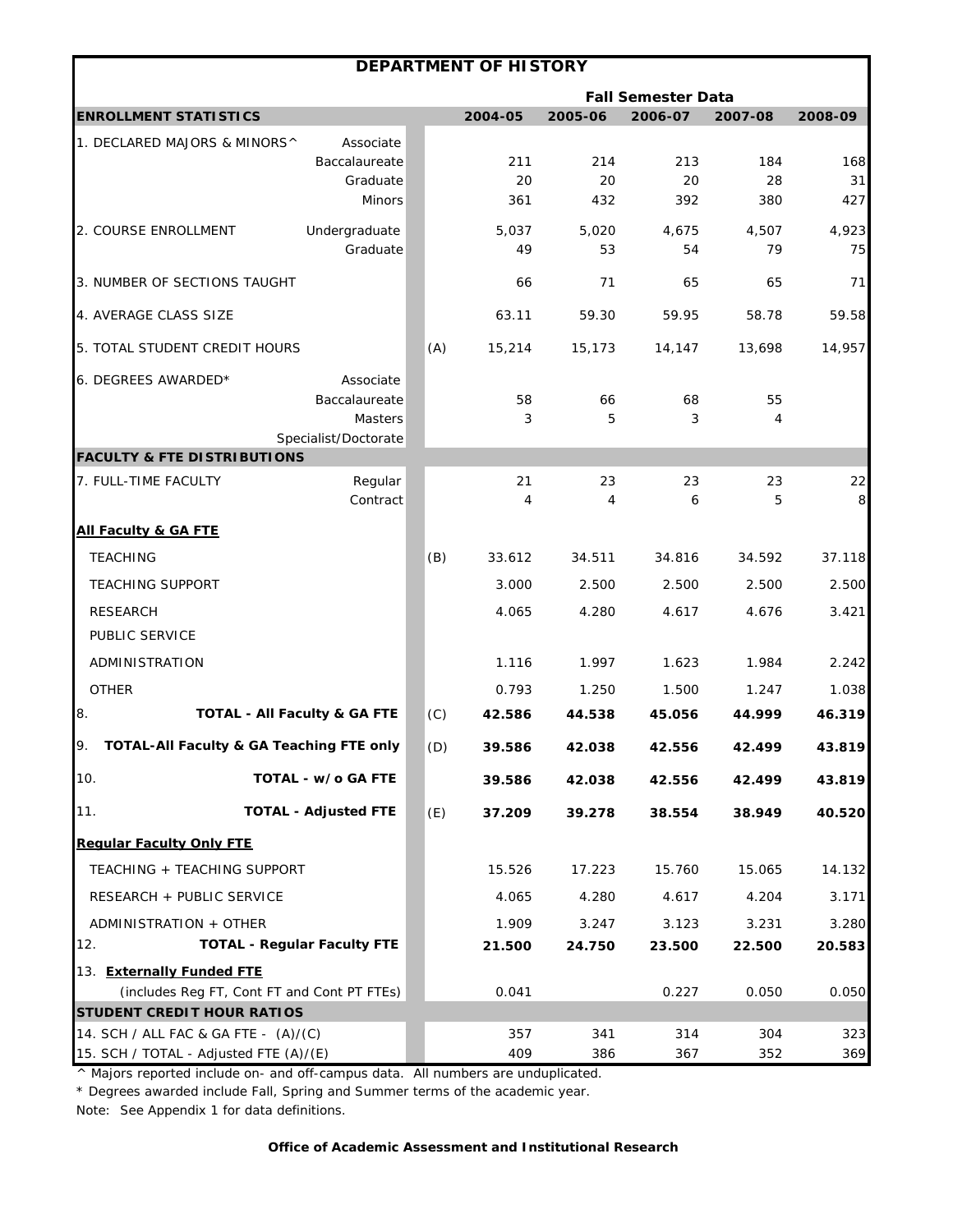|                                               | DEPARTMENT OF (INDUSTRY &) TECHNOLOGY |     |                |                |                           |                |                |
|-----------------------------------------------|---------------------------------------|-----|----------------|----------------|---------------------------|----------------|----------------|
|                                               |                                       |     |                |                | <b>Fall Semester Data</b> |                |                |
| <b>ENROLLMENT STATISTICS</b>                  |                                       |     | 2004-05        | 2005-06        | 2006-07                   | 2007-08        | 2008-09        |
| 1. DECLARED MAJORS & MINORS^                  | Associate                             |     | 14             | 12             | 6                         | 2              | $\mathbf{1}$   |
|                                               | Baccalaureate                         |     | 288            | 285            | 300                       | 294            | 362            |
|                                               | Graduate<br><b>Minors</b>             |     | 47<br>98       | 67<br>91       | 66<br>95                  | 49<br>106      | 61<br>109      |
|                                               |                                       |     |                |                |                           |                |                |
| 2. COURSE ENROLLMENT                          | Undergraduate<br>Graduate             |     | 1,184<br>68    | 1,214<br>105   | 1,119<br>85               | 1.069<br>58    | 1,172<br>88    |
|                                               |                                       |     |                |                |                           |                |                |
| 3. NUMBER OF SECTIONS TAUGHT                  |                                       |     | 66             | 60             | 59                        | 59             | 62             |
| 4. AVERAGE CLASS SIZE                         |                                       |     | 16.80          | 19.02          | 17.73                     | 16.86          | 18.11          |
| 5. TOTAL STUDENT CREDIT HOURS                 |                                       | (A) | 3,676          | 3,939          | 3,610                     | 3,396          | 3,768          |
| 6. DEGREES AWARDED*                           | Associate                             |     | 5              | $\overline{7}$ | 2                         |                |                |
|                                               | Baccalaureate                         |     | 68             | 86             | 76                        | 67             |                |
|                                               | Masters                               |     | 14             | 22             | 24                        | 23             |                |
| <b>FACULTY &amp; FTE DISTRIBUTIONS</b>        | Specialist/Doctorate                  |     |                |                |                           |                |                |
| 7. FULL-TIME FACULTY                          | Regular                               |     | 15             | 14             | 15                        | 13             | 14             |
|                                               | Contract                              |     | $\overline{7}$ | $\overline{7}$ | $\overline{7}$            | $\overline{7}$ | $\overline{7}$ |
| <b>All Faculty &amp; GA FTE</b>               |                                       |     |                |                |                           |                |                |
| <b>TEACHING</b>                               |                                       | (B) | 16.915         | 16.417         | 17.500                    | 16.875         | 18.000         |
| <b>TEACHING SUPPORT</b>                       |                                       |     | 3.500          | 6.083          | 5.750                     | 3.500          | 4.000          |
| <b>RESEARCH</b>                               |                                       |     | 3.250          | 2.000          | 2.250                     | 3.000          | 3.500          |
| PUBLIC SERVICE                                |                                       |     |                |                | 0.250                     |                |                |
| ADMINISTRATION                                |                                       |     | 2.500          | 2.250          | 2.375                     | 1.750          | 1.250          |
| <b>OTHER</b>                                  |                                       |     | 1.750          | 1.000          | 0.875                     | 0.750          | 2.000          |
| 8.<br><b>TOTAL - All Faculty &amp; GA FTE</b> |                                       | (C) | 27.915         | 27.750         | 29.000                    | 25.875         | 28.750         |
| TOTAL-All Faculty & GA Teaching FTE only      |                                       | (D) | 24.415         | 23.250         | 25.000                    | 22.375         | 24.750         |
| 10.                                           | TOTAL - w/o GA FTE                    |     | 24.415         | 23.250         | 25.000                    | 22.375         | 24.750         |
| 11.                                           | <b>TOTAL - Adjusted FTE</b>           | (E) | 22.249         | 22.500         | 24.250                    | 21.225         | 22.250         |
| <b>Regular Faculty Only FTE</b>               |                                       |     |                |                |                           |                |                |
| TEACHING + TEACHING SUPPORT                   |                                       |     | 9.666          | 10.250         | 10.500                    | 8.500          | 9.250          |
| RESEARCH + PUBLIC SERVICE                     |                                       |     | 2.750          | 2.000          | 2.500                     | 3.000          | 3.500          |
| ADMINISTRATION + OTHER                        |                                       |     | 3.000          | 2.000          | 2.000                     | 1.750          | 2.000          |
| 12.                                           | <b>TOTAL - Regular Faculty FTE</b>    |     | 15.416         | 14.250         | 15.000                    | 13.250         | 14.750         |
| 13. Externally Funded FTE                     |                                       |     |                |                |                           |                |                |
| (includes Reg FT, Cont FT and Cont PT FTEs)   |                                       |     | 0.250          | 0.250          | 0.250                     | 0.500          | 0.750          |
| <b>STUDENT CREDIT HOUR RATIOS</b>             |                                       |     |                |                |                           |                |                |
| 14. SCH / ALL FAC & GA FTE - (A)/(C)          |                                       |     | 132            | 142            | 124                       | 131            | 131            |
| 15. SCH / TOTAL - Adjusted FTE (A)/(E)        |                                       |     | 165            | 175            | 149                       | 160            | 169            |

\* Degrees awarded include Fall, Spring and Summer terms of the academic year.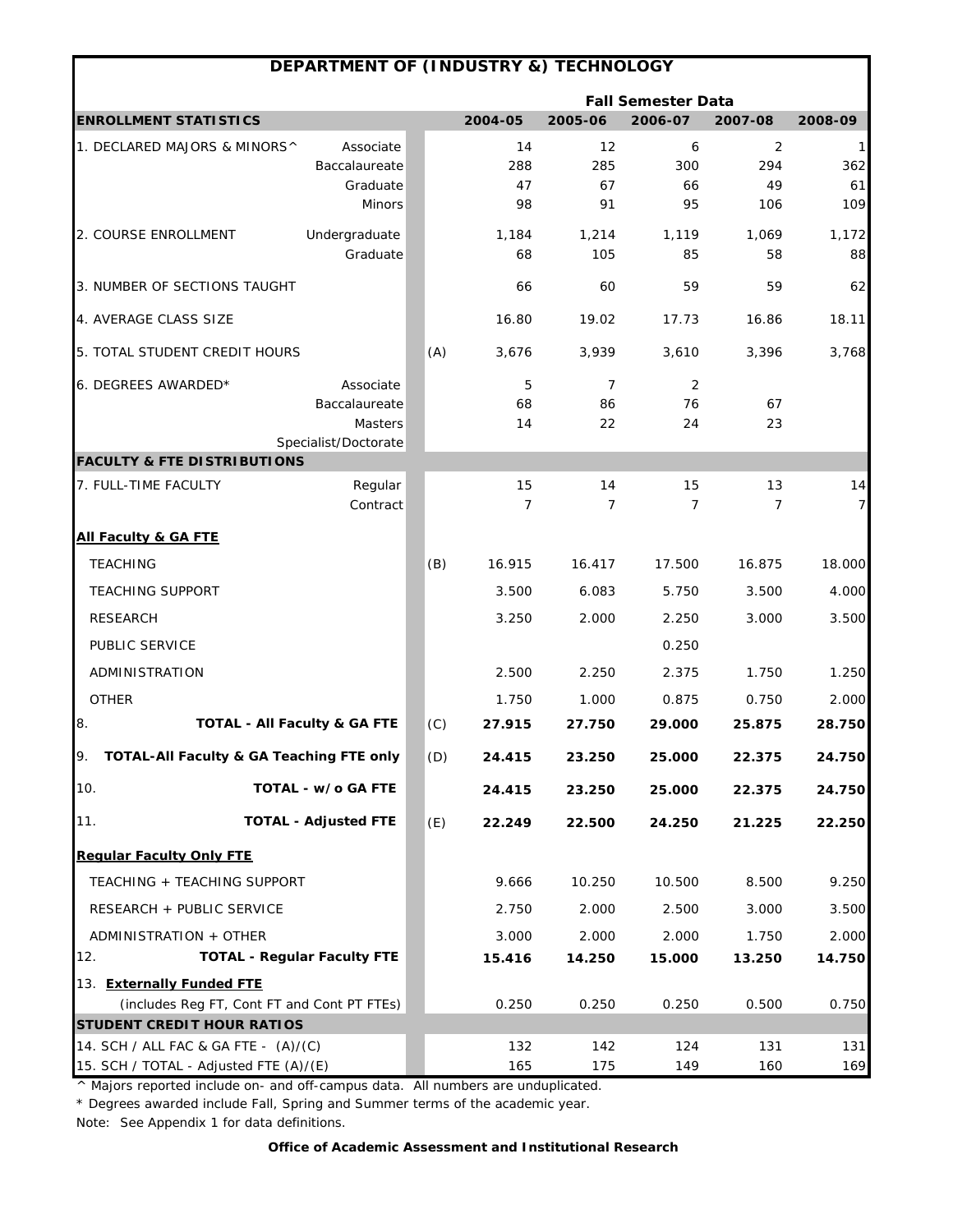| DEPARTMENT OF INFORMATION SYSTEMS & OPERATIONS MANAGEMENT |                                    |     |              |              |                           |             |              |
|-----------------------------------------------------------|------------------------------------|-----|--------------|--------------|---------------------------|-------------|--------------|
|                                                           |                                    |     |              |              | <b>Fall Semester Data</b> |             |              |
| <b>ENROLLMENT STATISTICS</b>                              |                                    |     | 2004-05      | 2005-06      | 2006-07                   | 2007-08     | 2008-09      |
| 1. DECLARED MAJORS & MINORS^                              | Associate                          |     | 18           | 9            | 5                         | 6           | 52           |
|                                                           | Baccalaureate                      |     | 84           | 89           | 76                        | 70          | 65           |
|                                                           | Graduate<br>Minors                 |     | 1<br>233     | 5<br>267     | 8<br>274                  | 8<br>277    | 9<br>332     |
|                                                           |                                    |     |              |              |                           |             |              |
| 2. COURSE ENROLLMENT                                      | Undergraduate<br>Graduate          |     | 1,687<br>101 | 1,976<br>117 | 1,831<br>91               | 1,848<br>59 | 1,899<br>71  |
|                                                           |                                    |     |              |              |                           |             |              |
| 3. NUMBER OF SECTIONS TAUGHT                              |                                    |     | 53           | 55           | 51                        | 50          | 48           |
| 4. AVERAGE CLASS SIZE                                     |                                    |     | 28.88        | 32.73        | 32.31                     | 33.08       | 31.71        |
| 5. TOTAL STUDENT CREDIT HOURS                             |                                    | (A) | 5,327        | 6,235        | 5,735                     | 5,701       | 5,909        |
| 6. DEGREES AWARDED*                                       | Associate                          |     | 7            | 6            | 2                         | 2           |              |
|                                                           | Baccalaureate                      |     | 53           | 63           | 49                        | 54          |              |
|                                                           | Masters                            |     | 1            | 2            | 5                         | 5           |              |
| <b>FACULTY &amp; FTE DISTRIBUTIONS</b>                    | Specialist/Doctorate               |     |              |              |                           |             |              |
| 7. FULL-TIME FACULTY                                      | Regular                            |     | 16           | 17           | 16                        | 15          | 14           |
|                                                           | Contract                           |     | 2            | 2            | 2                         | 2           | $\mathbf{3}$ |
| <b>All Faculty &amp; GA FTE</b>                           |                                    |     |              |              |                           |             |              |
| <b>TEACHING</b>                                           |                                    | (B) | 17.000       | 17.417       | 17.084                    | 16.084      | 17.750       |
| <b>TEACHING SUPPORT</b>                                   |                                    |     | 3.500        | 4.500        | 4.166                     | 3.166       | 5.125        |
| <b>RESEARCH</b>                                           |                                    |     | 3.500        | 4.000        | 4.250                     | 4.000       | 2.875        |
| PUBLIC SERVICE                                            |                                    |     |              |              |                           |             |              |
| ADMINISTRATION                                            |                                    |     | 0.500        | 0.250        | 0.250                     | 0.250       | 0.250        |
| <b>OTHER</b>                                              |                                    |     |              | 0.083        | 0.250                     |             | 1.000        |
| 8.<br><b>TOTAL - All Faculty &amp; GA FTE</b>             |                                    | (C) | 24.500       | 26.250       | 26.000                    | 23.500      | 27.000       |
| TOTAL-All Faculty & GA Teaching FTE only<br>19.           |                                    | (D) | 21.000       | 22.250       | 22.500                    | 20.500      | 23.500       |
| 10.                                                       | TOTAL - w/o GA FTE                 |     | 20.500       | 22.250       | 22.500                    | 20.500      | 23.500       |
| 11.                                                       | <b>TOTAL - Adjusted FTE</b>        | (E) | 20.000       | 21.750       | 22.000                    | 20.000      | 21.750       |
| <b>Regular Faculty Only FTE</b>                           |                                    |     |              |              |                           |             |              |
| TEACHING + TEACHING SUPPORT                               |                                    |     | 12.000       | 12.667       | 11.250                    | 10.750      | 9.875        |
| RESEARCH + PUBLIC SERVICE                                 |                                    |     | 3.500        | 4.000        | 4.250                     | 4.000       | 2.875        |
| ADMINISTRATION + OTHER                                    |                                    |     | 0.500        | 0.333        | 0.500                     | 0.250       | 1.250        |
| 12.                                                       | <b>TOTAL - Regular Faculty FTE</b> |     | 16.000       | 17.000       | 16.000                    | 15.000      | 14.000       |
| 13. Externally Funded FTE                                 |                                    |     |              |              |                           |             |              |
| (includes Reg FT, Cont FT and Cont PT FTEs)               |                                    |     |              |              |                           |             | 0.250        |
| <b>STUDENT CREDIT HOUR RATIOS</b>                         |                                    |     |              |              |                           |             |              |
| 14. SCH / ALL FAC & GA FTE - (A)/(C)                      |                                    |     | 217          | 238          | 221                       | 243         | 219          |
| 15. SCH / TOTAL - Adjusted FTE (A)/(E)                    |                                    |     | 266          | 287          | 261                       | 285         | 272          |

\* Degrees awarded include Fall, Spring and Summer terms of the academic year.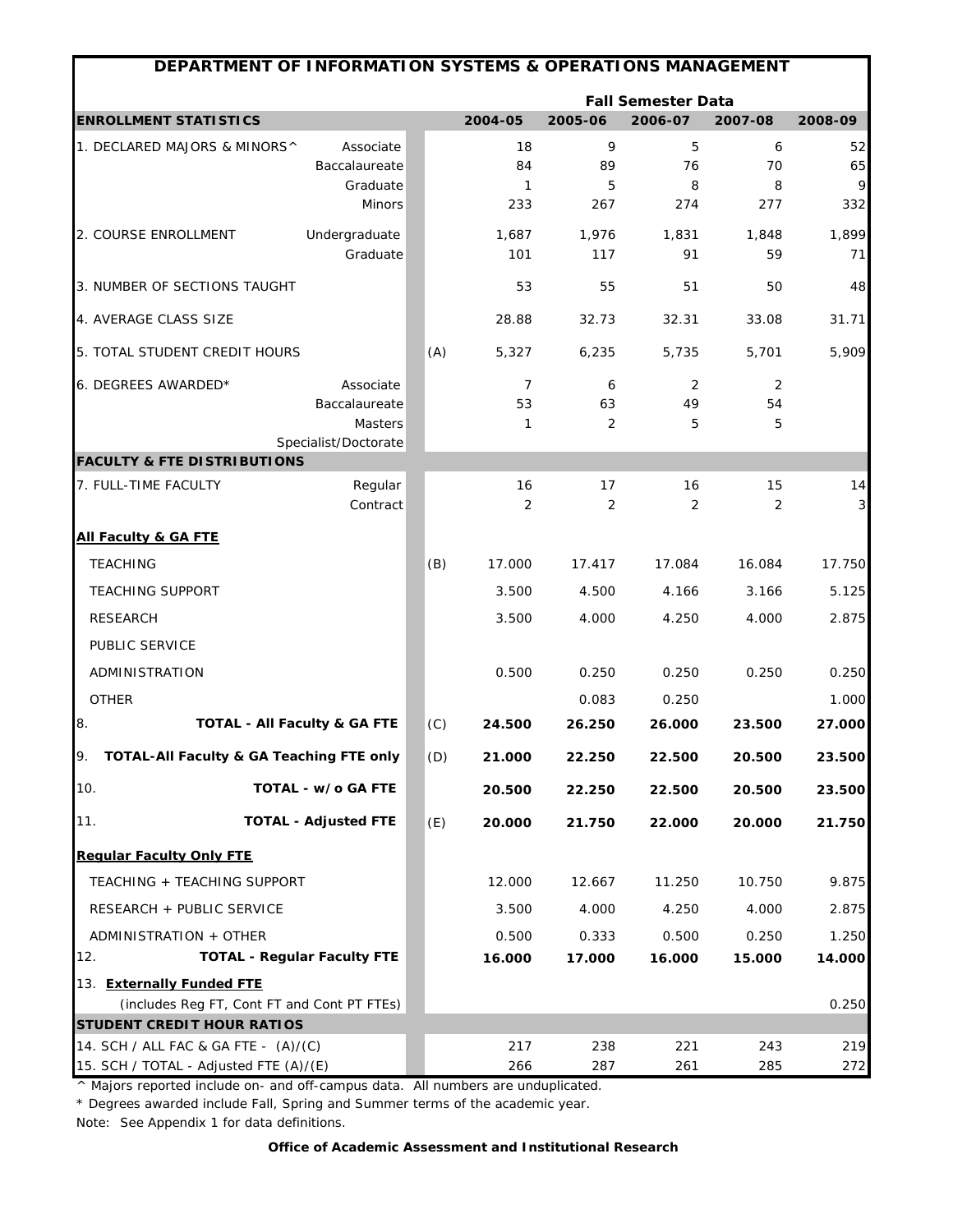|                                                |                                         |     | DEPARTMENT OF JOURNALISM |           |                           |                |         |
|------------------------------------------------|-----------------------------------------|-----|--------------------------|-----------|---------------------------|----------------|---------|
|                                                |                                         |     |                          |           | <b>Fall Semester Data</b> |                |         |
| <b>ENROLLMENT STATISTICS</b>                   |                                         |     | 2004-05                  | 2005-06   | 2006-07                   | 2007-08        | 2008-09 |
| 1. DECLARED MAJORS & MINORS^                   | Associate                               |     | $\mathbf{1}$             | 1         | $\mathbf{1}$              |                |         |
|                                                | Baccalaureate                           |     | 772                      | 738       | 737                       | 735            | 738     |
|                                                | Graduate                                |     | 76<br>120                | 80<br>109 | 74<br>49                  | 64<br>19       | 53      |
|                                                | <b>Minors</b>                           |     |                          |           |                           |                | 4       |
| 2. COURSE ENROLLMENT                           | Undergraduate                           |     | 1,624                    | 1,648     | 1,539                     | 1,439          | 1,354   |
|                                                | Graduate                                |     | 167                      | 163       | 136                       | 122            | 111     |
| 3. NUMBER OF SECTIONS TAUGHT                   |                                         |     | 78                       | 78        | 73                        | 72             | 71      |
| 4. AVERAGE CLASS SIZE                          |                                         |     | 21.65                    | 21.79     | 21.53                     | 20.56          | 19.39   |
| 5. TOTAL STUDENT CREDIT HOURS                  |                                         | (A) | 5,169                    | 5,224     | 4,860                     | 4,518          | 4,245   |
| 6. DEGREES AWARDED*                            | Associate                               |     |                          |           |                           |                |         |
|                                                | Baccalaureate                           |     | 177                      | 175       | 149                       | 133            |         |
|                                                | Masters                                 |     | 31                       | 30        | 35                        | 32             |         |
| <b>FACULTY &amp; FTE DISTRIBUTIONS</b>         | Specialist/Doctorate                    |     |                          |           |                           |                |         |
| 7. FULL-TIME FACULTY                           | Regular                                 |     | 15                       | 15        | 15                        | 17             | 14      |
|                                                | Contract                                |     | $\overline{7}$           | 10        | 9                         | $\overline{7}$ | 11      |
| <b>All Faculty &amp; GA FTE</b>                |                                         |     |                          |           |                           |                |         |
| <b>TEACHING</b>                                |                                         | (B) | 19.928                   | 19.597    | 18.833                    | 17.383         | 18.583  |
| <b>TEACHING SUPPORT</b>                        |                                         |     | 9.200                    | 7.375     | 7.400                     | 8.000          | 6.500   |
| <b>RESEARCH</b>                                |                                         |     | 7.505                    | 3.874     | 7.100                     | 6.700          | 7.500   |
| PUBLIC SERVICE                                 |                                         |     | 1.450                    | 0.250     | 0.250                     | 0.250          | 0.500   |
| ADMINISTRATION                                 |                                         |     | 1.250                    | 1.000     | 1.000                     | 1.000          | 1.250   |
| <b>OTHER</b>                                   |                                         |     |                          | 0.500     | 0.500                     | 0.500          | 0.500   |
| 8.                                             | <b>TOTAL - All Faculty &amp; GA FTE</b> | (C) | 39.333                   | 32.596    | 35.083                    | 33.833         | 34.833  |
| 9.<br>TOTAL-All Faculty & GA Teaching FTE only |                                         | (D) | 28.833                   | 28.096    | 27.083                    | 26.083         | 29.083  |
| 10.                                            | TOTAL - w/o GA FTE                      |     | 28.833                   | 28.096    | 27.083                    | 26.083         | 29.083  |
| 11.                                            | <b>TOTAL - Adjusted FTE</b>             | (E) | 27.240                   | 28.013    | 27.000                    | 26.000         | 28.750  |
| <b>Regular Faculty Only FTE</b>                |                                         |     |                          |           |                           |                |         |
| TEACHING + TEACHING SUPPORT                    |                                         |     | 11.095                   | 11.251    | 11.700                    | 12.550         | 9.000   |
| RESEARCH + PUBLIC SERVICE                      |                                         |     | 3.405                    | 3.249     | 3.800                     | 3.950          | 3.750   |
| ADMINISTRATION + OTHER                         |                                         |     | 0.500                    | 0.500     | 0.500                     | 0.500          | 0.750   |
| 12.                                            | <b>TOTAL - Regular Faculty FTE</b>      |     | 15.000                   | 15.000    | 16.000                    | 17.000         | 13.500  |
| 13. Externally Funded FTE                      |                                         |     |                          |           |                           |                |         |
| (includes Reg FT, Cont FT and Cont PT FTEs)    |                                         |     | 1.250                    |           |                           |                | 0.250   |
| <b>STUDENT CREDIT HOUR RATIOS</b>              |                                         |     |                          |           |                           |                |         |
| 14. SCH / ALL FAC & GA FTE - (A)/(C)           |                                         |     | 131                      | 160       | 139                       | 134            | 122     |
| 15. SCH / TOTAL - Adjusted FTE (A)/(E)         |                                         |     | 190                      | 186       | 180                       | 174            | 148     |

 $\overline{\phantom{a}}$  Majors reported include on- and off-campus data. All numbers are unduplicated. \* Degrees awarded include Fall, Spring and Summer terms of the academic year.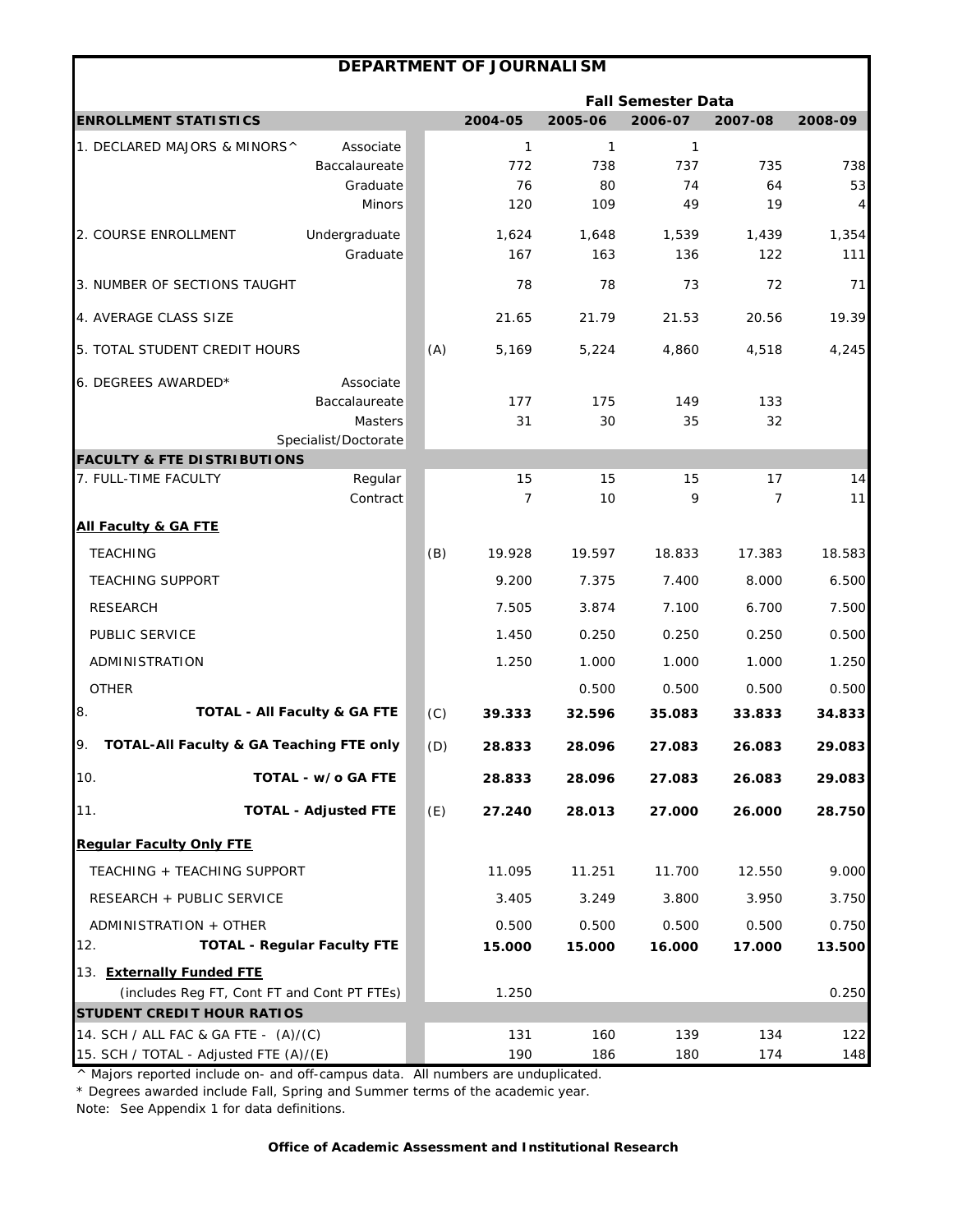| DEPARTMENT OF LANDSCAPE ARCHITECTURE        |                                         |     |           |           |                           |           |                |  |  |
|---------------------------------------------|-----------------------------------------|-----|-----------|-----------|---------------------------|-----------|----------------|--|--|
|                                             |                                         |     |           |           | <b>Fall Semester Data</b> |           |                |  |  |
| <b>ENROLLMENT STATISTICS</b>                |                                         |     | 2004-05   | 2005-06   | 2006-07                   | 2007-08   | 2008-09        |  |  |
| 1. DECLARED MAJORS & MINORS^                | Associate                               |     |           |           |                           |           |                |  |  |
|                                             | Baccalaureate                           |     | 117       | 111       | 108                       | 132       | 130            |  |  |
|                                             | Graduate<br><b>Minors</b>               |     | 18<br>27  | 20<br>26  | 21<br>14                  | 24<br>7   | 34<br>10       |  |  |
|                                             |                                         |     |           |           |                           |           |                |  |  |
| 2. COURSE ENROLLMENT                        | Undergraduate<br>Graduate               |     | 607<br>59 | 617<br>58 | 553<br>66                 | 624<br>81 | 622<br>117     |  |  |
|                                             |                                         |     |           |           |                           |           |                |  |  |
| 3. NUMBER OF SECTIONS TAUGHT                |                                         |     | 25        | 22        | 22                        | 25        | 25             |  |  |
| 4. AVERAGE CLASS SIZE                       |                                         |     | 20.52     | 22.27     | 21.14                     | 21.24     | 23.16          |  |  |
| 5. TOTAL STUDENT CREDIT HOURS               |                                         | (A) | 1,932     | 1,972     | 1,855                     | 2,066     | 2,220          |  |  |
| 6. DEGREES AWARDED*                         | Associate                               |     |           |           |                           |           |                |  |  |
|                                             | Baccalaureate                           |     | 30        | 28        | 19                        | 24        |                |  |  |
|                                             | Masters                                 |     | 2         | 5         | 5                         | 8         |                |  |  |
| <b>FACULTY &amp; FTE DISTRIBUTIONS</b>      | Specialist/Doctorate                    |     |           |           |                           |           |                |  |  |
| 7. FULL-TIME FACULTY                        | Regular                                 |     | 12        | 12        | 11                        | 11        | 11             |  |  |
|                                             | Contract                                |     |           | 1         | 1                         | 2         | $\overline{a}$ |  |  |
| <b>All Faculty &amp; GA FTE</b>             |                                         |     |           |           |                           |           |                |  |  |
| <b>TEACHING</b>                             |                                         | (B) | 10.999    | 10.749    | 10.998                    | 11.166    | 11.749         |  |  |
| <b>TEACHING SUPPORT</b>                     |                                         |     | 1.500     | 1.750     | 1.000                     | 1.250     | 3.250          |  |  |
| <b>RESEARCH</b>                             |                                         |     | 3.500     | 3.250     | 3.250                     | 2.250     | 1.000          |  |  |
| PUBLIC SERVICE                              |                                         |     |           |           |                           |           |                |  |  |
| ADMINISTRATION                              |                                         |     | 3.250     | 2.832     | 2.500                     | 5.000     | 4.833          |  |  |
| <b>OTHER</b>                                |                                         |     |           |           |                           |           | 1.000          |  |  |
| 8.                                          | <b>TOTAL - All Faculty &amp; GA FTE</b> | (C) | 19.249    | 18.581    | 17.748                    | 19.666    | 21.832         |  |  |
|                                             |                                         |     |           |           |                           |           |                |  |  |
| TOTAL-All Faculty & GA Teaching FTE only    |                                         | (D) | 13.999    | 14.581    | 13.498                    | 13.916    | 15.582         |  |  |
| 10.                                         | TOTAL - w/o GA FTE                      |     | 13.749    | 14.581    | 13.498                    | 13.916    | 15.582         |  |  |
| 11.                                         | <b>TOTAL - Adjusted FTE</b>             | (E) | 13.343    | 14.134    | 12.790                    | 13.723    | 13.410         |  |  |
| <b>Regular Faculty Only FTE</b>             |                                         |     |           |           |                           |           |                |  |  |
| TEACHING + TEACHING SUPPORT                 |                                         |     | 9.166     | 8.916     | 9.083                     | 8.333     | 8.333          |  |  |
| RESEARCH + PUBLIC SERVICE                   |                                         |     | 1.000     | 1.500     | 0.750                     | 0.500     | 0.250          |  |  |
| ADMINISTRATION + OTHER                      |                                         |     | 2.000     | 1.917     | 1.750                     | 2.250     | 3.583          |  |  |
| 12.                                         | <b>TOTAL - Regular Faculty FTE</b>      |     | 12.166    | 12.333    | 11.583                    | 11.083    | 12.166         |  |  |
| 13. Externally Funded FTE                   |                                         |     |           |           |                           |           |                |  |  |
| (includes Reg FT, Cont FT and Cont PT FTEs) |                                         |     | 0.240     | 0.114     | 0.125                     | 0.110     |                |  |  |
| <b>STUDENT CREDIT HOUR RATIOS</b>           |                                         |     |           |           |                           |           |                |  |  |
| 14. SCH / ALL FAC & GA FTE - (A)/(C)        |                                         |     | 100       | 106       | 105                       | 105       | 102            |  |  |
| 15. SCH / TOTAL - Adjusted FTE (A)/(E)      |                                         |     | 145       | 140       | 145                       | 151       | 166            |  |  |

\* Degrees awarded include Fall, Spring and Summer terms of the academic year.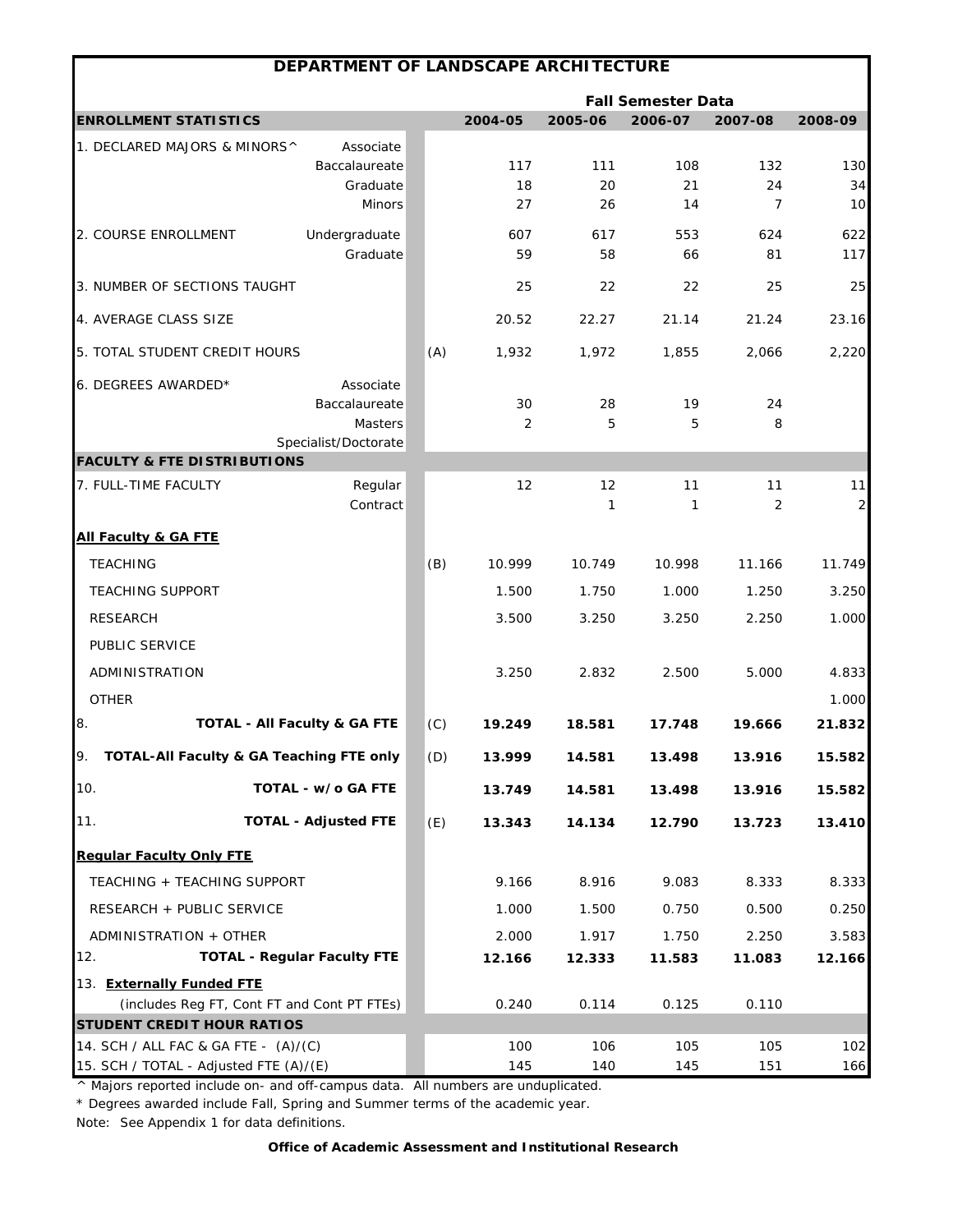|                                             | DEPARTMENT OF MATHEMATICAL SCIENCES |     |         |         |                           |         |         |
|---------------------------------------------|-------------------------------------|-----|---------|---------|---------------------------|---------|---------|
|                                             |                                     |     |         |         | <b>Fall Semester Data</b> |         |         |
| <b>ENROLLMENT STATISTICS</b>                |                                     |     | 2004-05 | 2005-06 | 2006-07                   | 2007-08 | 2008-09 |
| 1. DECLARED MAJORS & MINORS^                | Associate                           |     |         |         |                           |         |         |
|                                             | Baccalaureate                       |     | 231     | 233     | 217                       | 220     | 238     |
|                                             | Graduate                            |     | 35      | 45      | 46                        | 49      | 50      |
|                                             | <b>Minors</b>                       |     | 129     | 126     | 116                       | 100     | 83      |
| 2. COURSE ENROLLMENT                        | Undergraduate                       |     | 4,647   | 4,480   | 4,391                     | 4,089   | 4,224   |
|                                             | Graduate                            |     | 96      | 114     | 125                       | 133     | 142     |
| 3. NUMBER OF SECTIONS TAUGHT                |                                     |     | 131     | 115     | 111                       | 99      | 111     |
| 4. AVERAGE CLASS SIZE                       |                                     |     | 33.20   | 36.10   | 36.97                     | 38.88   | 35.57   |
| 5. TOTAL STUDENT CREDIT HOURS               |                                     | (A) | 15,131  | 14,700  | 14,520                    | 13,723  | 13,953  |
| 6. DEGREES AWARDED*                         | Associate                           |     |         |         |                           |         |         |
|                                             | Baccalaureate                       |     | 36      | 25      | 32                        | 32      |         |
|                                             | Masters                             |     | 8       | 15      | 24                        | 14      |         |
| <b>FACULTY &amp; FTE DISTRIBUTIONS</b>      | Specialist/Doctorate                |     |         |         |                           |         |         |
| 7. FULL-TIME FACULTY                        | Regular                             |     | 22      | 23      | 23                        | 21      | 22      |
|                                             | Contract                            |     | 16      | 14      | 14                        | 13      | 12      |
| <b>All Faculty &amp; GA FTE</b>             |                                     |     |         |         |                           |         |         |
| <b>TEACHING</b>                             |                                     | (B) | 42.306  | 38.655  | 38.479                    | 36.412  | 39.663  |
| <b>TEACHING SUPPORT</b>                     |                                     |     | 7.750   | 9.000   | 9.750                     | 8.500   | 9.252   |
| <b>RESEARCH</b>                             |                                     |     | 6.188   | 5.094   | 6.550                     | 7.442   | 6.344   |
| PUBLIC SERVICE                              |                                     |     | 0.250   |         |                           |         |         |
| ADMINISTRATION                              |                                     |     | 1.168   | 1.250   | 1.500                     | 1.500   | 1.917   |
| <b>OTHER</b>                                |                                     |     |         | 1.750   | 2.250                     | 2.000   | 0.364   |
| 8.                                          | TOTAL - All Faculty & GA FTE        | (C) | 57.662  | 55.749  | 58.529                    | 55.854  | 57.540  |
| TOTAL-All Faculty & GA Teaching FTE only    |                                     | (D) | 49.662  | 46.749  | 49.029                    | 46.354  | 48.288  |
| 10.                                         | TOTAL - w/o GA FTE                  |     | 49.662  | 45.749  | 48.029                    | 45.354  | 46.040  |
| 11.                                         | <b>TOTAL - Adjusted FTE</b>         | (E) | 47.709  | 43.388  | 43.779                    | 40.771  | 43.450  |
| <b>Regular Faculty Only FTE</b>             |                                     |     |         |         |                           |         |         |
| TEACHING + TEACHING SUPPORT                 |                                     |     | 14.977  | 14.516  | 13.359                    | 11.058  | 12.625  |
| RESEARCH + PUBLIC SERVICE                   |                                     |     | 5.938   | 5.094   | 5.891                     | 6.192   | 6.094   |
| ADMINISTRATION + OTHER                      |                                     |     | 1.168   | 3.000   | 3.750                     | 3.500   | 2.281   |
| 12.                                         | <b>TOTAL - Regular Faculty FTE</b>  |     | 22.083  | 22.610  | 23.000                    | 20.750  | 21.000  |
| 13. Externally Funded FTE                   |                                     |     |         |         |                           |         |         |
| (includes Reg FT, Cont FT and Cont PT FTEs) |                                     |     | 0.845   | 0.361   | 1.000                     | 1.833   | 1.085   |
| <b>STUDENT CREDIT HOUR RATIOS</b>           |                                     |     |         |         |                           |         |         |
| 14. SCH / ALL FAC & GA FTE - (A)/(C)        |                                     |     | 262     | 264     | 248                       | 246     | 242     |
| 15. SCH / TOTAL - Adjusted FTE (A)/(E)      |                                     |     | 317     | 339     | 332                       | 337     | 321     |

\* Degrees awarded include Fall, Spring and Summer terms of the academic year.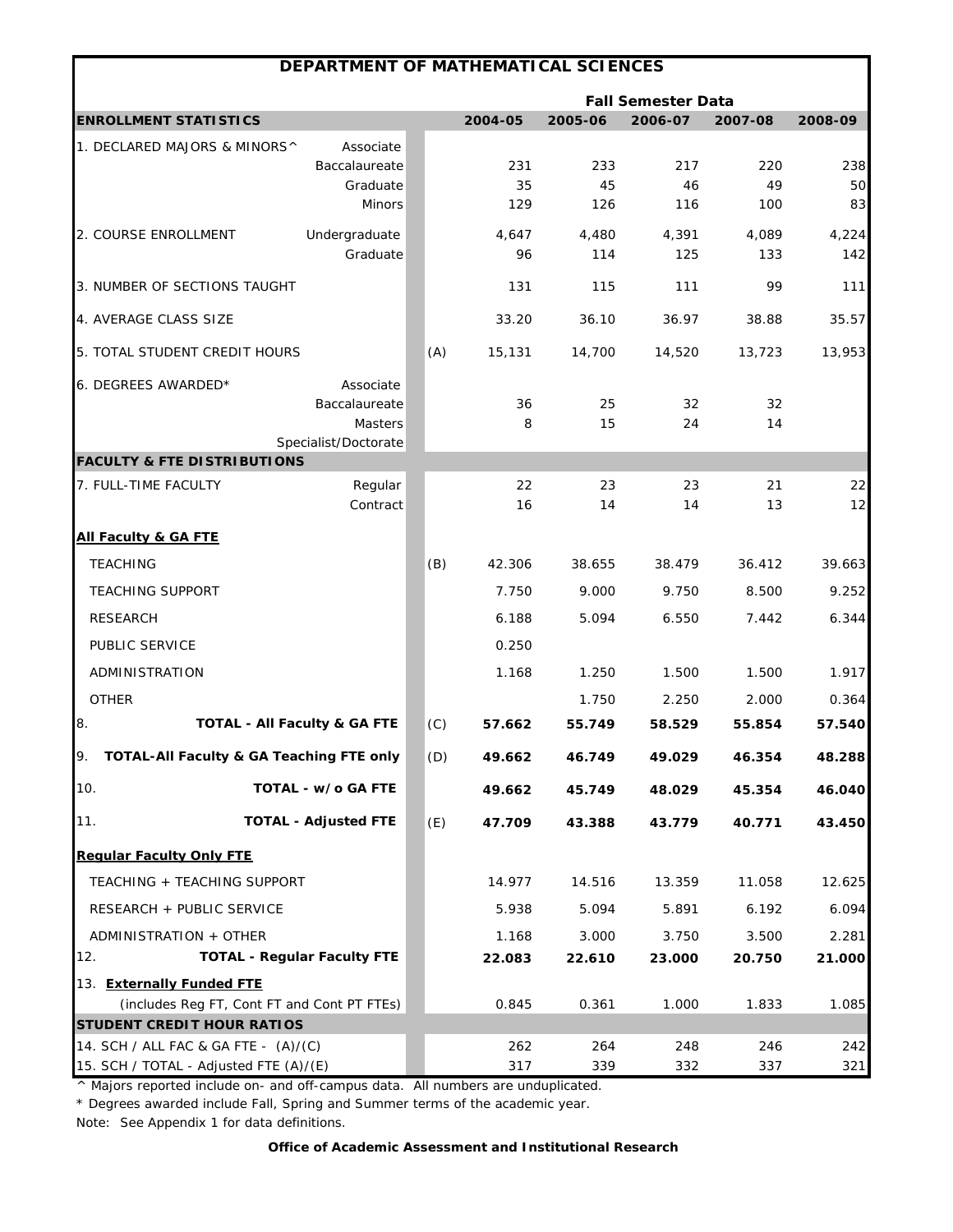| <b>DEPARTMENT OF MARKETING &amp; MANAGEMENT</b>                                      |     |                      |              |                           |              |              |
|--------------------------------------------------------------------------------------|-----|----------------------|--------------|---------------------------|--------------|--------------|
|                                                                                      |     |                      |              | <b>Fall Semester Data</b> |              |              |
| <b>ENROLLMENT STATISTICS</b>                                                         |     | 2004-05              | 2005-06      | 2006-07                   | 2007-08      | 2008-09      |
| 1. DECLARED MAJORS & MINORS^<br>Associate<br>Baccalaureate<br>Graduate               |     | 28<br>260            | 22<br>271    | 19<br>263                 | 18<br>212    | 85<br>189    |
| <b>Minors</b>                                                                        |     | 294                  | 317          | 331                       | 308          | 317          |
| Undergraduate<br>2. COURSE ENROLLMENT<br>Graduate                                    |     | 2,627<br>116         | 2,723<br>130 | 2,688<br>206              | 2,470<br>127 | 2,283<br>133 |
| 3. NUMBER OF SECTIONS TAUGHT                                                         |     | 67                   | 66           | 67                        | 65           | 59           |
| 4. AVERAGE CLASS SIZE                                                                |     | 37.80                | 38.86        | 37.27                     | 33.62        | 32.12        |
| 5. TOTAL STUDENT CREDIT HOURS                                                        | (A) | 8,248                | 8,586        | 8,700                     | 7,830        | 7,278        |
| 6. DEGREES AWARDED*<br>Associate<br>Baccalaureate<br>Masters<br>Specialist/Doctorate |     | 2<br>150             | 8<br>147     | 7<br>138                  | 3<br>128     |              |
| <b>FACULTY &amp; FTE DISTRIBUTIONS</b>                                               |     |                      |              |                           |              |              |
| Regular<br>7. FULL-TIME FACULTY<br>Contract                                          |     | 16<br>$\overline{4}$ | 16<br>5      | 17<br>4                   | 19<br>2      | 17<br>4      |
| <b>All Faculty &amp; GA FTE</b>                                                      |     |                      |              |                           |              |              |
| <b>TEACHING</b>                                                                      | (B) | 19.050               | 20.000       | 22.800                    | 22.050       | 20.650       |
| <b>TEACHING SUPPORT</b>                                                              |     | 3.500                |              | 3.500                     | 3.500        | 3.500        |
| <b>RESEARCH</b>                                                                      |     | 4.750                | 4.500        | 3.750                     | 4.500        | 5.500        |
| PUBLIC SERVICE                                                                       |     |                      |              |                           |              |              |
| ADMINISTRATION                                                                       |     | 0.500                | 1.000        | 0.500                     | 1.000        | 1.000        |
| <b>OTHER</b>                                                                         |     |                      |              | 1.500                     | 1.750        | 0.750        |
| 8.<br>TOTAL - All Faculty & GA FTE                                                   | (C) | 27.800               | 29.000       | 32.050                    | 32.800       | 31.400       |
| TOTAL-All Faculty & GA Teaching FTE only                                             | (D) | 24.300               | 25.500       | 28.550                    | 29.300       | 27.900       |
| 10.<br>TOTAL - w/o GA FTE                                                            |     | 24.300               | 25.500       | 28.550                    | 29.300       | 27.900       |
| 11.<br><b>TOTAL - Adjusted FTE</b>                                                   | (E) | 23.500               | 25.450       | 27.200                    | 27.893       | 26.500       |
| <b>Regular Faculty Only FTE</b>                                                      |     |                      |              |                           |              |              |
| TEACHING + TEACHING SUPPORT                                                          |     | 11.000               | 10.750       | 11.500                    | 12.750       | 11.000       |
| RESEARCH + PUBLIC SERVICE                                                            |     | 4.500                | 4.250        | 3.500                     | 4.500        | 4.500        |
| ADMINISTRATION + OTHER                                                               |     | 0.500                | 1.000        | 2.000                     | 2.750        | 1.500        |
| 12.<br><b>TOTAL - Regular Faculty FTE</b>                                            |     | 16.000               | 16.000       | 17.000                    | 20.000       | 17.000       |
| 13. Externally Funded FTE                                                            |     |                      |              |                           |              |              |
| (includes Reg FT, Cont FT and Cont PT FTEs)                                          |     | 0.500                | 0.050        | 0.050                     | 0.107        | 1.250        |
| <b>STUDENT CREDIT HOUR RATIOS</b>                                                    |     |                      |              |                           |              |              |
| 14. SCH / ALL FAC & GA FTE - (A)/(C)<br>15. SCH / TOTAL - Adjusted FTE (A)/(E)       |     | 297<br>351           | 296<br>337   | 271<br>320                | 239<br>281   | 232<br>275   |

\* Degrees awarded include Fall, Spring and Summer terms of the academic year.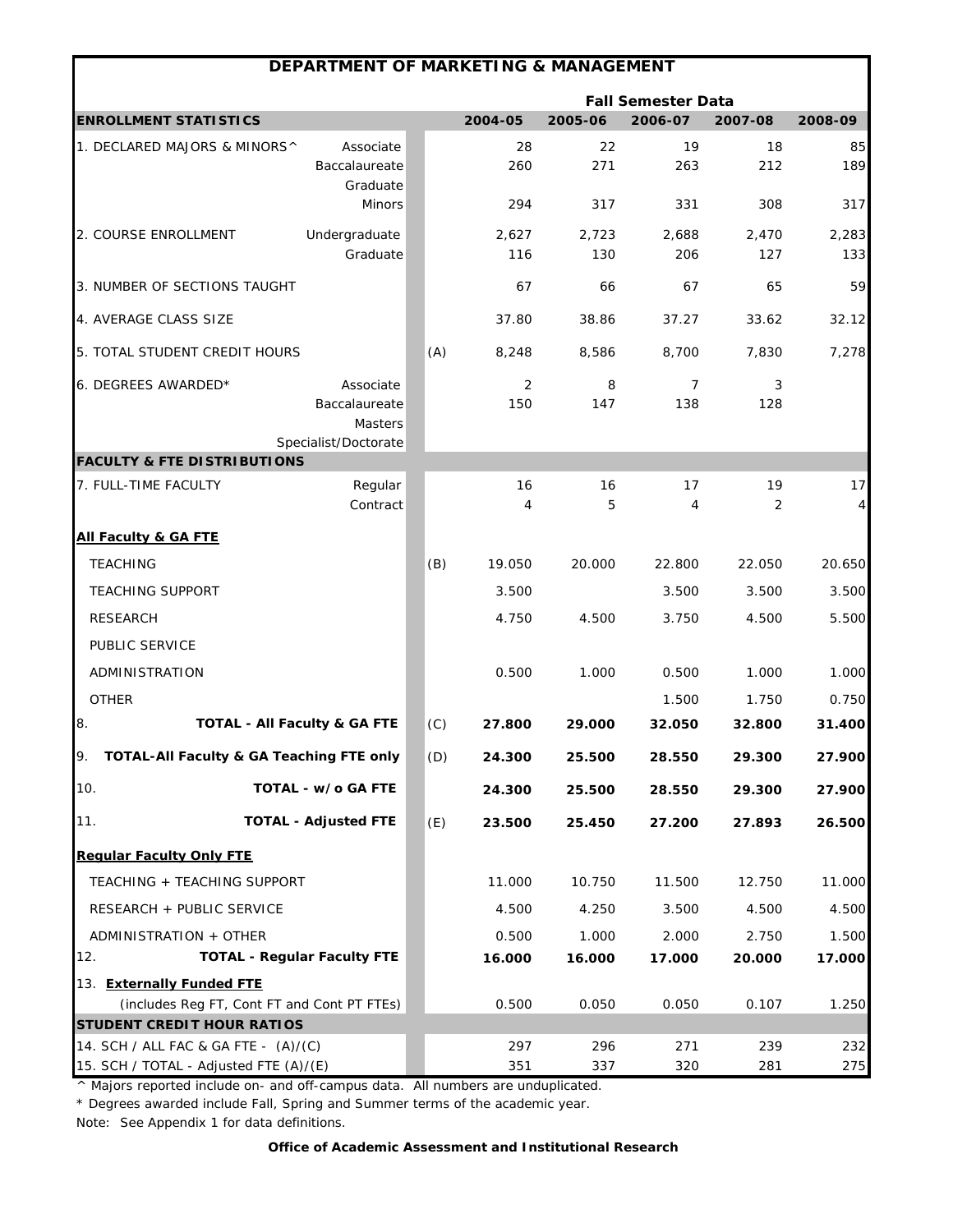|                                                                                | <b>DEPARTMENT OF MODERN LANGUAGES &amp; CLASSICS</b>          |     |            |            |                           |            |            |
|--------------------------------------------------------------------------------|---------------------------------------------------------------|-----|------------|------------|---------------------------|------------|------------|
|                                                                                |                                                               |     |            |            | <b>Fall Semester Data</b> |            |            |
| <b>ENROLLMENT STATISTICS</b>                                                   |                                                               |     | 2004-05    | 2005-06    | 2006-07                   | 2007-08    | 2008-09    |
| 1. DECLARED MAJORS & MINORS^                                                   | Associate<br>Baccalaureate<br>Graduate                        |     | 288        | 277        | 236                       | 253        | 280        |
|                                                                                | Minors                                                        |     | 586        | 627        | 574                       | 641        | 661        |
| 2. COURSE ENROLLMENT                                                           | Undergraduate<br>Graduate                                     |     | 3,210<br>5 | 3,292<br>9 | 3,328<br>9                | 3,061<br>3 | 3,388<br>5 |
| 3. NUMBER OF SECTIONS TAUGHT                                                   |                                                               |     | 111        | 116        | 115                       | 109        | 121        |
| 4. AVERAGE CLASS SIZE                                                          |                                                               |     | 26.79      | 25.74      | 27.12                     | 26.08      | 25.79      |
| 5. TOTAL STUDENT CREDIT HOURS                                                  |                                                               | (A) | 10,472     | 10,753     | 10,831                    | 10,039     | 11,080     |
| 6. DEGREES AWARDED*                                                            | Associate<br>Baccalaureate<br>Masters<br>Specialist/Doctorate |     | 68         | 84         | 58                        | 59         |            |
| <b>FACULTY &amp; FTE DISTRIBUTIONS</b>                                         |                                                               |     |            |            |                           |            |            |
| 7. FULL-TIME FACULTY                                                           | Regular<br>Contract                                           |     | 16<br>9    | 17<br>8    | 17<br>9                   | 18<br>9    | 18<br>12   |
| <b>All Faculty &amp; GA FTE</b>                                                |                                                               |     |            |            |                           |            |            |
| <b>TEACHING</b>                                                                |                                                               | (B) | 33.365     | 35.039     | 34.324                    | 32.925     | 38.400     |
| <b>TEACHING SUPPORT</b>                                                        |                                                               |     |            | 1.666      | 2.334                     | 2.500      | 1.750      |
| <b>RESEARCH</b>                                                                |                                                               |     | 3.214      | 3.940      | 2.920                     | 3.960      | 3.351      |
| PUBLIC SERVICE                                                                 |                                                               |     |            |            |                           |            |            |
| ADMINISTRATION                                                                 |                                                               |     | 0.750      | 0.750      | 0.750                     | 1.000      | 0.750      |
| <b>OTHER</b>                                                                   |                                                               |     |            |            |                           |            |            |
| 8.<br><b>TOTAL - All Faculty &amp; GA FTE</b>                                  |                                                               | (C) | 37.329     | 41.395     | 40.328                    | 40.385     | 44.251     |
| TOTAL-All Faculty & GA Teaching FTE only                                       |                                                               | (D) | 37.329     | 39.729     | 37.994                    | 37.885     | 42.501     |
| 10.                                                                            | TOTAL - w/o GA FTE                                            |     | 35.663     | 37.645     | 36.828                    | 36.885     | 41.001     |
| <b>TOTAL - Adjusted FTE</b><br>11.                                             |                                                               | (E) | 32.832     | 36.165     | 35.330                    | 35.053     | 38.810     |
| <b>Regular Faculty Only FTE</b>                                                |                                                               |     |            |            |                           |            |            |
| TEACHING + TEACHING SUPPORT                                                    |                                                               |     | 11.869     | 12.141     | 13.578                    | 15.166     | 14.146     |
| RESEARCH + PUBLIC SERVICE                                                      |                                                               |     | 3.214      | 3.690      | 2.920                     | 3.960      | 3.101      |
| ADMINISTRATION + OTHER                                                         |                                                               |     | 0.750      | 0.750      | 0.750                     | 1.000      | 0.750      |
| <b>TOTAL - Regular Faculty FTE</b><br>12.                                      |                                                               |     | 15.833     | 16.581     | 17.248                    | 20.126     | 17.997     |
| 13. Externally Funded FTE                                                      |                                                               |     |            |            |                           |            |            |
| (includes Reg FT, Cont FT and Cont PT FTEs)                                    |                                                               |     |            |            |                           |            |            |
| <b>STUDENT CREDIT HOUR RATIOS</b>                                              |                                                               |     |            |            |                           |            |            |
| 14. SCH / ALL FAC & GA FTE - (A)/(C)<br>15. SCH / TOTAL - Adjusted FTE (A)/(E) |                                                               |     | 281<br>319 | 260<br>297 | 269<br>307                | 249<br>286 | 250<br>285 |

\* Degrees awarded include Fall, Spring and Summer terms of the academic year.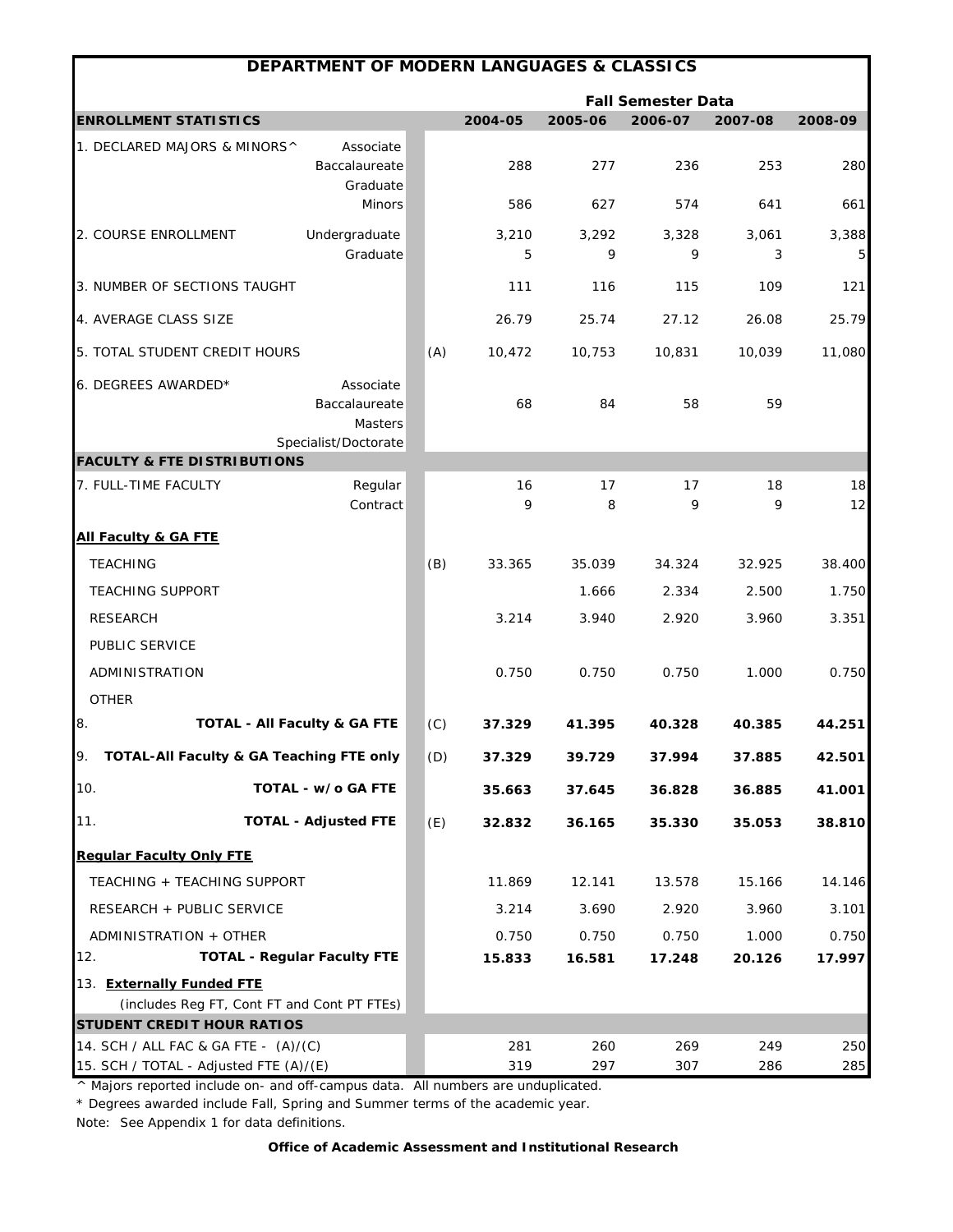| <b>Fall Semester Data</b><br><b>ENROLLMENT STATISTICS</b><br>2004-05<br>2005-06<br>2006-07<br>2007-08<br>2008-09<br>1. DECLARED MAJORS & MINORS^<br>Associate<br>366<br>353<br>374<br>Baccalaureate<br>365<br>356<br>85<br>75<br>75<br>87<br>Graduate<br>80<br>54<br><b>Minors</b><br>71<br>64<br>Undergraduate<br>3,688<br>2. COURSE ENROLLMENT<br>3,445<br>3,492<br>3,584<br>3,490<br>Graduate<br>276<br>255<br>210<br>317<br>306<br>83<br>3. NUMBER OF SECTIONS TAUGHT<br>85<br>86<br>88<br>4. AVERAGE CLASS SIZE<br>19.61<br>21.22<br>21.49<br>20.63<br>22.46<br>5. TOTAL STUDENT CREDIT HOURS<br>(A)<br>7,088<br>7,377<br>7,448<br>7,458<br>7,898<br>Associate<br>Baccalaureate<br>45<br>44<br>46<br>52<br>21<br>16<br>Masters<br>21<br>12<br>Specialist/Doctorate<br>5<br>4<br>6<br>4<br>7. FULL-TIME FACULTY<br>Regular<br>48<br>45<br>46<br>48<br>Contract<br>9<br>$\overline{7}$<br>7<br>4 |
|-----------------------------------------------------------------------------------------------------------------------------------------------------------------------------------------------------------------------------------------------------------------------------------------------------------------------------------------------------------------------------------------------------------------------------------------------------------------------------------------------------------------------------------------------------------------------------------------------------------------------------------------------------------------------------------------------------------------------------------------------------------------------------------------------------------------------------------------------------------------------------------------------------|
|                                                                                                                                                                                                                                                                                                                                                                                                                                                                                                                                                                                                                                                                                                                                                                                                                                                                                                     |
|                                                                                                                                                                                                                                                                                                                                                                                                                                                                                                                                                                                                                                                                                                                                                                                                                                                                                                     |
|                                                                                                                                                                                                                                                                                                                                                                                                                                                                                                                                                                                                                                                                                                                                                                                                                                                                                                     |
|                                                                                                                                                                                                                                                                                                                                                                                                                                                                                                                                                                                                                                                                                                                                                                                                                                                                                                     |
|                                                                                                                                                                                                                                                                                                                                                                                                                                                                                                                                                                                                                                                                                                                                                                                                                                                                                                     |
|                                                                                                                                                                                                                                                                                                                                                                                                                                                                                                                                                                                                                                                                                                                                                                                                                                                                                                     |
|                                                                                                                                                                                                                                                                                                                                                                                                                                                                                                                                                                                                                                                                                                                                                                                                                                                                                                     |
|                                                                                                                                                                                                                                                                                                                                                                                                                                                                                                                                                                                                                                                                                                                                                                                                                                                                                                     |
| 6. DEGREES AWARDED*<br><b>FACULTY &amp; FTE DISTRIBUTIONS</b><br><b>All Faculty &amp; GA FTE</b>                                                                                                                                                                                                                                                                                                                                                                                                                                                                                                                                                                                                                                                                                                                                                                                                    |
|                                                                                                                                                                                                                                                                                                                                                                                                                                                                                                                                                                                                                                                                                                                                                                                                                                                                                                     |
|                                                                                                                                                                                                                                                                                                                                                                                                                                                                                                                                                                                                                                                                                                                                                                                                                                                                                                     |
|                                                                                                                                                                                                                                                                                                                                                                                                                                                                                                                                                                                                                                                                                                                                                                                                                                                                                                     |
|                                                                                                                                                                                                                                                                                                                                                                                                                                                                                                                                                                                                                                                                                                                                                                                                                                                                                                     |
|                                                                                                                                                                                                                                                                                                                                                                                                                                                                                                                                                                                                                                                                                                                                                                                                                                                                                                     |
| <b>TEACHING</b><br>(B)<br>52.614<br>54.339<br>56.840<br>53.923<br>55.671                                                                                                                                                                                                                                                                                                                                                                                                                                                                                                                                                                                                                                                                                                                                                                                                                            |
| 18.140<br>28.413<br><b>TEACHING SUPPORT</b><br>22.019<br>17.913<br>21.398                                                                                                                                                                                                                                                                                                                                                                                                                                                                                                                                                                                                                                                                                                                                                                                                                           |
| 0.333<br><b>RESEARCH</b><br>3.691<br>3.018<br>2.078<br>5.849                                                                                                                                                                                                                                                                                                                                                                                                                                                                                                                                                                                                                                                                                                                                                                                                                                        |
| PUBLIC SERVICE<br>0.083<br>0.084                                                                                                                                                                                                                                                                                                                                                                                                                                                                                                                                                                                                                                                                                                                                                                                                                                                                    |
| ADMINISTRATION<br>3.799<br>2.416<br>1.665<br>2.916<br>3.195                                                                                                                                                                                                                                                                                                                                                                                                                                                                                                                                                                                                                                                                                                                                                                                                                                         |
| <b>OTHER</b><br>1.000<br>2.418<br>0.500<br>0.000                                                                                                                                                                                                                                                                                                                                                                                                                                                                                                                                                                                                                                                                                                                                                                                                                                                    |
| 8.<br><b>TOTAL - All Faculty &amp; GA FTE</b><br>(C)<br>83.123<br>84.449<br>80.104<br>80.557<br>86.082                                                                                                                                                                                                                                                                                                                                                                                                                                                                                                                                                                                                                                                                                                                                                                                              |
| TOTAL-All Faculty & GA Teaching FTE only<br>(D)<br>64.999<br>65.793<br>66.570<br>65.515<br>IУ.<br>67.533                                                                                                                                                                                                                                                                                                                                                                                                                                                                                                                                                                                                                                                                                                                                                                                            |
| 10.<br>TOTAL - w/o GA FTE<br>60.873<br>59.104<br>60.057<br>62.031<br>60.832                                                                                                                                                                                                                                                                                                                                                                                                                                                                                                                                                                                                                                                                                                                                                                                                                         |
| 11.<br><b>TOTAL - Adjusted FTE</b><br>(E)<br>60.830<br>60.373<br>56.604<br>58.524<br>61.031                                                                                                                                                                                                                                                                                                                                                                                                                                                                                                                                                                                                                                                                                                                                                                                                         |
| <b>Regular Faculty Only FTE</b>                                                                                                                                                                                                                                                                                                                                                                                                                                                                                                                                                                                                                                                                                                                                                                                                                                                                     |
| 38.298<br>40.039<br>40.288<br>TEACHING + TEACHING SUPPORT<br>42.395<br>45.502                                                                                                                                                                                                                                                                                                                                                                                                                                                                                                                                                                                                                                                                                                                                                                                                                       |
| RESEARCH + PUBLIC SERVICE<br>2.078<br>5.350<br>0.333<br>2.858<br>2.644                                                                                                                                                                                                                                                                                                                                                                                                                                                                                                                                                                                                                                                                                                                                                                                                                              |
| 1.665<br>ADMINISTRATION + OTHER<br>3.747<br>5.058<br>2.666<br>2.862                                                                                                                                                                                                                                                                                                                                                                                                                                                                                                                                                                                                                                                                                                                                                                                                                                 |
| <b>TOTAL - Regular Faculty FTE</b><br>12.<br>46.000<br>47.500<br>49.000<br>44.783<br>48.500                                                                                                                                                                                                                                                                                                                                                                                                                                                                                                                                                                                                                                                                                                                                                                                                         |
| 13. Externally Funded FTE                                                                                                                                                                                                                                                                                                                                                                                                                                                                                                                                                                                                                                                                                                                                                                                                                                                                           |
| (includes Reg FT, Cont FT and Cont PT FTEs)<br>0.250<br>1.000                                                                                                                                                                                                                                                                                                                                                                                                                                                                                                                                                                                                                                                                                                                                                                                                                                       |
| <b>STUDENT CREDIT HOUR RATIOS</b>                                                                                                                                                                                                                                                                                                                                                                                                                                                                                                                                                                                                                                                                                                                                                                                                                                                                   |
| 14. SCH / ALL FAC & GA FTE - (A)/(C)<br>85<br>92<br>92<br>88<br>15. SCH / TOTAL - Adjusted FTE (A)/(E)<br>117<br>130<br>122<br>130<br>127                                                                                                                                                                                                                                                                                                                                                                                                                                                                                                                                                                                                                                                                                                                                                           |

\* Degrees awarded include Fall, Spring and Summer terms of the academic year.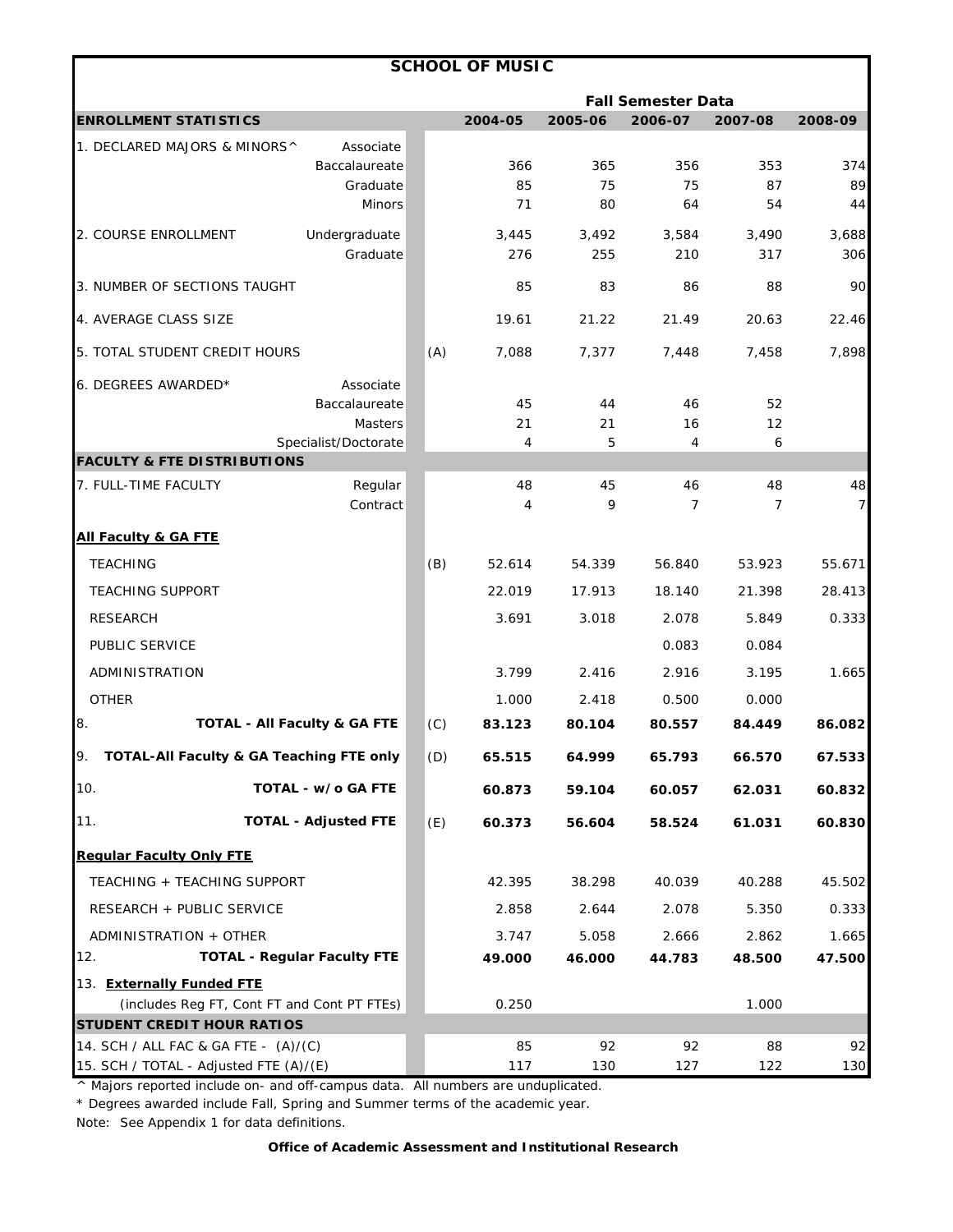| DEPARTMENT OF NATURAL RESOURCES & ENVIRONMENTAL MANAGEMENT |                                         |     |         |         |                                      |         |              |
|------------------------------------------------------------|-----------------------------------------|-----|---------|---------|--------------------------------------|---------|--------------|
| <b>ENROLLMENT STATISTICS</b>                               |                                         |     | 2004-05 | 2005-06 | <b>Fall Semester Data</b><br>2006-07 | 2007-08 | 2008-09      |
| 1. DECLARED MAJORS & MINORS^                               | Associate                               |     |         |         |                                      |         |              |
|                                                            | Baccalaureate                           |     | 78      | 76      | 79                                   | 61      | 69           |
|                                                            | Graduate                                |     | 22      | 21      | 14                                   | 11      | 9            |
|                                                            | Minors                                  |     | 44      | 39      | 40                                   | 27      | 24           |
| 2. COURSE ENROLLMENT                                       | Undergraduate                           |     | 684     | 727     | 737                                  | 785     | 826          |
|                                                            | Graduate                                |     | 51      | 55      | 28                                   | 18      | 22           |
| 3. NUMBER OF SECTIONS TAUGHT                               |                                         |     | 25      | 22      | 24                                   | 23      | 22           |
| 4. AVERAGE CLASS SIZE                                      |                                         |     | 26.55   | 31.68   | 26.54                                | 27.87   | 29.86        |
| 5. TOTAL STUDENT CREDIT HOURS                              |                                         | (A) | 2,200   | 2,339   | 2,293                                | 2,401   | 2,541        |
| 6. DEGREES AWARDED*                                        | Associate                               |     |         |         |                                      |         |              |
|                                                            | Baccalaureate                           |     | 17      | 18      | 19                                   | 15      |              |
|                                                            | Masters                                 |     | 6       | 11      | 5                                    | 4       |              |
| <b>FACULTY &amp; FTE DISTRIBUTIONS</b>                     | Specialist/Doctorate                    |     |         |         |                                      |         |              |
| 7. FULL-TIME FACULTY                                       | Regular                                 |     | 8       | 8       | 8                                    | 8       | 6            |
|                                                            | Contract                                |     |         |         |                                      |         | $\mathbf{1}$ |
| <b>All Faculty &amp; GA FTE</b>                            |                                         |     |         |         |                                      |         |              |
| <b>TEACHING</b>                                            |                                         | (B) | 7.834   | 8.356   | 9.898                                | 9.219   | 9.966        |
| <b>TEACHING SUPPORT</b>                                    |                                         |     | 1.000   | 0.750   | 0.650                                | 1.000   | 0.750        |
| <b>RESEARCH</b>                                            |                                         |     | 2.566   | 2.794   | 1.687                                | 2.724   | 1.507        |
| PUBLIC SERVICE                                             |                                         |     | 0.750   | 0.350   | 0.250                                |         | 0.500        |
| ADMINISTRATION                                             |                                         |     | 0.500   | 0.500   | 0.500                                | 0.557   | 0.750        |
| <b>OTHER</b>                                               |                                         |     | 0.250   |         | 0.015                                |         | 1.000        |
| 8.                                                         | <b>TOTAL - All Faculty &amp; GA FTE</b> | (C) | 12.900  | 12.750  | 13.000                               | 13.500  | 14.473       |
| TOTAL-All Faculty & GA Teaching FTE only<br>9.             |                                         | (D) | 9.900   | 11.150  | 12.100                               | 11.500  | 12.723       |
| 10.                                                        | TOTAL - w/o GA FTE                      |     | 8.650   | 9.500   | 9.750                                | 10.000  | 10.973       |
| 11.                                                        | <b>TOTAL - Adjusted FTE</b>             | (E) | 8.250   | 8.972   | 9.750                                | 9.800   | 9.220        |
| <b>Regular Faculty Only FTE</b>                            |                                         |     |         |         |                                      |         |              |
| TEACHING + TEACHING SUPPORT                                |                                         |     | 6.184   | 5.206   | 6.048                                | 5.719   | 2.991        |
| RESEARCH + PUBLIC SERVICE                                  |                                         |     | 1.316   | 2.294   | 1.687                                | 1.724   | 1.007        |
| ADMINISTRATION + OTHER                                     |                                         |     | 0.750   | 0.500   | 0.515                                | 0.557   | 0.500        |
| 12.                                                        | <b>TOTAL - Regular Faculty FTE</b>      |     | 8.250   | 8.000   | 8.250                                | 8.000   | 4.498        |
| 13. Externally Funded FTE                                  |                                         |     |         |         |                                      |         |              |
| (includes Reg FT, Cont FT and Cont PT FTEs)                |                                         |     |         | 0.528   |                                      | 0.200   | 0.250        |
| <b>STUDENT CREDIT HOUR RATIOS</b>                          |                                         |     |         |         |                                      |         |              |
| 14. SCH / ALL FAC & GA FTE - (A)/(C)                       |                                         |     | 171     | 183     | 176                                  | 178     | 176          |
| 15. SCH / TOTAL - Adjusted FTE (A)/(E)                     |                                         |     | 267     | 261     | 235                                  | 245     | 276          |

\* Degrees awarded include Fall, Spring and Summer terms of the academic year.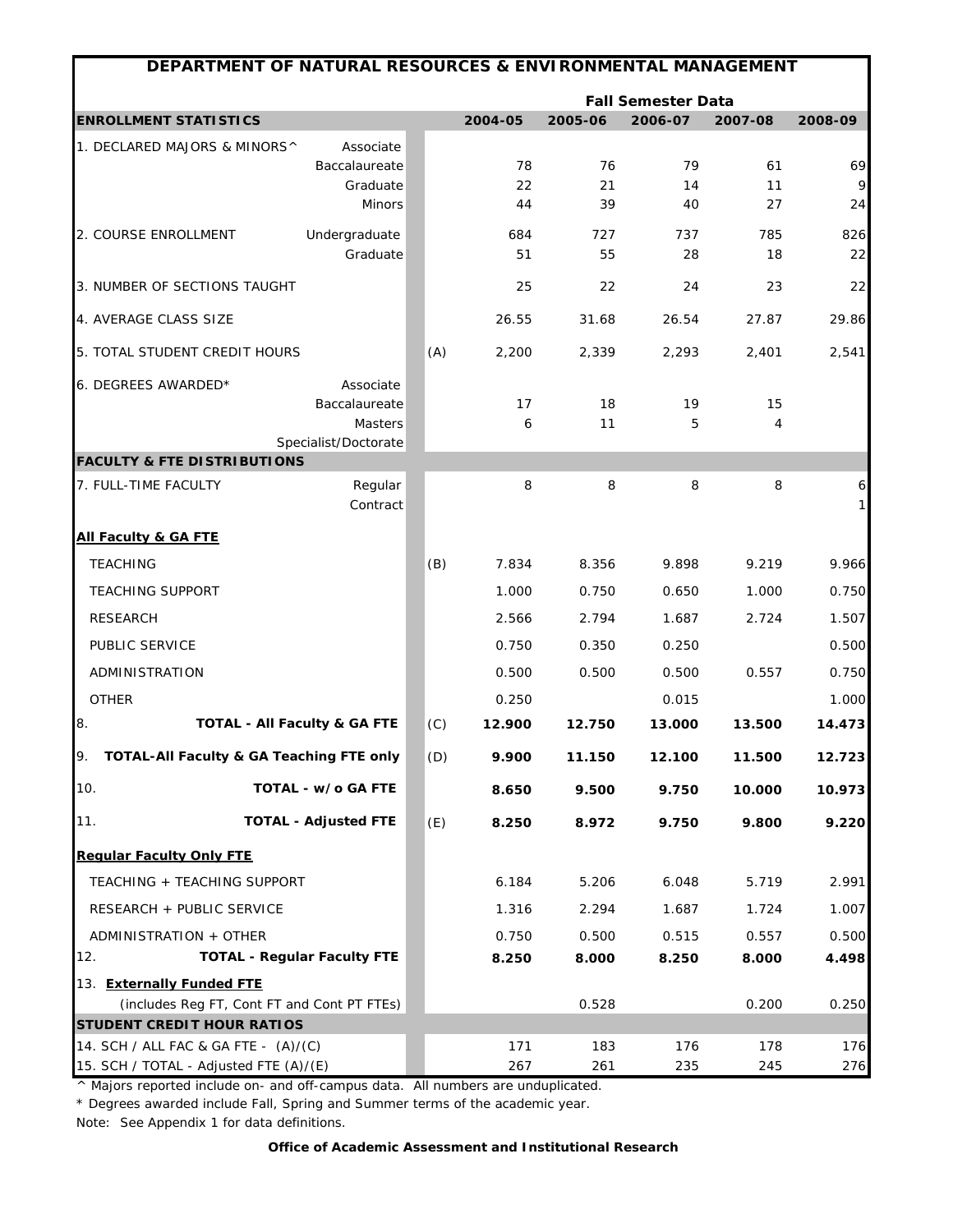|                                                                                |                                                                      |     | <b>SCHOOL OF NURSING</b> |              |                           |              |              |
|--------------------------------------------------------------------------------|----------------------------------------------------------------------|-----|--------------------------|--------------|---------------------------|--------------|--------------|
|                                                                                |                                                                      |     |                          |              | <b>Fall Semester Data</b> |              |              |
| <b>ENROLLMENT STATISTICS</b>                                                   |                                                                      |     | 2004-05                  | 2005-06      | 2006-07                   | 2007-08      | 2008-09      |
| 1. DECLARED MAJORS & MINORS^                                                   | Associate<br>Baccalaureate<br>Graduate<br>Minors                     |     | 311<br>179               | 365<br>207   | 372<br>251                | 401<br>314   | 389<br>347   |
| 2. COURSE ENROLLMENT                                                           | Undergraduate<br>Graduate                                            |     | 1,046<br>270             | 1,061<br>333 | 1,171<br>365              | 1,290<br>480 | 1,140<br>535 |
| 3. NUMBER OF SECTIONS TAUGHT                                                   |                                                                      |     | 16                       | 12           | 10                        | 12           | 12           |
| 4. AVERAGE CLASS SIZE                                                          |                                                                      |     | 31.37                    | 47.92        | 60.90                     | 52.67        | 49.75        |
| 5. TOTAL STUDENT CREDIT HOURS                                                  |                                                                      | (A) | 4,217                    | 4,566        | 5,181                     | 5,784        | 5,731        |
| 6. DEGREES AWARDED*                                                            | Associate<br>Baccalaureate<br><b>Masters</b><br>Specialist/Doctorate |     | 95<br>48                 | 122<br>40    | 127<br>48                 | 140<br>57    |              |
| <b>FACULTY &amp; FTE DISTRIBUTIONS</b>                                         |                                                                      |     |                          |              |                           |              |              |
| 7. FULL-TIME FACULTY                                                           | Regular<br>Contract                                                  |     | 13<br>13                 | 14<br>15     | 12<br>16                  | 13<br>18     | 13<br>17     |
| <b>All Faculty &amp; GA FTE</b>                                                |                                                                      |     |                          |              |                           |              |              |
| <b>TEACHING</b>                                                                |                                                                      | (B) | 25.583                   | 27.986       | 28.670                    | 34.778       | 33.438       |
| <b>TEACHING SUPPORT</b>                                                        |                                                                      |     | 2.830                    | 1.225        | 1.913                     | 4.388        | 6.393        |
| <b>RESEARCH</b>                                                                |                                                                      |     | 2.427                    | 1.391        | 1.832                     | 0.500        |              |
| PUBLIC SERVICE                                                                 |                                                                      |     |                          |              |                           |              |              |
| ADMINISTRATION                                                                 |                                                                      |     | 2.105                    | 2.831        | 1.917                     | 1.500        | 2.750        |
| <b>OTHER</b><br>8.                                                             | TOTAL - All Faculty & GA FTE                                         | (C) | 32.945                   | 33.433       | 34.332                    | 41.166       | 42.581       |
| TOTAL-All Faculty & GA Teaching FTE only                                       |                                                                      | (D) | 31.945                   | 32.433       | 33.832                    | 39.166       | 40.081       |
| 10.                                                                            | TOTAL - w/o GA FTE                                                   |     | 31.945                   | 32.433       | 33.832                    | 39.166       | 40.081       |
| 11.                                                                            | <b>TOTAL - Adjusted FTE</b>                                          | (E) | 31.895                   | 32.393       | 33.499                    | 38.582       | 39.330       |
| <b>Regular Faculty Only FTE</b>                                                |                                                                      |     |                          |              |                           |              |              |
| TEACHING + TEACHING SUPPORT                                                    |                                                                      |     | 8.718                    | 9.360        | 8.501                     | 11.500       | 10.500       |
| RESEARCH + PUBLIC SERVICE                                                      |                                                                      |     | 2.427                    | 1.391        | 1.832                     |              |              |
| ADMINISTRATION + OTHER                                                         |                                                                      |     | 1.855                    | 2.249        | 1.667                     | 1.500        | 2.500        |
| 12.                                                                            | <b>TOTAL - Regular Faculty FTE</b>                                   |     | 13.000                   | 13.000       | 12.000                    | 13.000       | 13.000       |
| 13. Externally Funded FTE                                                      |                                                                      |     |                          |              |                           |              |              |
| (includes Reg FT, Cont FT and Cont PT FTEs)                                    |                                                                      |     | 0.050                    | 0.040        |                           |              |              |
| <b>STUDENT CREDIT HOUR RATIOS</b>                                              |                                                                      |     |                          |              |                           |              |              |
| 14. SCH / ALL FAC & GA FTE - (A)/(C)<br>15. SCH / TOTAL - Adjusted FTE (A)/(E) |                                                                      |     | 128<br>132               | 137<br>141   | 151<br>155                | 141<br>150   | 135<br>146   |

\* Degrees awarded include Fall, Spring and Summer terms of the academic year.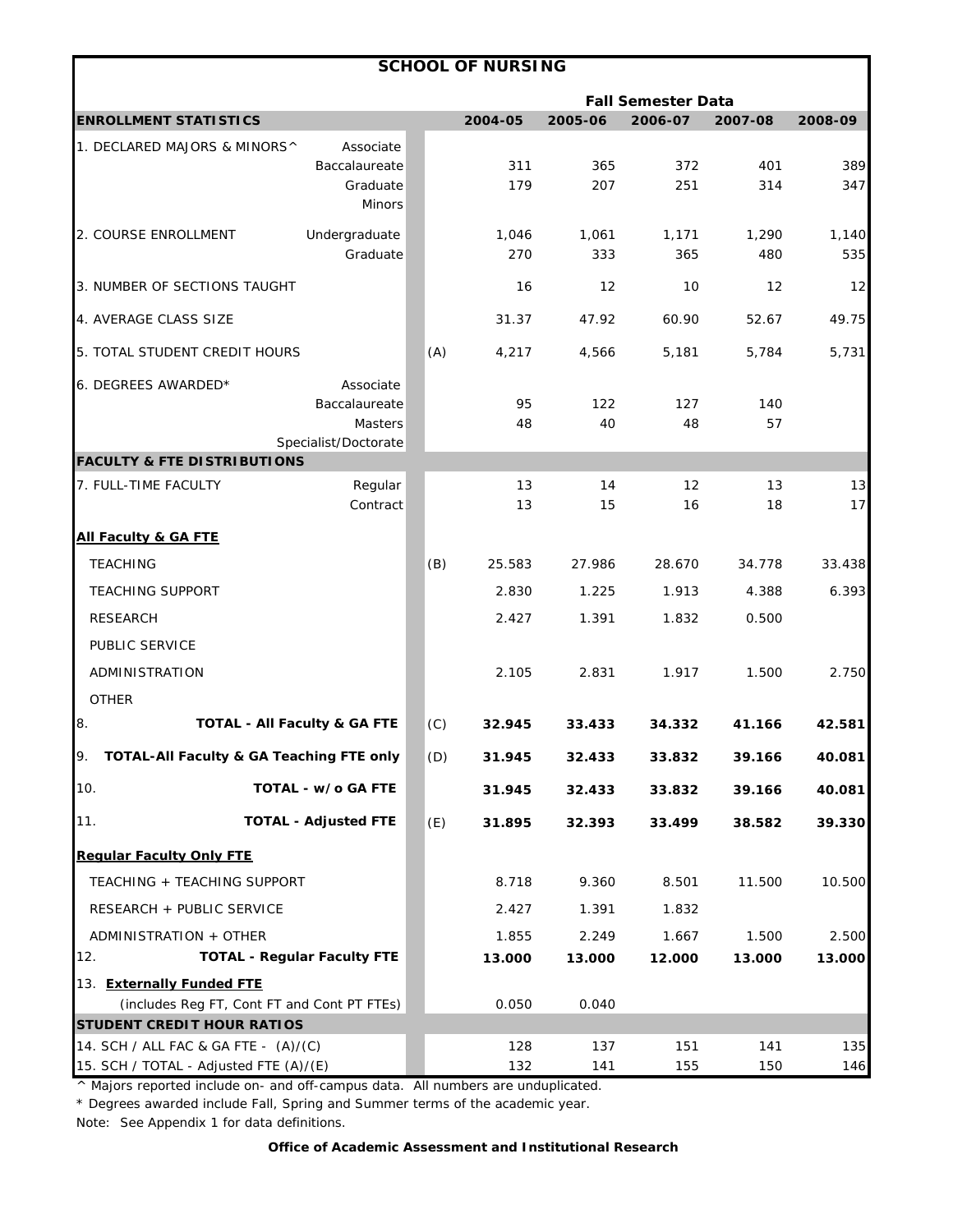| SCHOOL OF PHYSICAL EDUCATION, SPORT, & EXERCISE SCIENCE |                                             |     |              |                           |              |              |              |  |
|---------------------------------------------------------|---------------------------------------------|-----|--------------|---------------------------|--------------|--------------|--------------|--|
|                                                         |                                             |     |              | <b>Fall Semester Data</b> |              |              |              |  |
| <b>ENROLLMENT STATISTICS</b>                            |                                             |     | 2004-05      | 2005-06                   | 2006-07      | 2007-08      | 2008-09      |  |
| 1. DECLARED MAJORS & MINORS^                            | Associate<br>Baccalaureate                  |     | 736          | 808                       | 808          | 798          | 824          |  |
|                                                         | Graduate                                    |     | 178          | 164                       | 143          | 160          | 160          |  |
|                                                         | <b>Minors</b>                               |     | 251          | 272                       | 243          | 210          | 178          |  |
| 2. COURSE ENROLLMENT                                    | Undergraduate<br>Graduate                   |     | 4,428<br>307 | 3,920<br>271              | 4,487<br>248 | 4,301<br>312 | 4,382<br>316 |  |
| 3. NUMBER OF SECTIONS TAUGHT                            |                                             |     | 126          | 103                       | 110          | 107          | 115          |  |
| 4. AVERAGE CLASS SIZE                                   |                                             |     | 32.84        | 35.56                     | 38.22        | 37.46        | 36.13        |  |
| 5. TOTAL STUDENT CREDIT HOURS                           |                                             | (A) | 10,602       | 9,717                     | 10,701       | 10,553       | 10,741       |  |
| 6. DEGREES AWARDED*                                     | Associate<br>Baccalaureate<br>Masters       |     | 135<br>87    | 146<br>76                 | 181<br>70    | 155<br>68    |              |  |
| <b>FACULTY &amp; FTE DISTRIBUTIONS</b>                  | Specialist/Doctorate                        |     | 1            | 2                         | 2            | 4            |              |  |
| 7. FULL-TIME FACULTY                                    | Regular<br>Contract                         |     | 25<br>16     | 26<br>11                  | 21<br>17     | 21<br>17     | 20<br>16     |  |
| <u>All Faculty &amp; GA FTE</u>                         |                                             |     |              |                           |              |              |              |  |
| <b>TEACHING</b>                                         |                                             | (B) | 37.044       | 33.188                    | 35.828       | 37.271       | 38.052       |  |
| <b>TEACHING SUPPORT</b>                                 |                                             |     | 6.226        | 5.034                     | 3.483        | 3.028        | 0.416        |  |
| <b>RESEARCH</b>                                         |                                             |     | 19.917       | 21.251                    | 21.416       | 25.417       | 25.655       |  |
| PUBLIC SERVICE                                          |                                             |     |              |                           |              |              |              |  |
| ADMINISTRATION                                          |                                             |     | 4.749        | 3.417                     | 4.500        | 5.333        | 4.917        |  |
| <b>OTHER</b>                                            |                                             |     | 0.833        | 2.332                     | 2.084        | 1.166        | 0.916        |  |
| 8.                                                      | <b>TOTAL - All Faculty &amp; GA FTE</b>     | (C) | 68.769       | 65.222                    | 67.311       | 72.215       | 69.956       |  |
| 9.                                                      | TOTAL-All Faculty & GA Teaching FTE only    | (D) | 51.519       | 47.188                    | 49.494       | 51.270       | 53.468       |  |
| 10.                                                     | TOTAL - w/o GA FTE                          |     | 51.269       | 46.388                    | 47.811       | 50.215       | 51.956       |  |
| 11.                                                     | <b>TOTAL - Adjusted FTE</b>                 | (E) | 45.440       | 43.203                    | 44.015       | 44.909       | 45.360       |  |
| <b>Regular Faculty Only FTE</b>                         |                                             |     |              |                           |              |              |              |  |
| TEACHING + TEACHING SUPPORT                             |                                             |     | 16.388       | 15.779                    | 10.788       | 10.739       | 10.766       |  |
| RESEARCH + PUBLIC SERVICE                               |                                             |     | 6.167        | 6.917                     | 6.083        | 6.917        | 6.667        |  |
| ADMINISTRATION + OTHER                                  |                                             |     | 3.667        | 3.667                     | 4.417        | 4.000        | 3.583        |  |
| 12.                                                     | <b>TOTAL - Regular Faculty FTE</b>          |     | 26.222       | 26.363                    | 21.288       | 21.656       | 21.016       |  |
| 13. Externally Funded FTE                               |                                             |     |              |                           |              |              |              |  |
| <b>STUDENT CREDIT HOUR RATIOS</b>                       | (includes Reg FT, Cont FT and Cont PT FTEs) |     | 2.150        | 0.900                     | 0.250        | 1.320        | 2.500        |  |
| 14. SCH / ALL FAC & GA FTE - (A)/(C)                    |                                             |     | 154          | 149                       | 159          | 146          | 154          |  |
| 15. SCH / TOTAL - Adjusted FTE (A)/(E)                  |                                             |     | 233          | 225                       | 243          | 235          | 237          |  |

\* Degrees awarded include Fall, Spring and Summer terms of the academic year.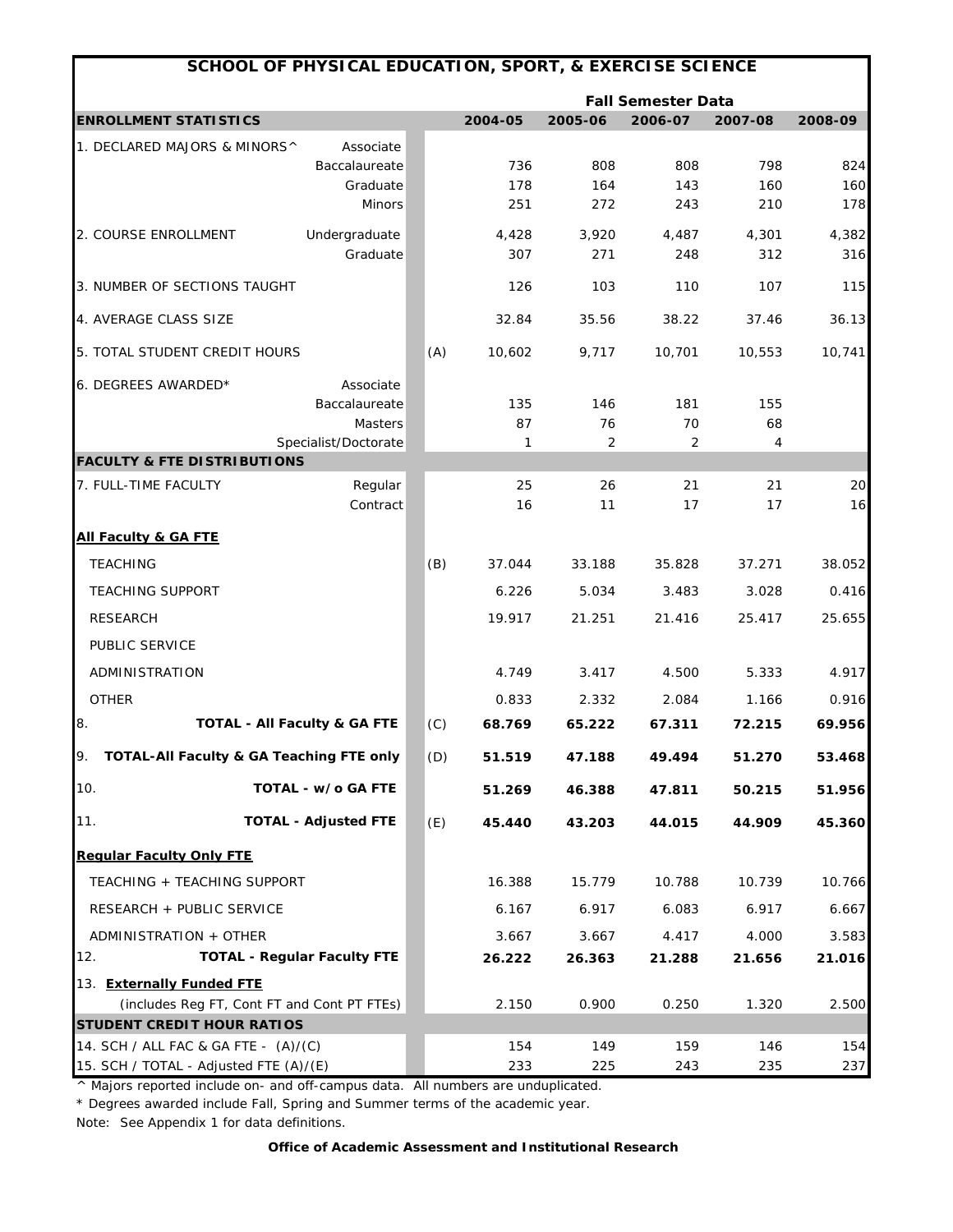| DEPARTMENT OF PHILOSOPHY & RELIGIOUS STUDIES   |                                                               |     |            |         |                           |            |                               |  |
|------------------------------------------------|---------------------------------------------------------------|-----|------------|---------|---------------------------|------------|-------------------------------|--|
|                                                |                                                               |     |            |         | <b>Fall Semester Data</b> |            |                               |  |
| <b>ENROLLMENT STATISTICS</b>                   |                                                               |     | 2004-05    | 2005-06 | 2006-07                   | 2007-08    | 2008-09                       |  |
| 1. DECLARED MAJORS & MINORS^                   | Associate<br>Baccalaureate<br>Graduate                        |     | 85         | 77      | 65                        | 69         | 74                            |  |
|                                                | <b>Minors</b>                                                 |     | 125        | 107     | 113                       | 74         | 76                            |  |
| 2. COURSE ENROLLMENT                           | Undergraduate<br>Graduate                                     |     | 2,015<br>1 | 1,728   | 1,715                     | 1,692<br>1 | 1,635                         |  |
| 3. NUMBER OF SECTIONS TAUGHT                   |                                                               |     | 47         | 41      | 40                        | 39         | 30                            |  |
| 4. AVERAGE CLASS SIZE                          |                                                               |     | 35.10      | 33.76   | 35.60                     | 35.97      | 46.27                         |  |
| 5. TOTAL STUDENT CREDIT HOURS                  |                                                               | (A) | 6,050      | 5,183   | 5,145                     | 5,079      | 4,901                         |  |
| 6. DEGREES AWARDED*                            | Associate<br>Baccalaureate<br>Masters<br>Specialist/Doctorate |     | 17         | 31      | 23                        | 18         |                               |  |
| <b>FACULTY &amp; FTE DISTRIBUTIONS</b>         |                                                               |     |            |         |                           |            |                               |  |
| 7. FULL-TIME FACULTY                           | Regular<br>Contract                                           |     | 8<br>7     | 9<br>6  | 9<br>5                    | 9<br>5     | 10<br>$\overline{\mathbf{3}}$ |  |
| <b>All Faculty &amp; GA FTE</b>                |                                                               |     |            |         |                           |            |                               |  |
| <b>TEACHING</b>                                |                                                               | (B) | 17.270     | 15.501  | 16.115                    | 14.757     | 12.300                        |  |
| <b>TEACHING SUPPORT</b>                        |                                                               |     |            |         |                           |            |                               |  |
| <b>RESEARCH</b>                                |                                                               |     | 1.980      | 2.999   | 2.248                     | 2.743      | 2.450                         |  |
| PUBLIC SERVICE                                 |                                                               |     |            |         |                           |            |                               |  |
| ADMINISTRATION                                 |                                                               |     | 0.750      | 0.500   | 0.500                     | 0.500      | 0.500                         |  |
| <b>OTHER</b>                                   |                                                               |     |            |         |                           |            | 1.000                         |  |
| 8.<br><b>TOTAL - All Faculty &amp; GA FTE</b>  |                                                               | (C) | 20.000     | 19.000  | 18.863                    | 18.000     | 16.250                        |  |
| TOTAL-All Faculty & GA Teaching FTE only<br>9. |                                                               | (D) | 20.000     | 19.000  | 18.863                    | 18.000     | 16.250                        |  |
| 10.                                            | TOTAL - w/o GA FTE                                            |     | 20.000     | 19.000  | 18.863                    | 18.000     | 16.250                        |  |
| 11.                                            | <b>TOTAL - Adjusted FTE</b>                                   | (E) | 18.750     | 17.250  | 17.613                    | 16.900     | 14.750                        |  |
| <b>Regular Faculty Only FTE</b>                |                                                               |     |            |         |                           |            |                               |  |
| TEACHING + TEACHING SUPPORT                    |                                                               |     | 5.270      | 6.001   | 6.252                     | 5.757      | 6.050                         |  |
| RESEARCH + PUBLIC SERVICE                      |                                                               |     | 1.980      | 2.749   | 2.248                     | 2.743      | 2.450                         |  |
| ADMINISTRATION + OTHER                         |                                                               |     | 0.750      | 0.500   | 0.500                     | 0.500      | 1.500                         |  |
| 12.                                            | <b>TOTAL - Regular Faculty FTE</b>                            |     | 8.000      | 9.250   | 9.000                     | 9.000      | 10.000                        |  |
| 13. Externally Funded FTE                      |                                                               |     |            |         |                           |            |                               |  |
| (includes Reg FT, Cont FT and Cont PT FTEs)    |                                                               |     |            | 0.500   |                           |            |                               |  |
| <b>STUDENT CREDIT HOUR RATIOS</b>              |                                                               |     |            |         |                           |            |                               |  |
| 14. SCH / ALL FAC & GA FTE - (A)/(C)           |                                                               |     | 303        | 273     | 273                       | 282        | 302                           |  |
| 15. SCH / TOTAL - Adjusted FTE (A)/(E)         |                                                               |     | 323        | 300     | 292                       | 301        | 332                           |  |

\* Degrees awarded include Fall, Spring and Summer terms of the academic year.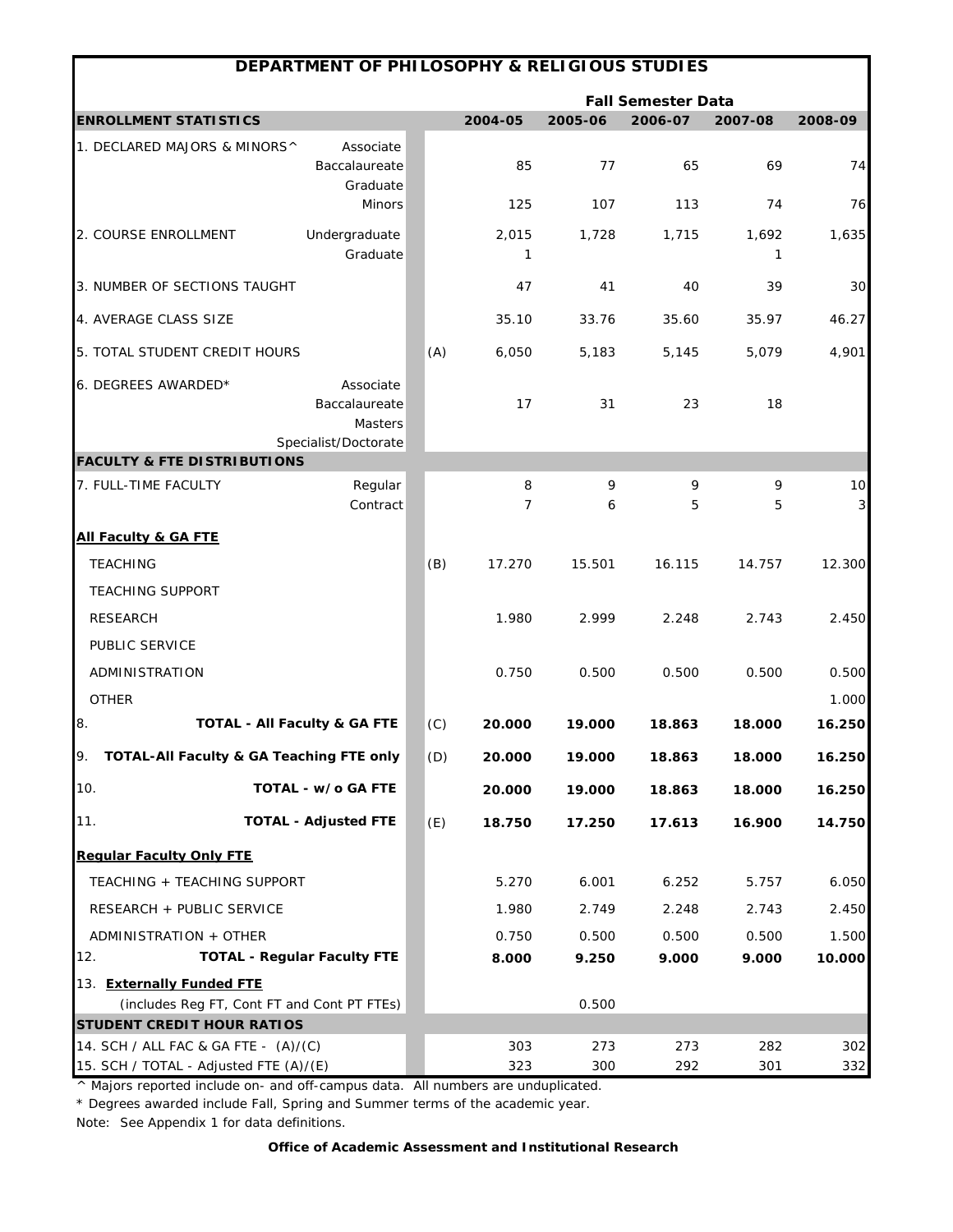|                                             | <b>DEPARTMENT OF PHYSICS &amp; ASTRONOMY</b> |     |                 |                 |                           |                 |                         |
|---------------------------------------------|----------------------------------------------|-----|-----------------|-----------------|---------------------------|-----------------|-------------------------|
|                                             |                                              |     |                 |                 | <b>Fall Semester Data</b> |                 |                         |
| <b>ENROLLMENT STATISTICS</b>                |                                              |     | 2004-05         | 2005-06         | 2006-07                   | 2007-08         | 2008-09                 |
| 1. DECLARED MAJORS & MINORS^                | Associate                                    |     |                 |                 |                           |                 |                         |
|                                             | Baccalaureate                                |     | 49              | 54              | 53                        | 52              | 50                      |
|                                             | Graduate<br><b>Minors</b>                    |     | 17<br>85        | 14<br>62        | 18<br>52                  | 23<br>41        | 19<br>40                |
|                                             |                                              |     |                 |                 |                           |                 |                         |
| 2. COURSE ENROLLMENT                        | Undergraduate<br>Graduate                    |     | 1,714<br>45     | 1,769           | 1,592                     | 1,557           | 1,640                   |
|                                             |                                              |     |                 | 45              | 40                        | 61              | 58                      |
| 3. NUMBER OF SECTIONS TAUGHT                |                                              |     | 30              | 29              | 31                        | 28              | 31                      |
| 4. AVERAGE CLASS SIZE                       |                                              |     | 50.26           | 51.38           | 44.45                     | 48.57           | 46.65                   |
| 5. TOTAL STUDENT CREDIT HOURS               |                                              | (A) | 5,567           | 5,788           | 5,196                     | 5,249           | 5,374                   |
| 6. DEGREES AWARDED*                         | Associate                                    |     |                 |                 |                           |                 |                         |
|                                             | Baccalaureate                                |     | 11              | 8               | 14                        | 6               |                         |
|                                             | <b>Masters</b>                               |     | 10              | 9               | 8                         | 12              |                         |
| <b>FACULTY &amp; FTE DISTRIBUTIONS</b>      | Specialist/Doctorate                         |     |                 |                 |                           |                 |                         |
| 7. FULL-TIME FACULTY                        | Regular                                      |     | 13              | 13              | 13                        | 11              | 13                      |
|                                             | Contract                                     |     | 2               | 3               | 3                         | 5               | $\overline{\mathbf{3}}$ |
| <b>All Faculty &amp; GA FTE</b>             |                                              |     |                 |                 |                           |                 |                         |
| <b>TEACHING</b>                             |                                              | (B) | 11.709          | 11.585          | 11.085                    | 13.002          | 14.488                  |
| <b>TEACHING SUPPORT</b>                     |                                              |     | 4.500           | 4.000           | 4.250                     | 3.833           | 4.500                   |
| <b>RESEARCH</b>                             |                                              |     | 7.270           | 5.917           | 7.497                     | 6.498           | 5.011                   |
| PUBLIC SERVICE                              |                                              |     | 0.667           | 0.417           | 1.000                     | 0.916           | 1.000                   |
| ADMINISTRATION                              |                                              |     | 0.069           | 0.330           |                           | 0.750           | 0.750                   |
| <b>OTHER</b>                                |                                              |     |                 | 1.000           | 1.000                     | 1.000           |                         |
| 8.                                          | <b>TOTAL - All Faculty &amp; GA FTE</b>      | (C) | 24.215          | 23.249          | 24.832                    | 25.999          | 25.749                  |
| TOTAL-All Faculty & GA Teaching FTE only    |                                              | (D) | 19.215          | 17.749          | 17.082                    | 18.499          | 19.499                  |
| 10.                                         | TOTAL - w/o GA FTE                           |     | 19.215          | 17.749          | 16.832                    | 18.499          | 18.999                  |
| 11.                                         | <b>TOTAL - Adjusted FTE</b>                  | (E) | 15.491          | 15.161          | 15.582                    | 15.500          | 18.670                  |
| <b>Requiar Faculty Only FTE</b>             |                                              |     |                 |                 |                           |                 |                         |
| TEACHING + TEACHING SUPPORT                 |                                              |     | 8.826           | 8.169           | 8.002                     | 6.586           | 8.986                   |
| RESEARCH + PUBLIC SERVICE                   |                                              |     | 4.437           | 3.334           | 3.497                     | 3.247           | 4.097                   |
|                                             |                                              |     |                 |                 |                           |                 |                         |
| ADMINISTRATION + OTHER<br>12.               | <b>TOTAL - Regular Faculty FTE</b>           |     | 0.069<br>13.332 | 1.330<br>12.833 | 2.000<br>13.499           | 1.750<br>11.583 | 0.750<br>13.833         |
| 13. Externally Funded FTE                   |                                              |     |                 |                 |                           |                 |                         |
| (includes Reg FT, Cont FT and Cont PT FTEs) |                                              |     | 3.475           | 1.338           | 0.917                     | 0.916           |                         |
| <b>STUDENT CREDIT HOUR RATIOS</b>           |                                              |     |                 |                 |                           |                 |                         |
| 14. SCH / ALL FAC & GA FTE - (A)/(C)        |                                              |     | 230             | 249             | 209                       | 202             | 209                     |
| 15. SCH / TOTAL - Adjusted FTE (A)/(E)      |                                              |     | 359             | 382             | 333                       | 339             | 288                     |

\* Degrees awarded include Fall, Spring and Summer terms of the academic year.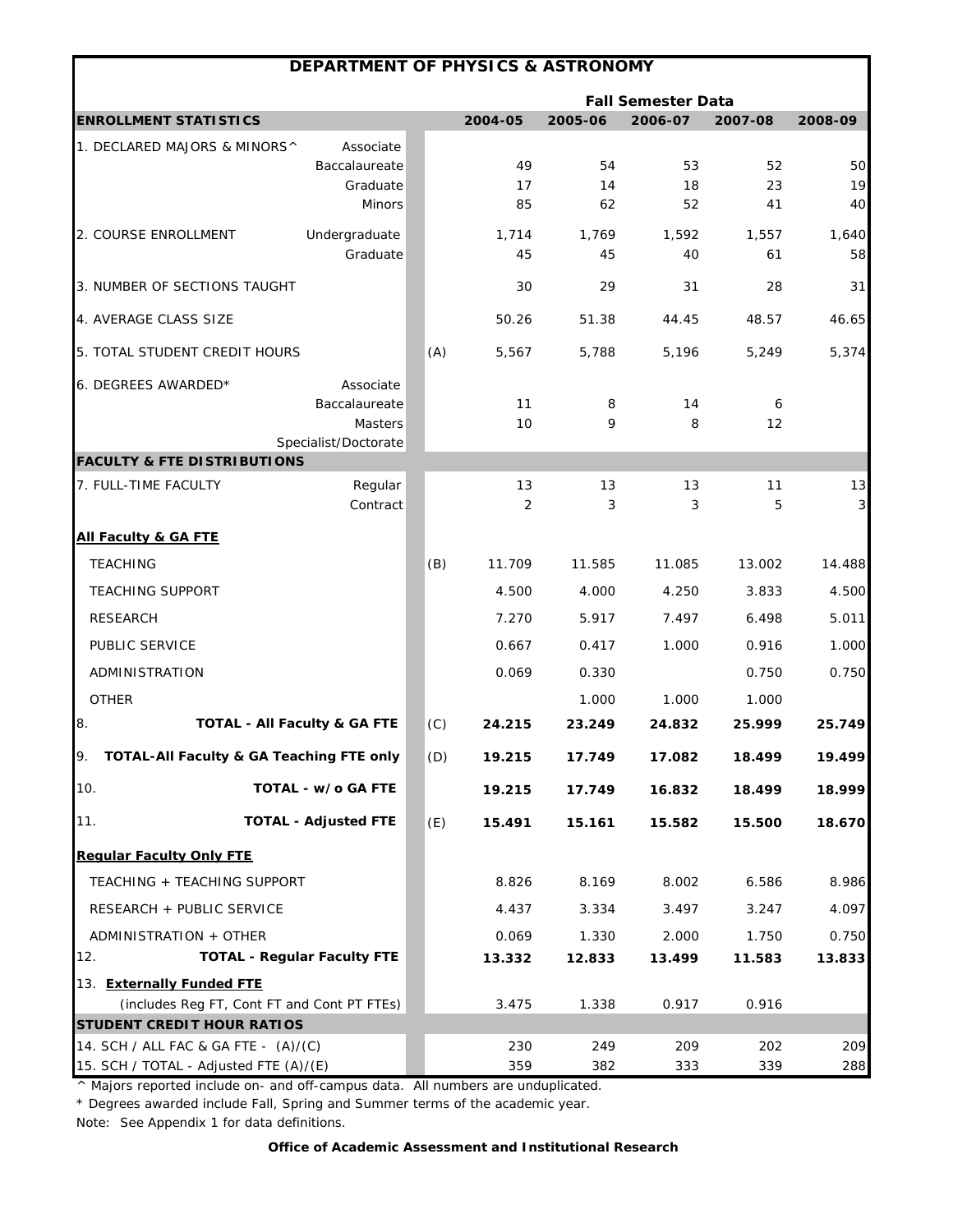|                                                | DEPARTMENT OF PHYSIOLOGY & HEALTH SCIENCE |     |              |             |                           |              |              |
|------------------------------------------------|-------------------------------------------|-----|--------------|-------------|---------------------------|--------------|--------------|
|                                                |                                           |     |              |             | <b>Fall Semester Data</b> |              |              |
| <b>ENROLLMENT STATISTICS</b>                   |                                           |     | 2004-05      | 2005-06     | 2006-07                   | 2007-08      | 2008-09      |
| 1. DECLARED MAJORS & MINORS^                   | Associate                                 |     | 260          | 228         | 207                       | 165          | 138          |
|                                                | Baccalaureate                             |     | 113          | 187         | 250                       | 267          | 269          |
|                                                | Graduate<br><b>Minors</b>                 |     | 20<br>35     | 16<br>27    | 14<br>24                  | 27<br>16     | 25<br>17     |
|                                                |                                           |     |              |             |                           |              |              |
| 2. COURSE ENROLLMENT                           | Undergraduate<br>Graduate                 |     | 3,084<br>104 | 3,044<br>81 | 3,102<br>87               | 3,072<br>131 | 2,771<br>127 |
| 3. NUMBER OF SECTIONS TAUGHT                   |                                           |     | 47           | 47          | 49                        | 52           | 45           |
| 4. AVERAGE CLASS SIZE                          |                                           |     | 58.21        | 56.02       | 53.82                     | 51.92        | 52.93        |
| 5. TOTAL STUDENT CREDIT HOURS                  |                                           | (A) | 9,740        | 9,561       | 9,721                     | 9,846        | 9,331        |
| 6. DEGREES AWARDED*                            | Associate                                 |     | 35           | 39          | 34                        | 34           |              |
|                                                | Baccalaureate                             |     | 30           | 26          | 54                        | 44           |              |
|                                                | <b>Masters</b>                            |     | 7            | 8           | 3                         | 9            |              |
| <b>FACULTY &amp; FTE DISTRIBUTIONS</b>         | Specialist/Doctorate                      |     |              |             |                           |              |              |
| 7. FULL-TIME FACULTY                           | Regular                                   |     | 16           | 16          | 15                        | 15           | 14           |
|                                                | Contract                                  |     | 5            | 6           | 6                         | 6            | 6            |
| <b>All Faculty &amp; GA FTE</b>                |                                           |     |              |             |                           |              |              |
| <b>TEACHING</b>                                |                                           | (B) | 19.768       | 19.228      | 20.440                    | 21.178       | 19.749       |
| <b>TEACHING SUPPORT</b>                        |                                           |     | 3.091        | 2.837       | 1.753                     | 3.093        | 2.425        |
| <b>RESEARCH</b>                                |                                           |     | 5.156        | 3.295       | 3.455                     | 3.095        | 2.583        |
| PUBLIC SERVICE                                 |                                           |     |              |             |                           |              |              |
| ADMINISTRATION                                 |                                           |     | 1.148        | 0.750       | 1.000                     | 0.950        | 0.750        |
| <b>OTHER</b>                                   |                                           |     | 2.420        | 1.600       | 1.250                     | 1.042        | 2.593        |
| 8.                                             | <b>TOTAL - All Faculty &amp; GA FTE</b>   | (C) | 31.583       | 27.710      | 27.898                    | 29.358       | 28.100       |
| TOTAL-All Faculty & GA Teaching FTE only<br>9. |                                           | (D) | 27.992       | 24.957      | 26.145                    | 26.265       | 25.675       |
| 10.                                            | TOTAL - w/o GA FTE                        |     | 26.083       | 23.544      | 24.398                    | 23.858       | 23.600       |
| 11.                                            | <b>TOTAL - Adjusted FTE</b>               | (E) | 21.600       | 22.054      | 22.574                    | 22.126       | 22.530       |
| <b>Regular Faculty Only FTE</b>                |                                           |     |              |             |                           |              |              |
| TEACHING + TEACHING SUPPORT                    |                                           |     | 11.456       | 11.275      | 10.795                    | 11.302       | 8.988        |
| RESEARCH + PUBLIC SERVICE                      |                                           |     | 2.656        | 3.295       | 3.455                     | 3.095        | 2.333        |
| ADMINISTRATION + OTHER                         |                                           |     | 2.638        | 1.600       | 1.500                     | 1.103        | 1.700        |
| 12.                                            | <b>TOTAL - Regular Faculty FTE</b>        |     | 16.750       | 16.170      | 15.750                    | 15.500       | 13.021       |
| 13. Externally Funded FTE                      |                                           |     |              |             |                           |              |              |
| (includes Reg FT, Cont FT and Cont PT FTEs)    |                                           |     | 2.150        | 0.200       | 0.200                     | 0.150        |              |
| <b>STUDENT CREDIT HOUR RATIOS</b>              |                                           |     |              |             |                           |              |              |
| 14. SCH / ALL FAC & GA FTE - (A)/(C)           |                                           |     | 308          | 345         | 348                       | 335          | 332          |
| 15. SCH / TOTAL - Adjusted FTE (A)/(E)         |                                           |     | 451          | 434         | 431                       | 445          | 414          |

\* Degrees awarded include Fall, Spring and Summer terms of the academic year.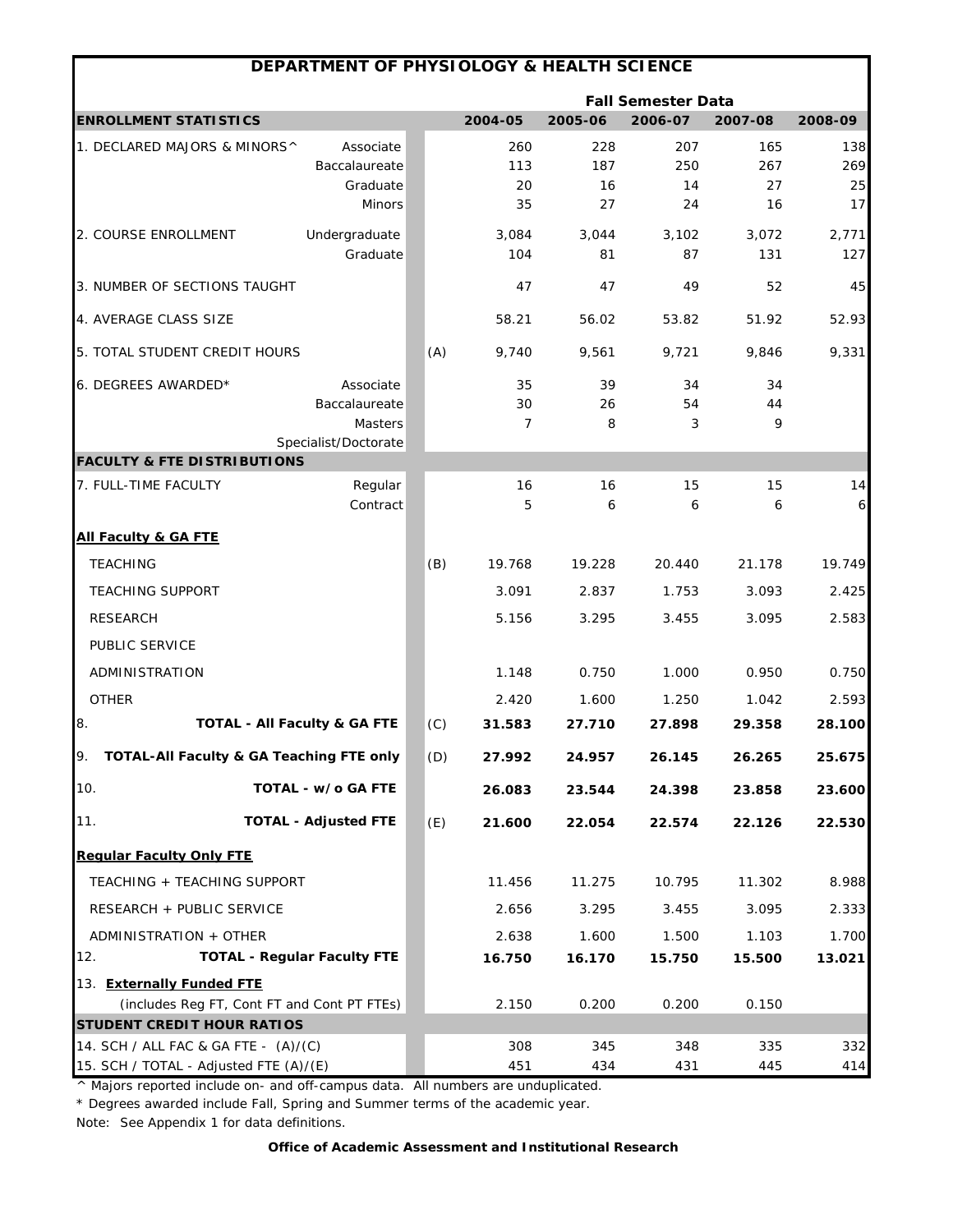|                                                       | DEPARTMENT OF POLITICAL SCIENCE         |     |              |              |                           |             |                      |
|-------------------------------------------------------|-----------------------------------------|-----|--------------|--------------|---------------------------|-------------|----------------------|
|                                                       |                                         |     |              |              | <b>Fall Semester Data</b> |             |                      |
| <b>ENROLLMENT STATISTICS</b>                          |                                         |     | 2004-05      | 2005-06      | 2006-07                   | 2007-08     | 2008-09              |
| 1. DECLARED MAJORS & MINORS^                          | Associate                               |     | 9            | 6            | 9                         | 3           | $\mathbf{1}$         |
|                                                       | Baccalaureate                           |     | 312          | 305          | 288                       | 294         | 265                  |
|                                                       | Graduate<br><b>Minors</b>               |     | 56<br>211    | 48<br>242    | 50<br>214                 | 42<br>213   | 47<br>259            |
|                                                       |                                         |     |              |              |                           |             |                      |
| 2. COURSE ENROLLMENT                                  | Undergraduate<br>Graduate               |     | 1,589<br>121 | 1,550<br>116 | 1,365<br>102              | 1,430<br>84 | 1,402<br>98          |
| 3. NUMBER OF SECTIONS TAUGHT                          |                                         |     | 41           | 40           | 38                        | 40          | 38                   |
| 4. AVERAGE CLASS SIZE                                 |                                         |     | 36.12        | 35.63        | 31.37                     | 30.05       | 31.21                |
| 5. TOTAL STUDENT CREDIT HOURS                         |                                         | (A) | 5,142        | 5,013        | 4,407                     | 4,542       | 4,515                |
| 6. DEGREES AWARDED*                                   | Associate                               |     | 2            | $\mathbf{1}$ | 2                         |             |                      |
|                                                       | Baccalaureate                           |     | 59           | 61           | 55                        | 55          |                      |
|                                                       | Masters<br>Specialist/Doctorate         |     | 20           | 17           | 14                        | 10          |                      |
| <b>FACULTY &amp; FTE DISTRIBUTIONS</b>                |                                         |     |              |              |                           |             |                      |
| 7. FULL-TIME FACULTY                                  | Regular<br>Contract                     |     | 14<br>1      | 14<br>1      | 13<br>1                   | 14<br>1     | 12<br>$\overline{4}$ |
| <b>All Faculty &amp; GA FTE</b>                       |                                         |     |              |              |                           |             |                      |
| <b>TEACHING</b>                                       |                                         | (B) | 14.389       | 14.379       | 15.468                    | 16.895      | 15.547               |
| <b>TEACHING SUPPORT</b>                               |                                         |     | 1.250        | 1.452        | 1.500                     | 1.250       | 1.500                |
| <b>RESEARCH</b>                                       |                                         |     | 4.000        | 3.250        | 3.691                     | 3.665       | 3.652                |
| PUBLIC SERVICE                                        |                                         |     |              |              |                           |             |                      |
| ADMINISTRATION                                        |                                         |     |              | 0.404        | 0.750                     | 1.000       | 1.976                |
| <b>OTHER</b>                                          |                                         |     | 0.750        | 1.750        | 1.163                     | 0.690       | 1.500                |
| 8.                                                    | <b>TOTAL - All Faculty &amp; GA FTE</b> | (C) | 20.389       | 21.235       | 22.572                    | 23.500      | 24.175               |
| TOTAL-All Faculty & GA Teaching FTE only<br><u>У.</u> |                                         | (D) | 17.889       | 18.735       | 19.572                    | 21.000      | 21.675               |
| 10.                                                   | TOTAL - w/o GA FTE                      |     | 17.889       | 18.735       | 19.572                    | 21.000      | 21.675               |
| 11.                                                   | <b>TOTAL - Adjusted FTE</b>             | (E) | 17.389       | 17.485       | 19.572                    | 21.000      | 20.430               |
| <b>Regular Faculty Only FTE</b>                       |                                         |     |              |              |                           |             |                      |
| TEACHING + TEACHING SUPPORT                           |                                         |     | 9.750        | 10.346       | 8.896                     | 10.145      | 5.572                |
| RESEARCH + PUBLIC SERVICE                             |                                         |     | 2.750        | 2.000        | 2.191                     | 2.415       | 1.952                |
| ADMINISTRATION + OTHER                                |                                         |     | 0.500        | 1.904        | 1.913                     | 1.440       | 3.476                |
| 12.                                                   | <b>TOTAL - Regular Faculty FTE</b>      |     | 13.000       | 14.250       | 13.000                    | 14.000      | 11.000               |
| 13. Externally Funded FTE                             |                                         |     |              |              |                           |             |                      |
| (includes Reg FT, Cont FT and Cont PT FTEs)           |                                         |     | 0.500        |              |                           |             | 0.250                |
| <b>STUDENT CREDIT HOUR RATIOS</b>                     |                                         |     |              |              |                           |             |                      |
| 14. SCH / ALL FAC & GA FTE - (A)/(C)                  |                                         |     | 252          | 236          | 195                       | 193         | 187                  |
| 15. SCH / TOTAL - Adjusted FTE (A)/(E)                |                                         |     | 296          | 287          | 225                       | 216         | 221                  |

\* Degrees awarded include Fall, Spring and Summer terms of the academic year.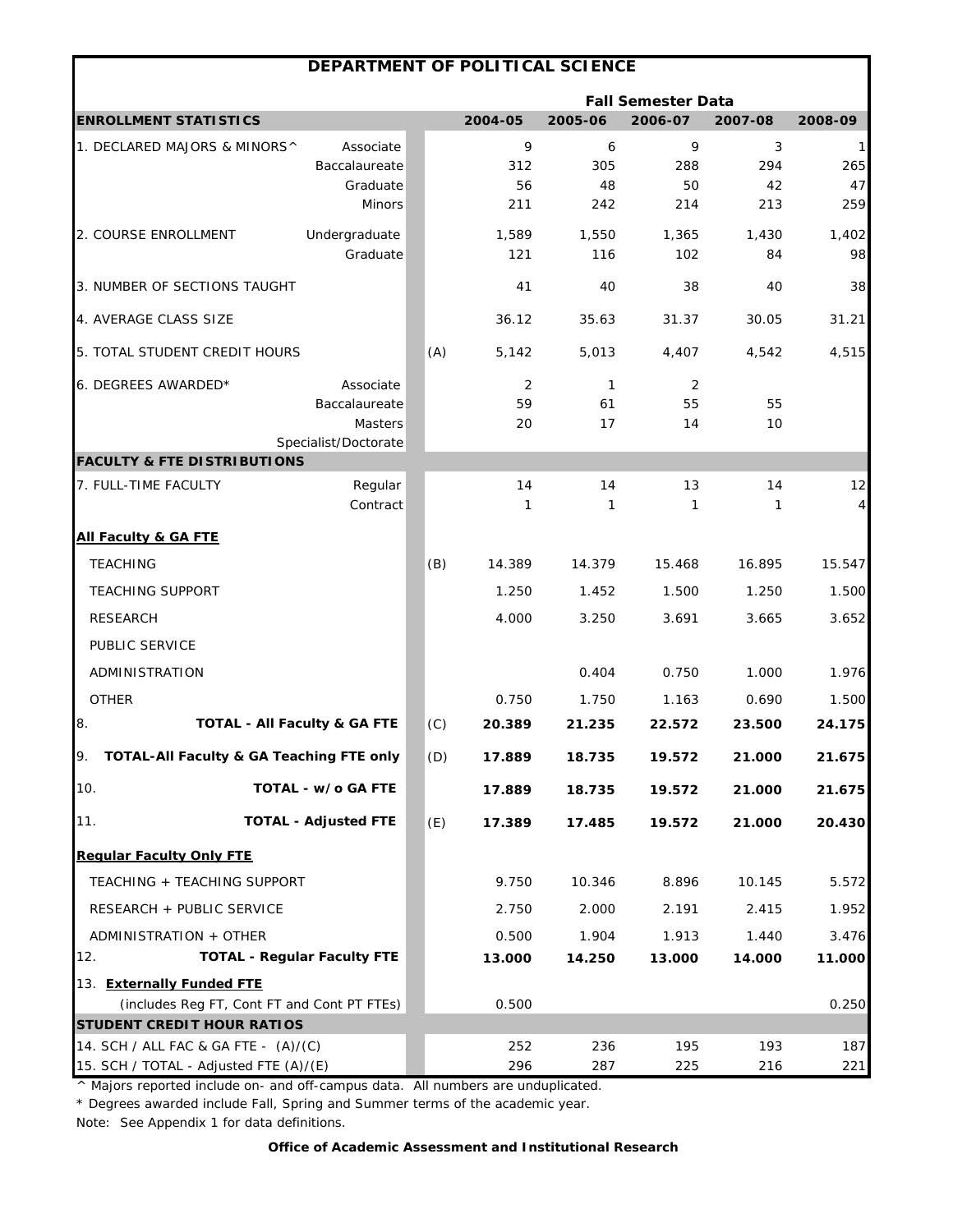|                                             | DEPARTMENT OF PSYCHOLOGICAL SCIENCE     |     |                |         |                           |         |         |
|---------------------------------------------|-----------------------------------------|-----|----------------|---------|---------------------------|---------|---------|
|                                             |                                         |     |                |         | <b>Fall Semester Data</b> |         |         |
| <b>ENROLLMENT STATISTICS</b>                |                                         |     | 2004-05        | 2005-06 | 2006-07                   | 2007-08 | 2008-09 |
| 1. DECLARED MAJORS & MINORS^                | Associate                               |     |                |         |                           |         |         |
|                                             | Baccalaureate                           |     | 571            | 609     | 603                       | 514     | 495     |
|                                             | Graduate                                |     | 44             | 42      | 37                        | 39      | 37      |
|                                             | <b>Minors</b>                           |     | 263            | 290     | 277                       | 259     | 229     |
| 2. COURSE ENROLLMENT                        | Undergraduate                           |     | 3,927          | 3,904   | 3,685                     | 3,126   | 2,996   |
|                                             | Graduate                                |     | 145            | 136     | 124                       | 130     | 152     |
| 3. NUMBER OF SECTIONS TAUGHT                |                                         |     | 62             | 58      | 59                        | 57      | 57      |
| 4. AVERAGE CLASS SIZE                       |                                         |     | 57.30          | 60.47   | 55.83                     | 50.82   | 49.28   |
| 5. TOTAL STUDENT CREDIT HOURS               |                                         | (A) | 12,075         | 11,961  | 11,303                    | 9,638   | 9,287   |
| 6. DEGREES AWARDED*                         | Associate                               |     |                |         |                           |         |         |
|                                             | Baccalaureate                           |     | 118            | 155     | 140                       | 119     |         |
|                                             | Masters                                 |     | 16             | 22      | 13                        | 20      |         |
| <b>FACULTY &amp; FTE DISTRIBUTIONS</b>      | Specialist/Doctorate                    |     |                |         |                           |         |         |
| 7. FULL-TIME FACULTY                        | Regular                                 |     | 15             | 15      | 15                        | 16      | 16      |
|                                             | Contract                                |     | $\overline{7}$ | 6       | 6                         | 6       | 6       |
| <b>All Faculty &amp; GA FTE</b>             |                                         |     |                |         |                           |         |         |
| <b>TEACHING</b>                             |                                         | (B) | 24.764         | 23.945  | 24.141                    | 21.082  | 21.535  |
| <b>TEACHING SUPPORT</b>                     |                                         |     | 0.250          | 0.350   |                           |         |         |
| <b>RESEARCH</b>                             |                                         |     | 10.680         | 11.681  | 12.000                    | 14.310  | 11.200  |
| PUBLIC SERVICE                              |                                         |     |                |         |                           |         |         |
| ADMINISTRATION                              |                                         |     | 1.388          | 0.750   | 1.333                     | 1.582   | 1.568   |
| <b>OTHER</b>                                |                                         |     |                |         | 1.000                     | 1.000   |         |
| 8.                                          | <b>TOTAL - All Faculty &amp; GA FTE</b> | (C) | 37.082         | 36.726  | 38.474                    | 37.974  | 34.303  |
| TOTAL-All Faculty & GA Teaching FTE only    |                                         | (D) | 29.082         | 28.226  | 29.974                    | 28.474  | 25.753  |
| 10.                                         | TOTAL - w/o GA FTE                      |     | 29.082         | 28.226  | 29.974                    | 28.474  | 25.753  |
| 11.                                         | <b>TOTAL - Adjusted FTE</b>             | (E) | 27.916         | 25.952  | 25.751                    | 24.558  | 23.280  |
| <b>Regular Faculty Only FTE</b>             |                                         |     |                |         |                           |         |         |
| TEACHING + TEACHING SUPPORT                 |                                         |     | 10.182         | 11.269  | 9.886                     | 9.274   | 10.396  |
| RESEARCH + PUBLIC SERVICE                   |                                         |     | 2.680          | 3.181   | 3.500                     | 4.810   | 2.400   |
| ADMINISTRATION + OTHER                      |                                         |     | 1.304          | 0.250   | 1.833                     | 1.916   | 1.250   |
| 12.                                         | <b>TOTAL - Regular Faculty FTE</b>      |     | 14.166         | 14.700  | 15.219                    | 16.000  | 14.046  |
| 13. Externally Funded FTE                   |                                         |     |                |         |                           |         |         |
| (includes Reg FT, Cont FT and Cont PT FTEs) |                                         |     | 0.250          |         |                           | 0.750   | 0.310   |
| <b>STUDENT CREDIT HOUR RATIOS</b>           |                                         |     |                |         |                           |         |         |
| 14. SCH / ALL FAC & GA FTE - (A)/(C)        |                                         |     | 326            | 326     | 294                       | 254     | 271     |
| 15. SCH / TOTAL - Adjusted FTE (A)/(E)      |                                         |     | 433            | 461     | 439                       | 392     | 399     |

\* Degrees awarded include Fall, Spring and Summer terms of the academic year.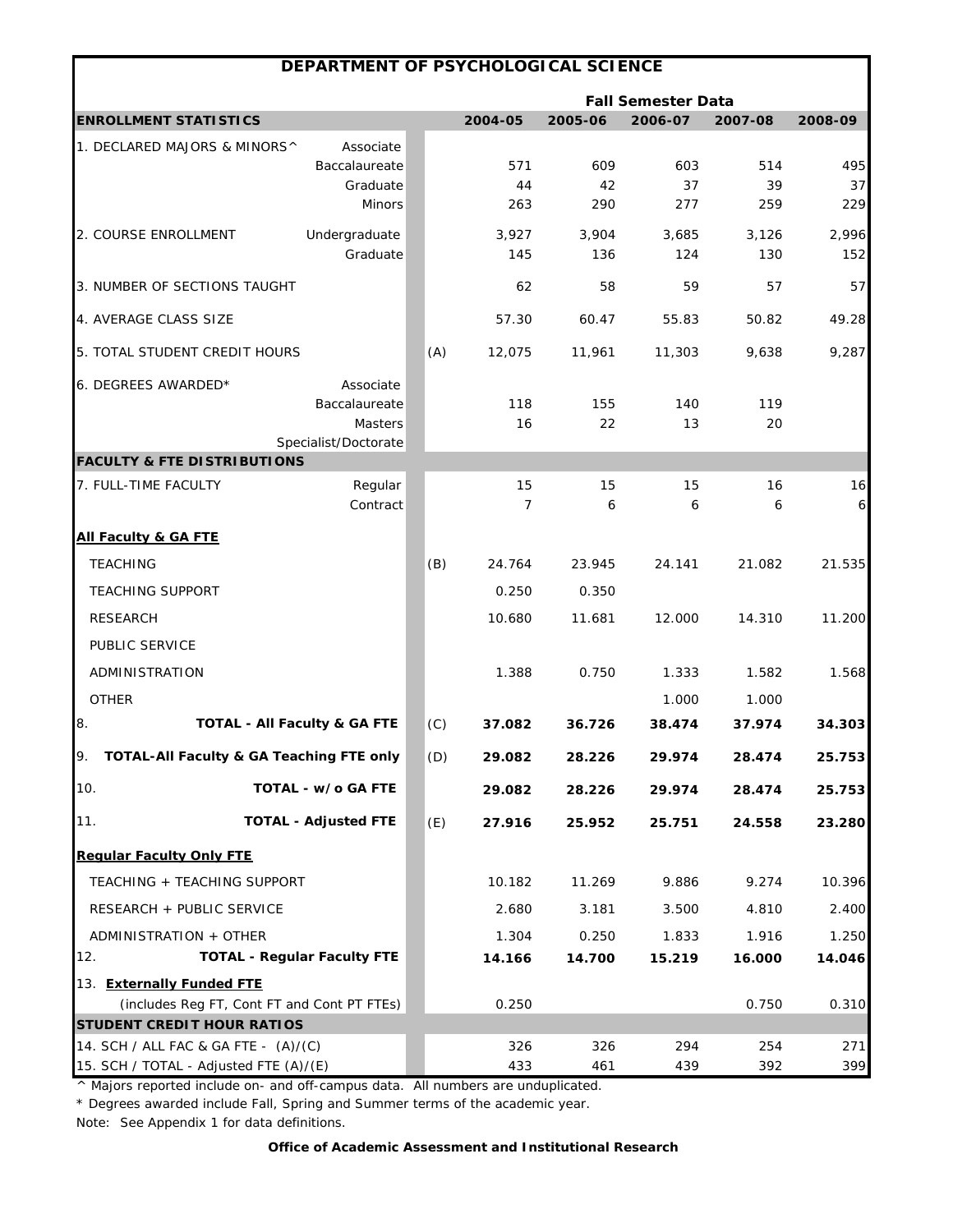|                                                                                |                                         |     | DEPARTMENT OF SOCIOLOGY |             |                           |             |             |
|--------------------------------------------------------------------------------|-----------------------------------------|-----|-------------------------|-------------|---------------------------|-------------|-------------|
|                                                                                |                                         |     |                         |             | <b>Fall Semester Data</b> |             |             |
| <b>ENROLLMENT STATISTICS</b>                                                   |                                         |     | 2004-05                 | 2005-06     | 2006-07                   | 2007-08     | 2008-09     |
| 1. DECLARED MAJORS & MINORS^                                                   | Associate                               |     |                         |             |                           |             |             |
|                                                                                | Baccalaureate                           |     | 116                     | 121         | 115                       | 113         | 98          |
|                                                                                | Graduate<br><b>Minors</b>               |     | 10<br>216               | 13<br>284   | 15<br>307                 | 20<br>276   | 13<br>272   |
|                                                                                |                                         |     |                         |             |                           |             |             |
| 2. COURSE ENROLLMENT                                                           | Undergraduate<br>Graduate               |     | 1,907<br>28             | 1,832<br>32 | 2,124<br>30               | 1,927<br>43 | 1,838<br>29 |
| 3. NUMBER OF SECTIONS TAUGHT                                                   |                                         |     | 20                      | 25          | 23                        | 23          | 20          |
| 4. AVERAGE CLASS SIZE                                                          |                                         |     | 82.30                   | 60.92       | 75.13                     | 73.30       | 82.05       |
| 5. TOTAL STUDENT CREDIT HOURS                                                  |                                         | (A) | 5,805                   | 5,592       | 6,460                     | 5,908       | 5,601       |
| 6. DEGREES AWARDED*                                                            | Associate<br>Baccalaureate<br>Masters   |     | 27<br>3                 | 43<br>8     | 30<br>5                   | 37<br>7     |             |
|                                                                                | Specialist/Doctorate                    |     |                         |             |                           |             |             |
| <b>FACULTY &amp; FTE DISTRIBUTIONS</b><br>7. FULL-TIME FACULTY                 | Regular                                 |     | 9                       | 9           | 10                        | 9           | 11          |
|                                                                                | Contract                                |     | 1                       | 1           | 1                         | 2           |             |
| <b>All Faculty &amp; GA FTE</b>                                                |                                         |     |                         |             |                           |             |             |
| <b>TEACHING</b>                                                                |                                         | (B) | 11.025                  | 12.750      | 14.000                    | 12.210      | 10.259      |
| <b>TEACHING SUPPORT</b>                                                        |                                         |     |                         |             |                           |             |             |
| <b>RESEARCH</b>                                                                |                                         |     | 5.500                   | 5.750       | 5.000                     | 5.570       | 4.771       |
| PUBLIC SERVICE                                                                 |                                         |     |                         |             |                           |             |             |
| ADMINISTRATION                                                                 |                                         |     | 0.750                   | 1.000       | 1.000                     | 0.970       | 1.470       |
| <b>OTHER</b>                                                                   |                                         |     | 1.000                   |             |                           | 0.250       | 1.000       |
| 8.                                                                             | <b>TOTAL - All Faculty &amp; GA FTE</b> | (C) | 18.275                  | 19.500      | 20.000                    | 19.000      | 17.500      |
| TOTAL-All Faculty & GA Teaching FTE only                                       |                                         | (D) | 14.775                  | 16.000      | 17.500                    | 16.500      | 15.000      |
| 10.                                                                            | TOTAL - w/o GA FTE                      |     | 14.775                  | 15.500      | 17.500                    | 16.500      | 15.000      |
| 11.                                                                            | <b>TOTAL - Adjusted FTE</b>             | (E) | 13.775                  | 15.500      | 17.250                    | 15.500      | 14.000      |
| <b>Regular Faculty Only FTE</b>                                                |                                         |     |                         |             |                           |             |             |
| TEACHING + TEACHING SUPPORT                                                    |                                         |     | 5.750                   | 5.750       | 6.500                     | 5.710       | 6.259       |
| RESEARCH + PUBLIC SERVICE                                                      |                                         |     | 2.000                   | 2.250       | 2.500                     | 2.070       | 2.271       |
| ADMINISTRATION + OTHER                                                         |                                         |     | 1.750                   | 1.000       | 1.000                     | 1.220       | 2.470       |
| 12.                                                                            | <b>TOTAL - Regular Faculty FTE</b>      |     | 9.500                   | 9.000       | 10.000                    | 9.000       | 11.000      |
| 13. Externally Funded FTE                                                      |                                         |     |                         |             |                           |             |             |
| (includes Reg FT, Cont FT and Cont PT FTEs)                                    |                                         |     |                         |             |                           | 1.000       |             |
| <b>STUDENT CREDIT HOUR RATIOS</b>                                              |                                         |     |                         |             |                           |             |             |
| 14. SCH / ALL FAC & GA FTE - (A)/(C)<br>15. SCH / TOTAL - Adjusted FTE (A)/(E) |                                         |     | 318<br>421              | 287<br>361  | 323<br>374                | 311<br>381  | 320<br>400  |
|                                                                                |                                         |     |                         |             |                           |             |             |

\* Degrees awarded include Fall, Spring and Summer terms of the academic year.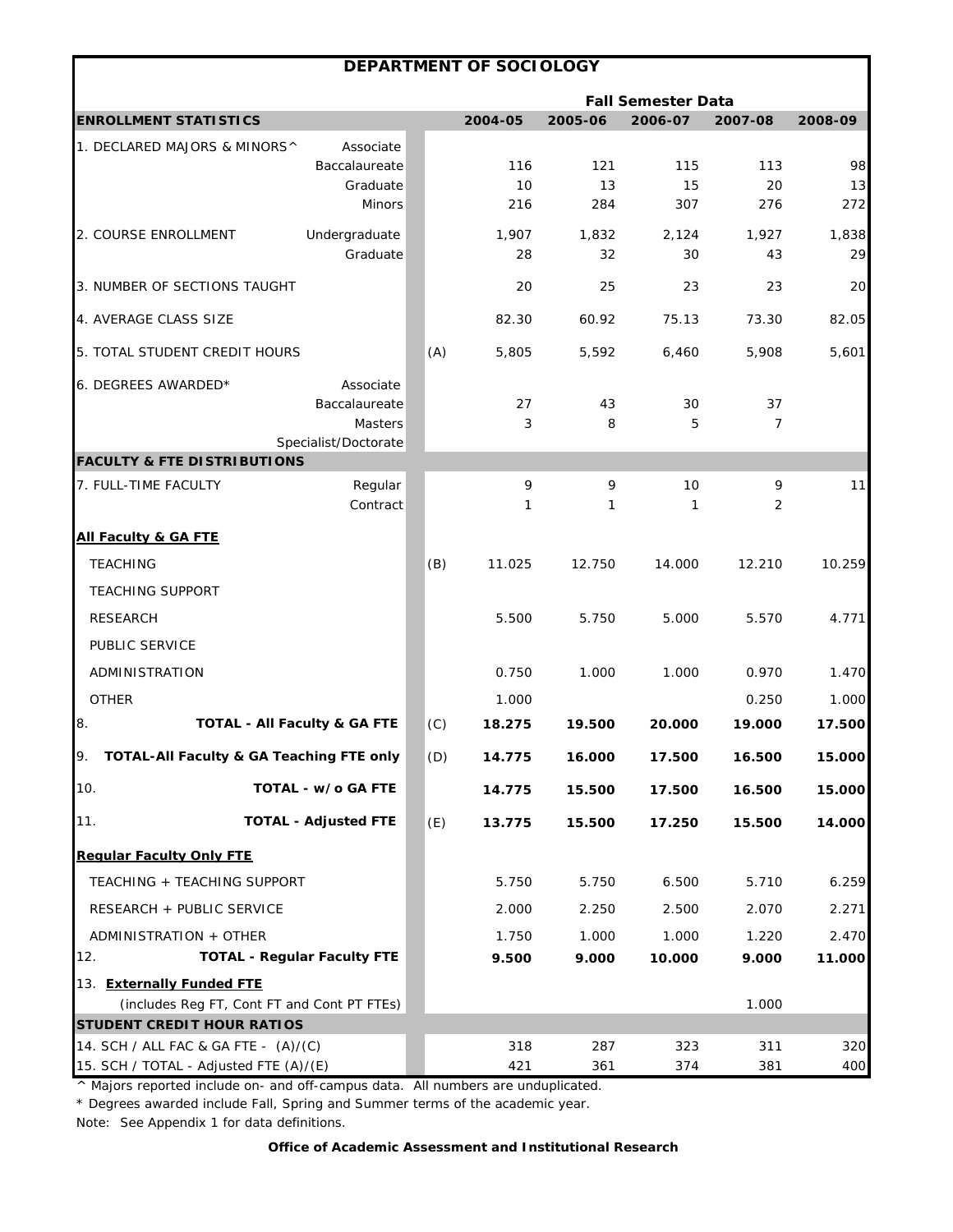|                                                                                |                                                               |     | DEPARTMENT OF SOCIAL WORK |            |                           |            |                              |
|--------------------------------------------------------------------------------|---------------------------------------------------------------|-----|---------------------------|------------|---------------------------|------------|------------------------------|
|                                                                                |                                                               |     |                           |            | <b>Fall Semester Data</b> |            |                              |
| <b>ENROLLMENT STATISTICS</b>                                                   |                                                               |     | 2004-05                   | 2005-06    | 2006-07                   | 2007-08    | 2008-09                      |
| 1. DECLARED MAJORS & MINORS^                                                   | Associate<br>Baccalaureate<br>Graduate                        |     | 197                       | 173        | 161                       | 158        | 161                          |
|                                                                                | <b>Minors</b>                                                 |     | 94                        | 83         | 68                        | 52         | 54                           |
| 2. COURSE ENROLLMENT                                                           | Undergraduate<br>Graduate                                     |     | 465                       | 462        | 479                       | 410        | 493                          |
| 3. NUMBER OF SECTIONS TAUGHT                                                   |                                                               |     | 16                        | 18         | 21                        | 21         | 23                           |
| 4. AVERAGE CLASS SIZE                                                          |                                                               |     | 27.18                     | 23.67      | 22.38                     | 19.29      | 21.13                        |
| 5. TOTAL STUDENT CREDIT HOURS                                                  |                                                               | (A) | 1,395                     | 1,386      | 1,437                     | 1,230      | 1,479                        |
| 6. DEGREES AWARDED*                                                            | Associate<br>Baccalaureate<br>Masters<br>Specialist/Doctorate |     | 58                        | 48         | 55                        | 30         |                              |
| <b>FACULTY &amp; FTE DISTRIBUTIONS</b>                                         |                                                               |     |                           |            |                           |            |                              |
| 7. FULL-TIME FACULTY                                                           | Regular<br>Contract                                           |     | 6<br>2                    | 7<br>1     | 6<br>2                    | 6<br>2     | 5<br>$\overline{\mathbf{3}}$ |
| <b>All Faculty &amp; GA FTE</b>                                                |                                                               |     |                           |            |                           |            |                              |
| <b>TEACHING</b>                                                                |                                                               | (B) | 4.500                     | 5.000      | 5.250                     | 5.238      | 5.800                        |
| <b>TEACHING SUPPORT</b>                                                        |                                                               |     |                           |            |                           | 0.233      |                              |
| <b>RESEARCH</b>                                                                |                                                               |     | 1.750                     | 1.750      | 1.800                     | 1.622      | 1.855                        |
| PUBLIC SERVICE                                                                 |                                                               |     |                           |            |                           |            |                              |
| ADMINISTRATION                                                                 |                                                               |     | 1.500                     | 1.750      | 1.700                     | 1.740      | 1.345                        |
| <b>OTHER</b>                                                                   |                                                               |     | 1.000                     |            |                           |            |                              |
| 8.                                                                             | <b>TOTAL - All Faculty &amp; GA FTE</b>                       | (C) | 8.750                     | 8.500      | 8.750                     | 8.833      | 9.000                        |
| TOTAL-All Faculty & GA Teaching FTE only                                       |                                                               | (D) | 8.750                     | 8.500      | 8.750                     | 8.833      | 9.000                        |
| 10.                                                                            | TOTAL - w/o GA FTE                                            |     | 8.750                     | 8.500      | 8.750                     | 8.833      | 9.000                        |
| 11.                                                                            | <b>TOTAL - Adjusted FTE</b>                                   | (E) | 7.750                     | 8.300      | 8.200                     | 8.073      | 7.790                        |
| <b>Regular Faculty Only FTE</b>                                                |                                                               |     |                           |            |                           |            |                              |
| TEACHING + TEACHING SUPPORT                                                    |                                                               |     | 2.500                     | 3.750      | 3.000                     | 3.471      | 3.050                        |
| RESEARCH + PUBLIC SERVICE                                                      |                                                               |     | 1.500                     | 1.750      | 1.800                     | 1.622      | 1.770                        |
| ADMINISTRATION + OTHER                                                         |                                                               |     | 2.000                     | 1.500      | 1.450                     | 1.240      | 0.430                        |
| 12.                                                                            | <b>TOTAL - Regular Faculty FTE</b>                            |     | 6.000                     | 7.000      | 6.250                     | 6.333      | 5.250                        |
| 13. Externally Funded FTE                                                      |                                                               |     |                           |            |                           |            |                              |
| (includes Reg FT, Cont FT and Cont PT FTEs)                                    |                                                               |     | 0.750                     | 0.200      | 0.300                     | 0.510      | 0.963                        |
| <b>STUDENT CREDIT HOUR RATIOS</b>                                              |                                                               |     |                           |            |                           |            |                              |
| 14. SCH / ALL FAC & GA FTE - (A)/(C)<br>15. SCH / TOTAL - Adjusted FTE (A)/(E) |                                                               |     | 159<br>180                | 163<br>167 | 164<br>175                | 139<br>152 | 164<br>190                   |
|                                                                                |                                                               |     |                           |            |                           |            |                              |

\* Degrees awarded include Fall, Spring and Summer terms of the academic year.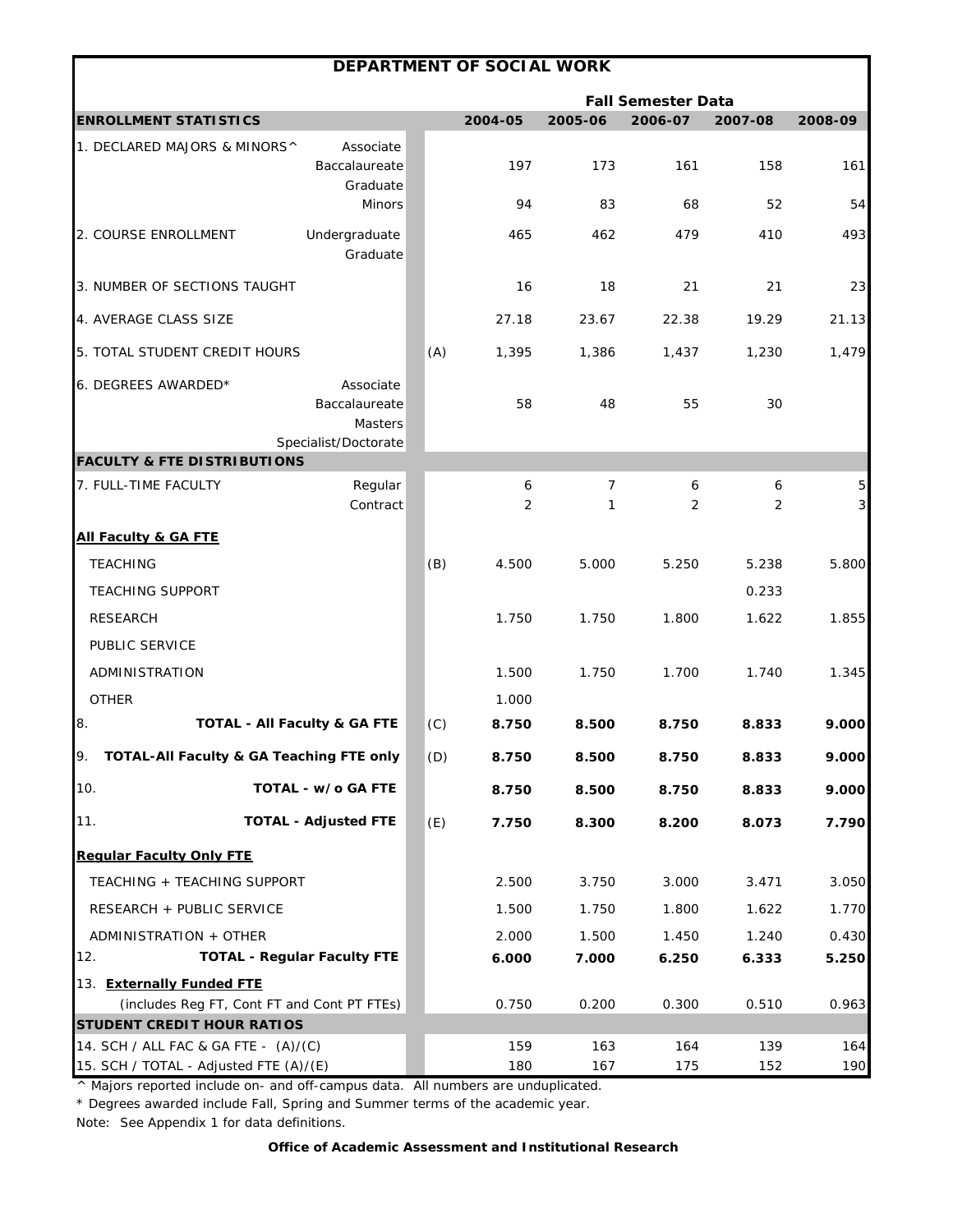|                                        | DEPARTMENT OF SPEECH PATHOLOGY & AUDIOLOGY  |     |                     |                     |                           |                       |            |
|----------------------------------------|---------------------------------------------|-----|---------------------|---------------------|---------------------------|-----------------------|------------|
|                                        |                                             |     |                     |                     | <b>Fall Semester Data</b> |                       |            |
| <b>ENROLLMENT STATISTICS</b>           |                                             |     | 2004-05             | 2005-06             | 2006-07                   | 2007-08               | 2008-09    |
| 1. DECLARED MAJORS & MINORS^           | Associate                                   |     |                     |                     |                           |                       |            |
|                                        | Baccalaureate                               |     | 139                 | 166                 | 173                       | 191                   | 195        |
|                                        | Graduate<br><b>Minors</b>                   |     | 102<br>2            | 107<br>3            | 108<br>1                  | 122<br>$\overline{4}$ | 113<br>5   |
|                                        |                                             |     |                     |                     |                           |                       |            |
| 2. COURSE ENROLLMENT                   | Undergraduate<br>Graduate                   |     | 453<br>443          | 501<br>444          | 493<br>498                | 515<br>552            | 522<br>484 |
| 3. NUMBER OF SECTIONS TAUGHT           |                                             |     | 24                  | 24                  | 28                        | 25                    | 25         |
| 4. AVERAGE CLASS SIZE                  |                                             |     | 27.00               | 29.00               | 25.64                     | 29.80                 | 30.32      |
| 5. TOTAL STUDENT CREDIT HOURS          |                                             | (A) | 2,340               | 2,474               | 2,536                     | 2,712                 | 2,667      |
| 6. DEGREES AWARDED*                    | Associate                                   |     |                     |                     |                           |                       |            |
|                                        | Baccalaureate                               |     | 29                  | 41                  | 38                        | 38                    |            |
|                                        | Masters                                     |     | 30                  | 38                  | 38                        | 44                    |            |
|                                        | Specialist/Doctorate                        |     | 8                   | $\overline{7}$      | 3                         | 7                     |            |
| <b>FACULTY &amp; FTE DISTRIBUTIONS</b> |                                             |     |                     |                     |                           |                       |            |
| 7. FULL-TIME FACULTY                   | Regular<br>Contract                         |     | $\overline{7}$<br>8 | $\overline{7}$<br>9 | $\overline{7}$<br>10      | $\overline{7}$<br>10  | 7<br>10    |
| <b>All Faculty &amp; GA FTE</b>        |                                             |     |                     |                     |                           |                       |            |
| <b>TEACHING</b>                        |                                             | (B) | 15.917              | 15.755              | 15.668                    | 16.334                | 15.422     |
| <b>TEACHING SUPPORT</b>                |                                             |     | 8.250               | 6.166               | 5.750                     | 5.750                 | 6.083      |
| <b>RESEARCH</b>                        |                                             |     | 1.750               | 1.250               | 1.250                     | 1.250                 | 1.000      |
| PUBLIC SERVICE                         |                                             |     | 0.250               | 0.250               |                           |                       | 0.250      |
| ADMINISTRATION                         |                                             |     | 1.000               | 1.000               | 0.750                     | 0.750                 | 0.995      |
| <b>OTHER</b>                           |                                             |     |                     |                     |                           |                       | 1.000      |
| 8.                                     | TOTAL - All Faculty & GA FTE                | (C) | 27.167              | 24.421              | 23.418                    | 24.084                | 24.750     |
|                                        | TOTAL-All Faculty & GA Teaching FTE only    | (D) | 18.917              | 19.171              | 17.668                    | 18.584                | 18.750     |
| 10.                                    | TOTAL - w/o GA FTE                          |     | 18.917              | 19.171              | 17.668                    | 18.584                | 18.750     |
| 11.                                    | <b>TOTAL - Adjusted FTE</b>                 | (E) | 17.584              | 16.087              | 16.834                    | 17.667                | 17.000     |
| <b>Regular Faculty Only FTE</b>        |                                             |     |                     |                     |                           |                       |            |
| TEACHING + TEACHING SUPPORT            |                                             |     | 5.167               | 6.170               | 5.417                     | 5.750                 | 4.922      |
| RESEARCH + PUBLIC SERVICE              |                                             |     | 1.750               | 1.500               | 1.250                     | 1.250                 | 1.000      |
| ADMINISTRATION + OTHER                 |                                             |     | 0.500               | 0.750               | 0.500                     | 0.500                 | 1.495      |
| 12.                                    | <b>TOTAL - Regular Faculty FTE</b>          |     | 7.417               | 8.420               | 7.167                     | 7.500                 | 7.417      |
| 13. Externally Funded FTE              |                                             |     |                     |                     |                           |                       |            |
|                                        | (includes Reg FT, Cont FT and Cont PT FTEs) |     | 0.500               |                     |                           |                       |            |
| <b>STUDENT CREDIT HOUR RATIOS</b>      |                                             |     |                     |                     |                           |                       |            |
| 14. SCH / ALL FAC & GA FTE - (A)/(C)   |                                             |     | 86                  | 101                 | 108                       | 113                   | 108        |
| 15. SCH / TOTAL - Adjusted FTE (A)/(E) |                                             |     | 133                 | 154                 | 151                       | 154                   | 157        |

\* Degrees awarded include Fall, Spring and Summer terms of the academic year.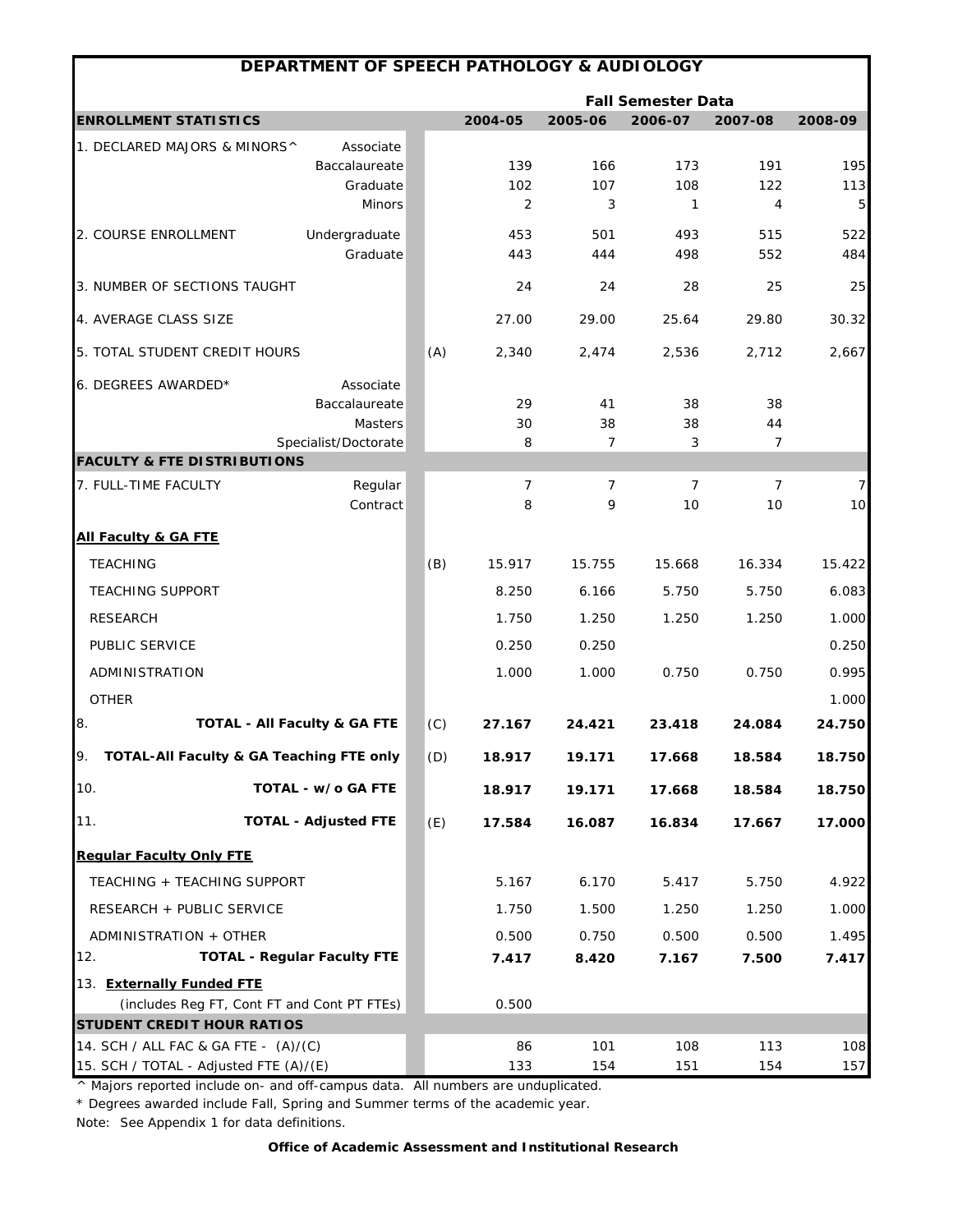|                                                 | DEPARTMENT OF SPECIAL EDUCATION |     |           |           |                           |           |                         |
|-------------------------------------------------|---------------------------------|-----|-----------|-----------|---------------------------|-----------|-------------------------|
|                                                 |                                 |     |           |           | <b>Fall Semester Data</b> |           |                         |
| <b>ENROLLMENT STATISTICS</b>                    |                                 |     | 2004-05   | 2005-06   | 2006-07                   | 2007-08   | 2008-09                 |
| 1. DECLARED MAJORS & MINORS^                    | Associate                       |     |           |           |                           |           |                         |
|                                                 | Baccalaureate                   |     | 240       | 237       | 233                       | 197       | 192                     |
|                                                 | Graduate<br><b>Minors</b>       |     | 127<br>15 | 136<br>12 | 105<br>11                 | 130<br>14 | 189<br>17               |
|                                                 |                                 |     |           |           |                           |           |                         |
| 2. COURSE ENROLLMENT                            | Undergraduate                   |     | 768       | 852       | 777                       | 746       | 768                     |
|                                                 | Graduate                        |     | 232       | 234       | 197                       | 240       | 339                     |
| 3. NUMBER OF SECTIONS TAUGHT                    |                                 |     | 35        | 35        | 36                        | 28        | 28                      |
| 4. AVERAGE CLASS SIZE                           |                                 |     | 19.80     | 19.00     | 16.92                     | 19.36     | 20.11                   |
| 5. TOTAL STUDENT CREDIT HOURS                   |                                 | (A) | 3,171     | 3,175     | 2,816                     | 2,902     | 3,127                   |
| 6. DEGREES AWARDED*                             | Associate                       |     |           |           |                           |           |                         |
|                                                 | Baccalaureate                   |     | 52        | 46        | 35                        | 43        |                         |
|                                                 | <b>Masters</b>                  |     | 62        | 58        | 51                        | 37        |                         |
| <b>FACULTY &amp; FTE DISTRIBUTIONS</b>          | Specialist/Doctorate            |     | 1         | 11        | 4                         |           |                         |
| 7. FULL-TIME FACULTY                            | Regular                         |     | 11        | 9         | 10                        | 11        | 10                      |
|                                                 | Contract                        |     | 1         | 1         | 1                         | 1         | $\overline{\mathbf{3}}$ |
| <b>All Faculty &amp; GA FTE</b>                 |                                 |     |           |           |                           |           |                         |
| <b>TEACHING</b>                                 |                                 | (B) | 14.198    | 15.251    | 12.970                    | 13.266    | 14.353                  |
| <b>TEACHING SUPPORT</b>                         |                                 |     | 3.000     | 2.000     | 5.000                     | 5.000     | 8.000                   |
| <b>RESEARCH</b>                                 |                                 |     | 5.270     | 4.000     | 3.250                     | 5.000     | 2.500                   |
| PUBLIC SERVICE                                  |                                 |     |           |           |                           |           |                         |
| ADMINISTRATION                                  |                                 |     | 2.147     | 2.167     | 1.417                     | 1.250     | 1.000                   |
| <b>OTHER</b>                                    |                                 |     |           |           |                           | 0.833     | 1.333                   |
| 8.<br><b>TOTAL - All Faculty &amp; GA FTE</b>   |                                 | (C) | 24.615    | 23.418    | 22.637                    | 25.349    | 27.186                  |
| TOTAL-All Faculty & GA Teaching FTE only<br>IУ. |                                 | (D) | 19.865    | 19.418    | 17.137                    | 17.849    | 19.186                  |
| 10.                                             | TOTAL - w/o GA FTE              |     | 19.615    | 19.418    | 17.137                    | 17.849    | 19.186                  |
| 11.                                             | <b>TOTAL - Adjusted FTE</b>     | (E) | 19.198    | 18.668    | 16.555                    | 17.016    | 18.020                  |
| <b>Regular Faculty Only FTE</b>                 |                                 |     |           |           |                           |           |                         |
| TEACHING + TEACHING SUPPORT                     |                                 |     | 6.750     | 6.083     | 6.583                     | 7.343     | 7.083                   |
| RESEARCH + PUBLIC SERVICE                       |                                 |     | 2.770     | 1.500     | 2.250                     | 2.500     | 2.500                   |
| ADMINISTRATION + OTHER                          |                                 |     | 1.147     | 1.167     | 1.417                     | 1.750     | 1.000                   |
| 12.<br><b>TOTAL - Regular Faculty FTE</b>       |                                 |     | 10.667    | 8.750     | 10.250                    | 11.593    | 10.583                  |
| 13. Externally Funded FTE                       |                                 |     |           |           |                           |           |                         |
| (includes Reg FT, Cont FT and Cont PT FTEs)     |                                 |     |           |           | 0.500                     | 0.250     |                         |
| <b>STUDENT CREDIT HOUR RATIOS</b>               |                                 |     |           |           |                           |           |                         |
| 14. SCH / ALL FAC & GA FTE - (A)/(C)            |                                 |     | 129       | 136       | 124                       | 114       | 115                     |
| 15. SCH / TOTAL - Adjusted FTE (A)/(E)          |                                 |     | 165       | 170       | 170                       | 171       | 174                     |

\* Degrees awarded include Fall, Spring and Summer terms of the academic year.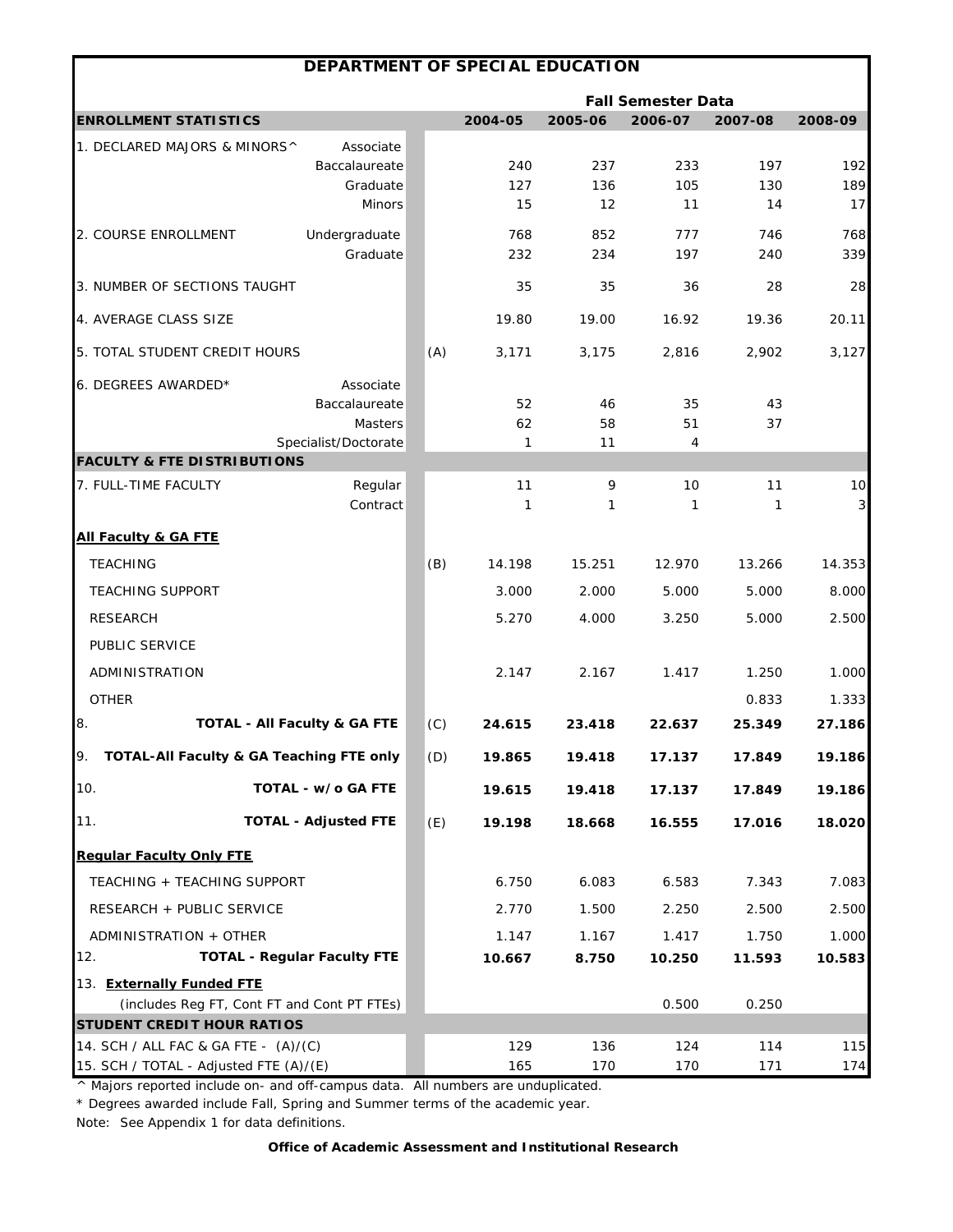|                                                                                |                           | DEPARTMENT OF TELECOMMUNICATIONS |             |                           |              |             |
|--------------------------------------------------------------------------------|---------------------------|----------------------------------|-------------|---------------------------|--------------|-------------|
|                                                                                |                           |                                  |             | <b>Fall Semester Data</b> |              |             |
| <b>ENROLLMENT STATISTICS</b>                                                   |                           | 2004-05                          | 2005-06     | 2006-07                   | 2007-08      | 2008-09     |
| 1. DECLARED MAJORS & MINORS^<br>Associate                                      |                           |                                  |             |                           |              |             |
| Baccalaureate                                                                  |                           | 1,042                            | 1,016       | 995                       | 983          | 1,001       |
|                                                                                | Graduate<br><b>Minors</b> | 22<br>190                        | 25<br>194   | 27<br>162                 | 28<br>116    | 23<br>97    |
|                                                                                |                           |                                  |             |                           |              |             |
| Undergraduate<br>2. COURSE ENROLLMENT                                          | Graduate                  | 1,973<br>54                      | 1,709<br>63 | 1,637<br>81               | 1,843<br>123 | 1,811<br>88 |
| 3. NUMBER OF SECTIONS TAUGHT                                                   |                           | 89                               | 76          | 74                        | 90           | 88          |
| 4. AVERAGE CLASS SIZE                                                          |                           | 20.38                            | 19.84       | 19.51                     | 19.33        | 19.24       |
| 5. TOTAL STUDENT CREDIT HOURS                                                  |                           | (A)<br>5,007                     | 4,668       | 4,473                     | 4,878        | 4,848       |
|                                                                                |                           |                                  |             |                           |              |             |
| 6. DEGREES AWARDED*<br>Associate<br>Baccalaureate                              |                           | 162                              | 171         | 204                       | 184          |             |
|                                                                                | Masters                   | $\overline{2}$                   | 10          | 11                        | 13           |             |
| Specialist/Doctorate                                                           |                           |                                  |             |                           |              |             |
| <b>FACULTY &amp; FTE DISTRIBUTIONS</b>                                         |                           |                                  |             |                           |              |             |
| 7. FULL-TIME FACULTY                                                           | Regular<br>Contract       | 12<br>6                          | 14<br>6     | 13<br>7                   | 12<br>7      | 13<br>9     |
|                                                                                |                           |                                  |             |                           |              |             |
| <b>All Faculty &amp; GA FTE</b>                                                |                           |                                  |             |                           |              |             |
| <b>TEACHING</b>                                                                |                           | (B)<br>18.150                    | 17.500      | 16.498                    | 19.169       | 19.417      |
| <b>TEACHING SUPPORT</b>                                                        |                           | 0.500                            | 2.250       | 2.500                     | 2.250        | 1.083       |
| <b>RESEARCH</b>                                                                |                           | 8.885                            | 2.500       | 2.750                     | 2.915        | 5.000       |
| PUBLIC SERVICE                                                                 |                           | 0.250                            |             |                           |              | 0.250       |
| ADMINISTRATION                                                                 |                           | 1.875                            | 1.250       | 1.750                     | 1.500        | 1.250       |
| <b>OTHER</b>                                                                   |                           | 0.500                            | 0.250       | 0.250                     |              |             |
| 8.<br><b>TOTAL - All Faculty &amp; GA FTE</b>                                  |                           | (C)<br>30.160                    | 23.750      | 23.748                    | 25.834       | 27.000      |
| 9.<br>TOTAL-All Faculty & GA Teaching FTE only                                 |                           | (D)<br>24.160                    | 21.500      | 21.248                    | 23.169       | 23.917      |
| 10.<br>TOTAL - w/o GA FTE                                                      |                           | 24.160                           | 21.250      | 20.998                    | 22.834       | 23.500      |
| 11.<br><b>TOTAL - Adjusted FTE</b>                                             |                           | (E)<br>22.440                    | 21.250      | 20.748                    | 22.334       | 22.500      |
| <b>Regular Faculty Only FTE</b>                                                |                           |                                  |             |                           |              |             |
| TEACHING + TEACHING SUPPORT                                                    |                           | 8.000                            | 10.000      | 9.250                     | 9.000        | 9.750       |
| RESEARCH + PUBLIC SERVICE                                                      |                           | 2.385                            | 2.250       | 2.500                     | 2.250        | 2.750       |
| ADMINISTRATION + OTHER                                                         |                           | 0.625                            | 0.750       | 1.250                     | 1.000        | 0.500       |
| <b>TOTAL - Regular Faculty FTE</b><br>12.                                      |                           | 11.010                           | 13.000      | 13.000                    | 12.250       | 13.000      |
| 13. Externally Funded FTE                                                      |                           | 1.570                            |             |                           | 0.250        |             |
| (includes Reg FT, Cont FT and Cont PT FTEs)                                    |                           |                                  |             |                           |              | 1.000       |
| <b>STUDENT CREDIT HOUR RATIOS</b>                                              |                           |                                  |             |                           |              |             |
| 14. SCH / ALL FAC & GA FTE - (A)/(C)<br>15. SCH / TOTAL - Adjusted FTE (A)/(E) |                           | 166<br>223                       | 197<br>220  | 188<br>216                | 189<br>218   | 180<br>215  |

\* Degrees awarded include Fall, Spring and Summer terms of the academic year.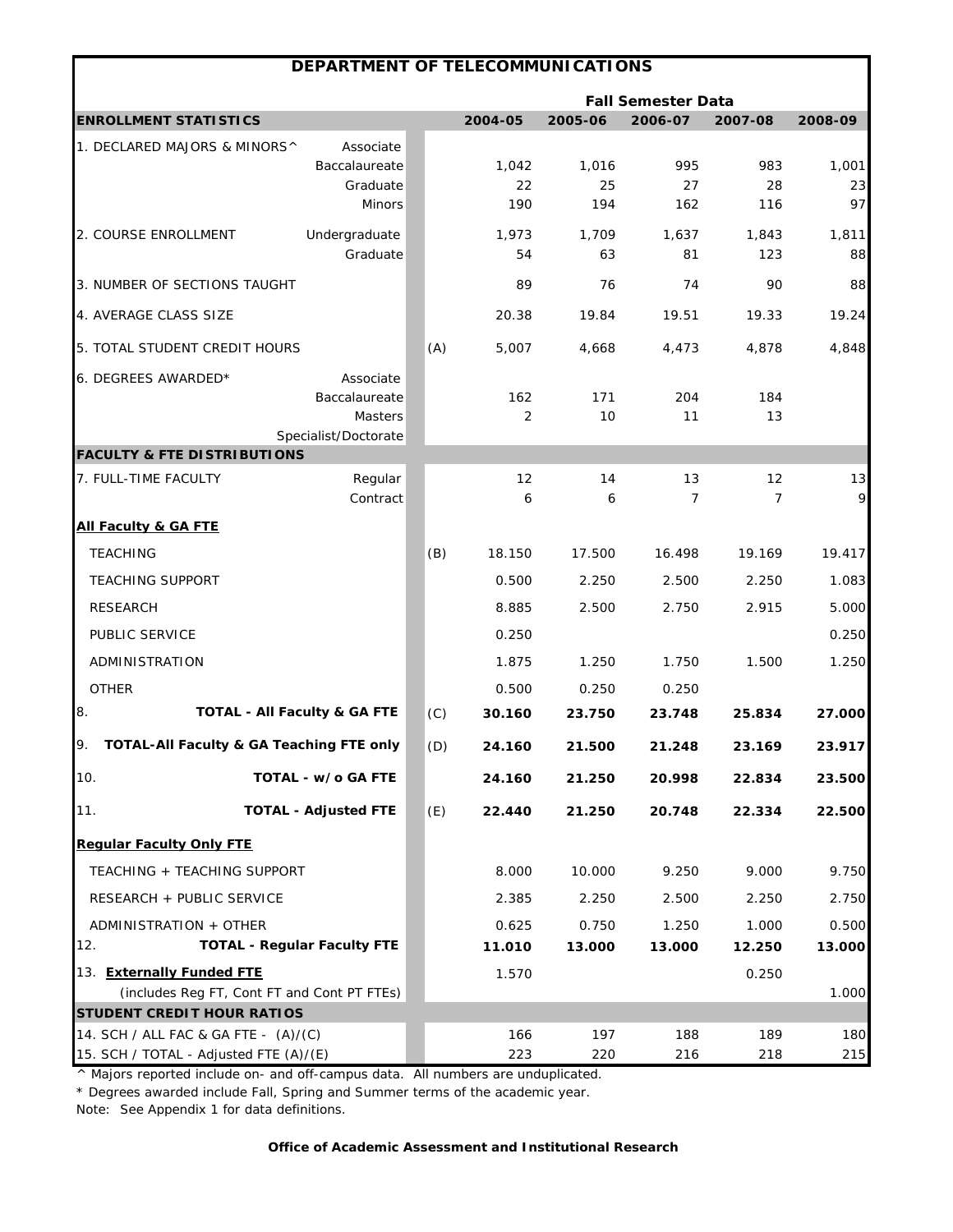|                                                                                | <b>DEPARTMENT OF THEATRE &amp; DANCE</b>                      |     |            |            |                           |            |            |
|--------------------------------------------------------------------------------|---------------------------------------------------------------|-----|------------|------------|---------------------------|------------|------------|
|                                                                                |                                                               |     |            |            | <b>Fall Semester Data</b> |            |            |
| <b>ENROLLMENT STATISTICS</b>                                                   |                                                               |     | 2004-05    | 2005-06    | 2006-07                   | 2007-08    | 2008-09    |
| 1. DECLARED MAJORS & MINORS^                                                   | Associate<br>Baccalaureate<br>Graduate                        |     | 317        | 335        | 354                       | 373        | 366        |
|                                                                                | <b>Minors</b>                                                 |     | 131        | 141        | 143                       | 133        | 151        |
| 2. COURSE ENROLLMENT                                                           | Undergraduate<br>Graduate                                     |     | 1,804<br>1 | 2,087      | 2,261<br>4                | 2,419<br>2 | 2,595<br>O |
| 3. NUMBER OF SECTIONS TAUGHT                                                   |                                                               |     | 56         | 54         | 63                        | 67         | 68         |
| 4. AVERAGE CLASS SIZE                                                          |                                                               |     | 22.75      | 25.78      | 26.38                     | 27.36      | 28.04      |
| 5. TOTAL STUDENT CREDIT HOURS                                                  |                                                               | (A) | 4,143      | 4,705      | 5,177                     | 5,614      | 5,971      |
| 6. DEGREES AWARDED*                                                            | Associate<br>Baccalaureate<br>Masters<br>Specialist/Doctorate |     | 55         | 48         | 59                        | 50         |            |
| <b>FACULTY &amp; FTE DISTRIBUTIONS</b>                                         |                                                               |     |            |            |                           |            |            |
| 7. FULL-TIME FACULTY                                                           | Regular<br>Contract                                           |     | 14<br>8    | 15<br>6    | 15<br>5                   | 17<br>4    | 15<br>7    |
| <b>All Faculty &amp; GA FTE</b>                                                |                                                               |     |            |            |                           |            |            |
| <b>TEACHING</b>                                                                |                                                               | (B) | 15.756     | 16.375     | 18.307                    | 19.419     | 22.081     |
| <b>TEACHING SUPPORT</b>                                                        |                                                               |     | 5.166      | 4.000      | 5.001                     | 4.750      | 6.500      |
| <b>RESEARCH</b>                                                                |                                                               |     | 1.000      | 0.750      | 1.000                     | 3.125      | 2.167      |
| PUBLIC SERVICE                                                                 |                                                               |     |            | 0.250      |                           | 0.000      |            |
| ADMINISTRATION                                                                 |                                                               |     |            | 1.250      | 1.250                     | 1.250      | 0.500      |
| <b>OTHER</b>                                                                   |                                                               |     | 0.750      | 1.125      |                           | 0.334      | 2.584      |
| 8.                                                                             | <b>TOTAL - All Faculty &amp; GA FTE</b>                       | (C) | 22.672     | 23.750     | 25.558                    | 28.878     | 33.832     |
| TOTAL-All Faculty & GA Teaching FTE only                                       |                                                               | (D) | 22.672     | 23.750     | 25.558                    | 28.878     | 33.832     |
| 10.                                                                            | TOTAL - w/o GA FTE                                            |     | 22.672     | 23.750     | 25.558                    | 28.878     | 33.832     |
| 11.                                                                            | <b>TOTAL - Adjusted FTE</b>                                   | (E) | 22.089     | 22.500     | 23.808                    | 25.502     | 30.160     |
| <b>Regular Faculty Only FTE</b>                                                |                                                               |     |            |            |                           |            |            |
| TEACHING + TEACHING SUPPORT                                                    |                                                               |     | 12.250     | 12.625     | 14.500                    | 14.917     | 13.666     |
| RESEARCH + PUBLIC SERVICE                                                      |                                                               |     | 1.000      | 1.000      | 1.000                     | 2.625      | 1.750      |
| ADMINISTRATION + OTHER                                                         |                                                               |     | 0.750      | 2.125      | 1.250                     | 1.584      | 2.584      |
| 12.                                                                            | <b>TOTAL - Regular Faculty FTE</b>                            |     | 14.000     | 15.750     | 16.750                    | 19.126     | 18.000     |
| 13. Externally Funded FTE                                                      |                                                               |     |            |            |                           |            |            |
| (includes Reg FT, Cont FT and Cont PT FTEs)                                    |                                                               |     | 0.500      | 0.500      | 1.000                     | 1.000      | 1.000      |
| <b>STUDENT CREDIT HOUR RATIOS</b>                                              |                                                               |     |            |            |                           |            |            |
| 14. SCH / ALL FAC & GA FTE - (A)/(C)<br>15. SCH / TOTAL - Adjusted FTE (A)/(E) |                                                               |     | 183<br>188 | 198<br>209 | 203<br>217                | 194<br>220 | 176<br>198 |

\* Degrees awarded include Fall, Spring and Summer terms of the academic year.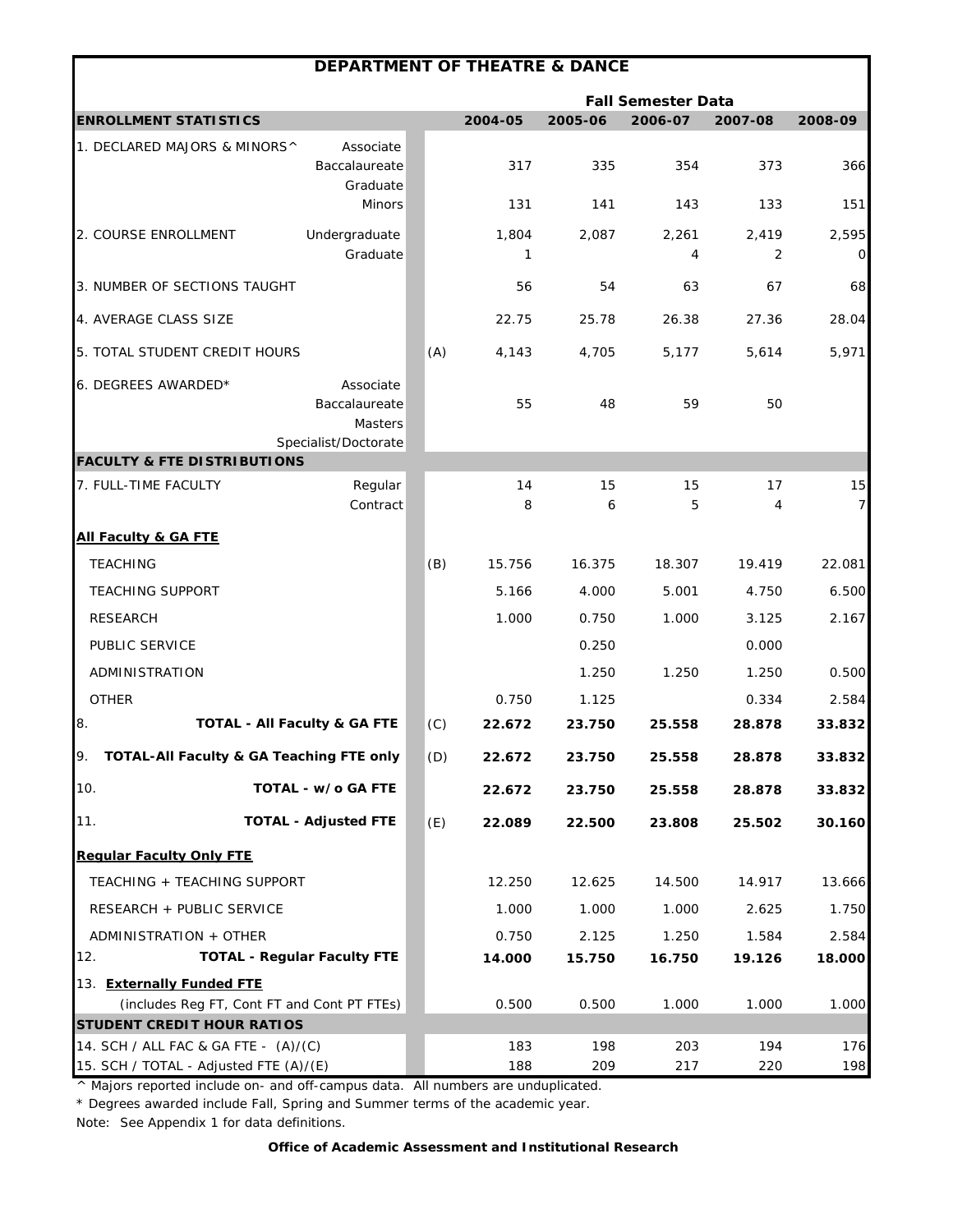|                                             | DEPARTMENT OF URBAN PLANNING            |     |         |         |                           |         |                     |
|---------------------------------------------|-----------------------------------------|-----|---------|---------|---------------------------|---------|---------------------|
|                                             |                                         |     |         |         | <b>Fall Semester Data</b> |         |                     |
| <b>ENROLLMENT STATISTICS</b>                |                                         |     | 2004-05 | 2005-06 | 2006-07                   | 2007-08 | 2008-09             |
| 1. DECLARED MAJORS & MINORS^                | Associate                               |     |         |         |                           |         |                     |
|                                             | Baccalaureate                           |     | 57      | 49      | 53                        | 56      | 54                  |
|                                             | Graduate                                |     | 28      | 27      | 37                        | 30      | 34                  |
|                                             | <b>Minors</b>                           |     | 12      | 11      | 10                        | 10      | 11                  |
| 2. COURSE ENROLLMENT                        | Undergraduate                           |     | 417     | 335     | 339                       | 355     | 378                 |
|                                             | Graduate                                |     | 142     | 157     | 192                       | 170     | 202                 |
| 3. NUMBER OF SECTIONS TAUGHT                |                                         |     | 24      | 19      | 24                        | 25      | 24                  |
| 4. AVERAGE CLASS SIZE                       |                                         |     | 16.41   | 19.11   | 18.54                     | 17.04   | 18.25               |
| 5. TOTAL STUDENT CREDIT HOURS               |                                         | (A) | 1,387   | 1,181   | 1,315                     | 1,319   | 1,450               |
| 6. DEGREES AWARDED*                         | Associate                               |     |         |         |                           |         |                     |
|                                             | Baccalaureate                           |     | 24      | 20      | 13                        | 14      |                     |
|                                             | Masters                                 |     | 11      | 6       | 14                        | 14      |                     |
| <b>FACULTY &amp; FTE DISTRIBUTIONS</b>      | Specialist/Doctorate                    |     |         |         |                           |         |                     |
| 7. FULL-TIME FACULTY                        | Regular                                 |     | 9       | 9       | 8                         | 7       | $\ddot{\mathbf{6}}$ |
|                                             | Contract                                |     |         |         | 1                         | 2       | $\mathbf{3}$        |
| <b>All Faculty &amp; GA FTE</b>             |                                         |     |         |         |                           |         |                     |
| <b>TEACHING</b>                             |                                         | (B) | 7.565   | 6.150   | 7.249                     | 7.244   | 7.934               |
| <b>TEACHING SUPPORT</b>                     |                                         |     | 2.750   | 2.500   | 3.750                     | 5.050   | 5.750               |
| <b>RESEARCH</b>                             |                                         |     | 4.997   | 4.250   | 7.750                     | 0.456   | 0.250               |
| PUBLIC SERVICE                              |                                         |     | 0.500   | 1.500   |                           | 2.250   | 1.000               |
| ADMINISTRATION                              |                                         |     | 1.961   | 1.500   | 0.874                     | 2.000   | 1.500               |
| <b>OTHER</b>                                |                                         |     |         |         | 0.250                     |         | 0.250               |
| 8.                                          | <b>TOTAL - All Faculty &amp; GA FTE</b> | (C) | 17.773  | 15.900  | 19.873                    | 17.000  | 16.684              |
| TOTAL-All Faculty & GA Teaching FTE only    |                                         | (D) | 10.523  | 9.400   | 10.373                    | 9.500   | 9.934               |
| 10.                                         | TOTAL - w/o GA FTE                      |     | 10.523  | 9.400   | 10.373                    | 9.500   | 9.934               |
| 11.                                         | <b>TOTAL - Adjusted FTE</b>             | (E) | 10.373  | 9.250   | 9.962                     | 9.250   | 9.680               |
| <b>Regular Faculty Only FTE</b>             |                                         |     |         |         |                           |         |                     |
| TEACHING + TEACHING SUPPORT                 |                                         |     | 6.082   | 6.000   | 5.249                     | 5.044   | 3.250               |
| RESEARCH + PUBLIC SERVICE                   |                                         |     | 0.997   | 1.750   | 1.750                     | 0.706   | 0.250               |
| ADMINISTRATION + OTHER                      |                                         |     | 1.961   | 1.500   | 1.124                     | 1.250   | 1.750               |
| 12.                                         | <b>TOTAL - Regular Faculty FTE</b>      |     | 9.040   | 9.250   | 8.123                     | 7.000   | 5.250               |
| 13. Externally Funded FTE                   |                                         |     |         |         |                           |         |                     |
| (includes Reg FT, Cont FT and Cont PT FTEs) |                                         |     |         |         | 0.411                     |         |                     |
| <b>STUDENT CREDIT HOUR RATIOS</b>           |                                         |     |         |         |                           |         |                     |
| 14. SCH / ALL FAC & GA FTE - (A)/(C)        |                                         |     | 78      | 74      | 66                        | 78      | 87                  |
| 15. SCH / TOTAL - Adjusted FTE (A)/(E)      |                                         |     | 134     | 128     | 132                       | 143     | 150                 |

\* Degrees awarded include Fall, Spring and Summer terms of the academic year.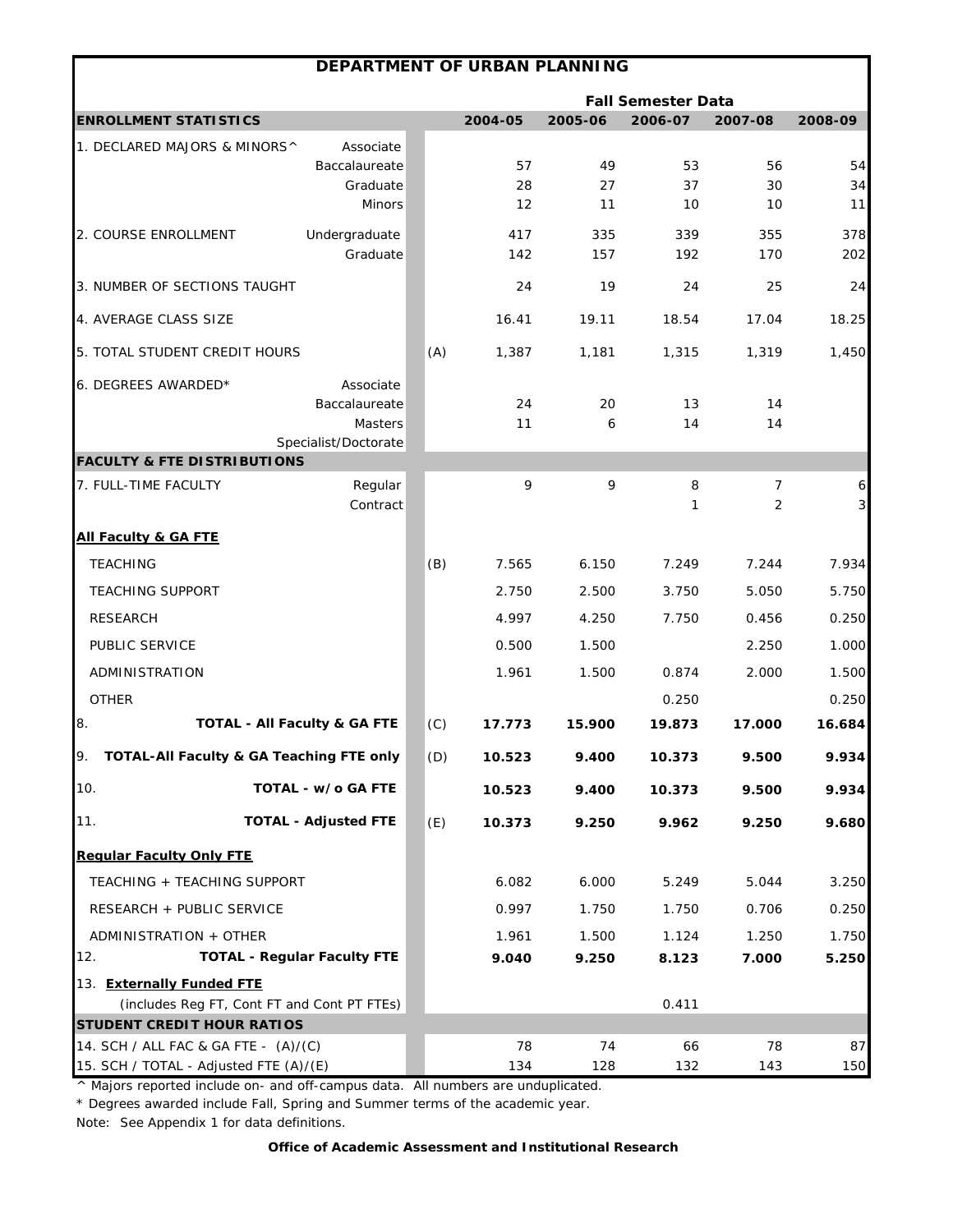| <b>INSTITUTE OF WELLNESS &amp; GERONTOLOGY</b>                                          |     |          |                |                           |          |                              |
|-----------------------------------------------------------------------------------------|-----|----------|----------------|---------------------------|----------|------------------------------|
|                                                                                         |     |          |                | <b>Fall Semester Data</b> |          |                              |
| <b>ENROLLMENT STATISTICS</b>                                                            |     | 2004-05  | 2005-06        | 2006-07                   | 2007-08  | 2008-09                      |
| 1. DECLARED MAJORS & MINORS^<br>Associate<br>Baccalaureate<br>Graduate<br><b>Minors</b> |     | 25<br>6  | 33<br>12       | 34<br>11                  | 33<br>5  | 38<br>10                     |
| Undergraduate<br>2. COURSE ENROLLMENT<br>Graduate                                       |     | 58       | 94             | 96                        | 87       | 102                          |
| 3. NUMBER OF SECTIONS TAUGHT                                                            |     | 5        | 9              | $\overline{7}$            | 7        | 8                            |
| 4. AVERAGE CLASS SIZE                                                                   |     | 8.80     | 8.89           | 11.71                     | 11.43    | 12.75                        |
| 5. TOTAL STUDENT CREDIT HOURS                                                           | (A) | 174      | 285            | 291                       | 264      | 339                          |
| 6. DEGREES AWARDED*<br>Associate<br>Baccalaureate<br>Masters<br>Specialist/Doctorate    |     | 12       | 15             | 21                        | 20       |                              |
| <b>FACULTY &amp; FTE DISTRIBUTIONS</b>                                                  |     |          |                |                           |          |                              |
| Regular<br>7. FULL-TIME FACULTY<br>Contract                                             |     | 4        | $\overline{4}$ | 4                         | 4        | $\overline{\mathbf{c}}$<br>1 |
| <b>All Faculty &amp; GA FTE</b>                                                         |     |          |                |                           |          |                              |
| <b>TEACHING</b>                                                                         | (B) | 1.751    | 2.750          | 2.002                     | 1.751    | 2.010                        |
| <b>TEACHING SUPPORT</b>                                                                 |     |          |                |                           |          | 0.250                        |
| <b>RESEARCH</b>                                                                         |     | 13.500   | 13.750         | 14.749                    | 15.600   | 14.375                       |
| PUBLIC SERVICE                                                                          |     | 0.500    |                |                           |          |                              |
| ADMINISTRATION                                                                          |     | 0.750    | 0.500          | 0.500                     | 0.500    | 0.250                        |
| <b>OTHER</b>                                                                            |     | 0.499    | 0.500          | 0.499                     | 0.499    | 0.615                        |
| 8.<br><b>TOTAL - All Faculty &amp; GA FTE</b>                                           | (C) | 17.000   | 17.500         | 17.750                    | 18.350   | 17.500                       |
| TOTAL-All Faculty & GA Teaching FTE only<br>9.                                          | (D) | 5.000    | 5.000          | 4.750                     | 4.850    | 4.500                        |
| 10.<br>TOTAL - w/o GA FTE                                                               |     | 5.000    | 5.000          | 4.750                     | 4.850    | 4.500                        |
| <b>TOTAL - Adjusted FTE</b><br>11.                                                      | (E) | 4.750    | 5.000          | 4.250                     | 4.000    | 4.250                        |
| <b>Requiar Faculty Only FTE</b>                                                         |     |          |                |                           |          |                              |
| TEACHING + TEACHING SUPPORT                                                             |     | 1.751    | 2.750          | 1.752                     | 1.501    | 0.500                        |
| RESEARCH + PUBLIC SERVICE                                                               |     | 2.000    | 1.250          | 1.249                     | 1.500    | 0.500                        |
| ADMINISTRATION + OTHER                                                                  |     | 1.249    | 1.000          | 0.999                     | 0.999    |                              |
| <b>TOTAL - Regular Faculty FTE</b><br>12.                                               |     | 5.000    | 5.000          | 4.000                     | 4.000    | 1.000                        |
| 13. Externally Funded FTE                                                               |     |          |                |                           |          |                              |
| (includes Reg FT, Cont FT and Cont PT FTEs)                                             |     | 0.250    |                | 0.500                     | 0.850    |                              |
| <b>STUDENT CREDIT HOUR RATIOS</b>                                                       |     |          |                |                           |          |                              |
| 14. SCH / ALL FAC & GA FTE - (A)/(C)<br>15. SCH / TOTAL - Adjusted FTE (A)/(E)          |     | 10<br>37 | 16<br>57       | 16<br>68                  | 14<br>66 | 19<br>80                     |

\* Degrees awarded include Fall, Spring and Summer terms of the academic year.